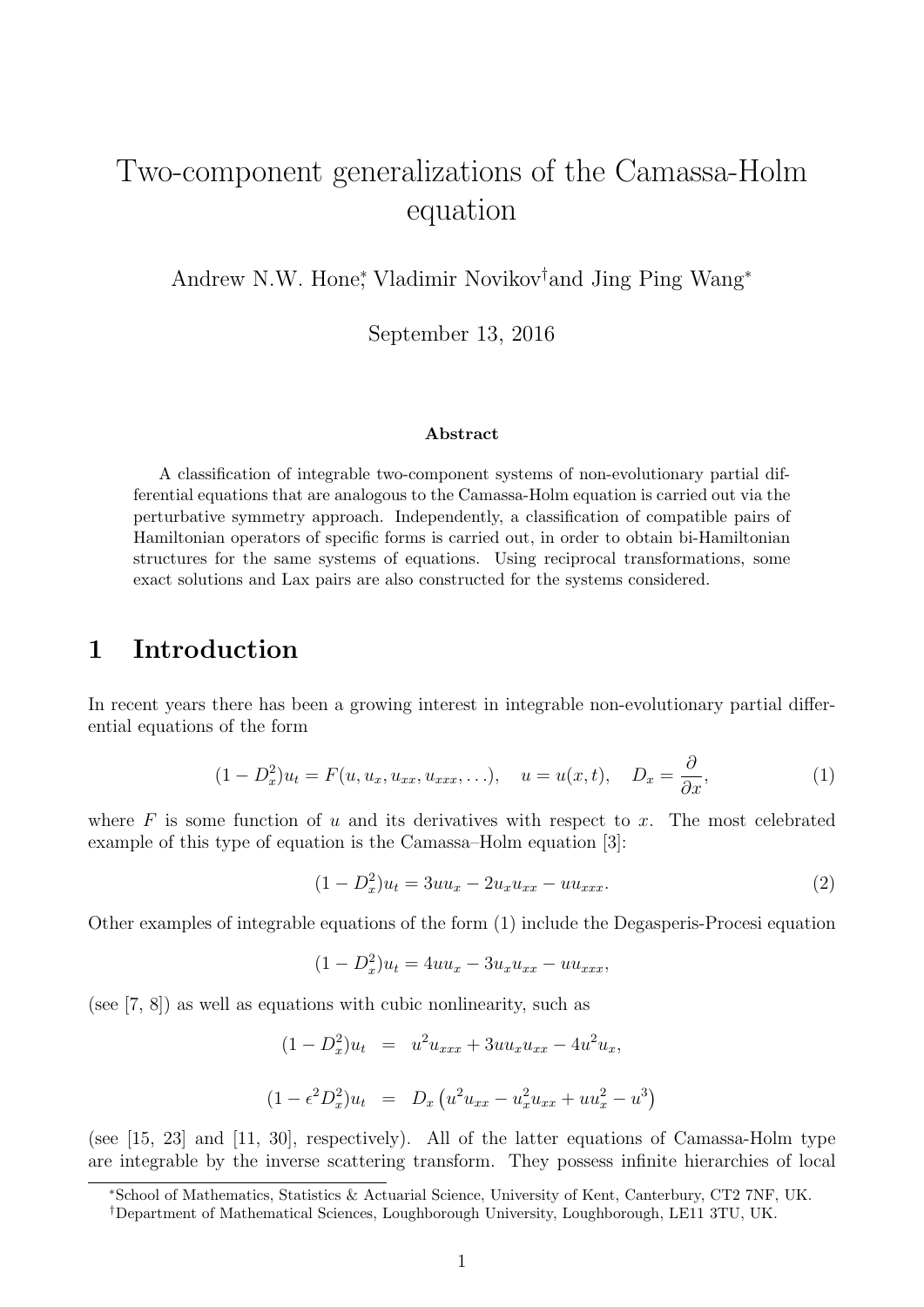conservation laws and (quasi-)local higher symmetries, bi-Hamiltonian structures and other remarkable attributes of integrable systems. Part of the fascination with these sorts of equations is due to the fact that as well as having traditional (smooth) multi-soliton solutions, they admit weak solutions of peakon (peaked soliton) type, and also display interesting blowup and wavebreaking phenomena [17]. The complete classification of integrable equations of the form (1) was carried out in [23] using the perturbative symmetry approach introduced in [20]. Various approaches to generating multicomponent systems of Camassa-Holm type have been proposed recently, based on energy-dependent spectral problems [13], or Novikov algebras [28].

In this paper we study integrable two-component systems of the form

$$
\begin{cases}\n(1 - D_x)u_t = F(u, v, u_x, v_x, u_{xx}, v_{xx}),\n(1 + D_x)v_t = G(u, v, u_x, v_x, u_{xx}, v_{xx}),\n\end{cases}
$$
\n(3)

where F, G are polynomials over  $\mathbb C$  in u, v and their x-derivatives. An example of an integrable system of the form (3) is

$$
\begin{cases}\n(1 - D_x)u_t = 2(u + v)u_x - (u + v)u_{xx} - u_x^2, \\
(1 + D_x)v_t = 2(u + v)v_x + (u + v)v_{xx} + v_x^2.\n\end{cases}
$$
\n(4)

The above system is related to a system which (up to sending  $t \to -t$  and renaming variables) was given as

$$
\begin{cases}\n m_t = pm_x + 2mp_x - qq_x, \\
 q_t = (pq)_x, \qquad m = (1 - D_x^2)p,\n\end{cases} (5)
$$

by Chen, Liu and Zhang [5], and related to an alternative system of the form (3) presented by Falqui [9], namely

$$
\begin{cases}\n(1 - D_x)U_t = V_x + 2UU_x - UU_{xx} - U_x^2, \\
(1 + D_x)V_t = 2U_xV + 2UV_x + UV_{xx} + U_xV_x\n\end{cases}
$$
\n(6)

(again, up to renaming variables, and fixing the value of a parameter). To be precise, under the transformation

$$
p = u + v, \qquad q = (1 - D_x)u + (1 + D_x)v,
$$
\n<sup>(7)</sup>

which is of Miura type, solutions of the system  $(4)$  are mapped to solutions of  $(5)$ , while

$$
p = U
$$
,  $q^2 = ((1 - D_x)U)^2 - 2(1 + D_x)V$ 

is a Miura map from (6) to (5).

The rest of the paper is concerned with classifying integrable systems of the form (3). In the next section we outline the perturbative symmetry approach in the context of non-evolutionary systems with two dependent variables, and explain how it leads to an integrability test for such systems. Section 3 contains the result of applying this integrability test, in the form of a list of systems with quadratic, cubic and mixed quadratic/cubic nonlinear terms; there are six systems in total, presented in Theorems 2, 3 and 4 below. The fourth section is concerned with a different problem, namely that of classifying pairs of compatible Hamiltonian operators of specific forms in two dependent variables with the purpose of providing a bi-Hamiltonian structure for the systems in the aforementioned list. In the fifth section we consider changes of independent variables, specifically reciprocal transformations (sending conservation laws to conservation laws); these are helpful for the construction of Lax pairs and exact solutions, which we illustrate in some cases. The paper ends with conclusions and suggestions for future work.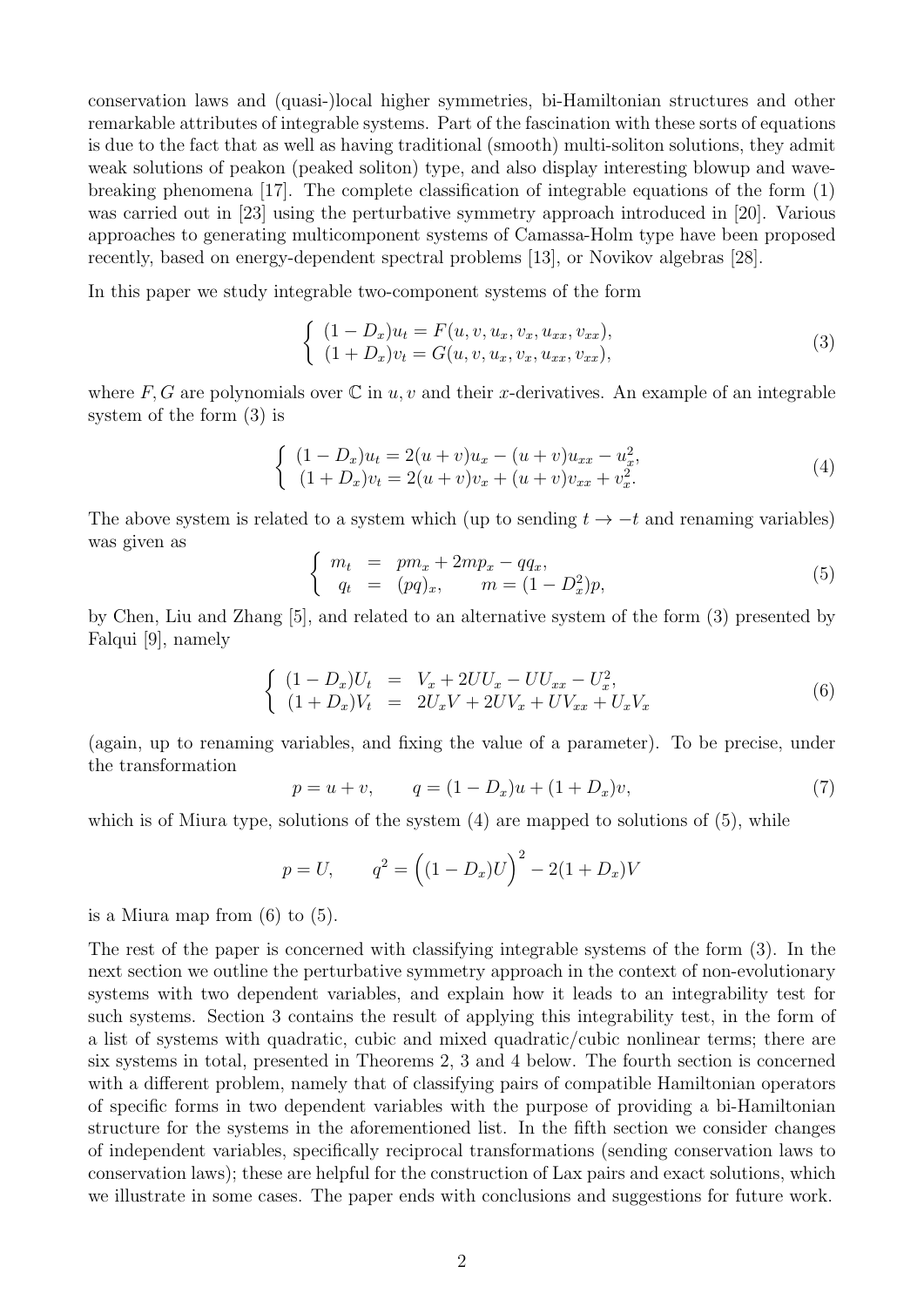# 2 Integrability test: perturbative symmetries

In this section we briefly recall the basic definitions and notations of the perturbative symmetry approach (for details see [20, 21]). We also present the integrability test which we will subsequently apply to isolate integrable generalizations of the Camassa–Holm equation.

#### 2.1 Quasi-local polynomials and definition of symmetries

Let u, v be functions in x, t. Polynomials in u, v and their x-derivatives over  $\mathbb C$  form a differential ring  $R$  with an x-derivation

$$
D_x = \sum_{k=0}^{\infty} (u_{k+1} \frac{\partial}{\partial u_k} + v_{k+1} \frac{\partial}{\partial v_k}),
$$

where  $u_k, v_k$  denote k-th derivatives of u, v with respect to x. In particular,  $u_0$  and  $v_0$  denote the functions u and v themselves. We often omit the zero index of  $u_0$  and  $v_0$  and simply write  $u$  and  $v$ .

We will assume that  $1 \notin \mathcal{R}$ . Elements of the ring R are finite sums of monomials in u, v and their x-derivatives with complex coefficients. The degree of a monomial is defined as a total power, i.e. the sum of all powers of variables that contribute to the monomial. Let  $\mathcal{R}^n$  denote the set of polynomials of degree n in u, v and their x-derivatives. Then ring  $\mathcal{R}$  has a gradation

$$
\mathcal{R}=\bigoplus_{n\in\mathbb{Z}_+}\mathcal{R}^n\,,\quad \mathcal{R}^n\cdot\mathcal{R}^m\subset\mathcal{R}^{n+m}\,.
$$

Elements of  $\mathcal{R}^1$  are linear functions of the u, v and their derivatives, elements of  $\mathcal{R}^2$  are quadratic, etc. It is convenient to define a "little-oh" order symbol  $o(\mathcal{R}^n)$ . We say that  $f = o(\mathcal{R}^n)$  if  $f \in \bigoplus_{k>n} \mathcal{R}^k$ , i.e. the degree of every monomial of f is bigger than n.

Since  $1 \notin \mathcal{R}$ , the kernel of the linear map  $D_x : \mathcal{R} \mapsto \text{Im } D_x \subset \mathcal{R}$  is empty and therefore  $D_x^{-1}$  is defined uniquely on  $\text{Im } D_x$ .

To an element  $g \in \mathcal{R}$  we associate differential operators  $g_{*,u}$  and  $g_{*,v}$  called Fréchet derivatives with respect to  $u$  and  $v$  and defined as

$$
g_{*,u} = \sum_{k\geq 0} \frac{\partial g}{\partial u_k} D_x^k, \qquad g_{*,v} = \sum_{k\geq 0} \frac{\partial g}{\partial v_k} D_x^k.
$$

Now we need to introduce a concept of quasi-local differential polynomials and the corresponding extension of the ring  $\mathcal R$ . The idea of this extension is similar to that in [18, 32, 20].

To rewrite the Camassa-Holm type system (3) in evolutionary form, we introduce a pair of pseudo-differential operators

$$
\Delta_{-} = (1 - D_x)^{-1}, \quad \Delta_{+} = (1 + D_x)^{-1}.
$$
\n(8)

System (3) then can be rewritten as

$$
\begin{cases}\n u_t = \Delta F(u, v, u_1, v_1, \cdots, u_n, v_m) \\
 v_t = \Delta_+ G(u, v, u_1, v_1, \cdots, u_n, v_m)\n\end{cases} \tag{9}
$$

Clearly, if  $F, G \in \mathcal{R}$  then the right hand side of the system (9) no longer consists of differential polynomials and we need an extension of the original differential ring  $\mathcal{R}$ .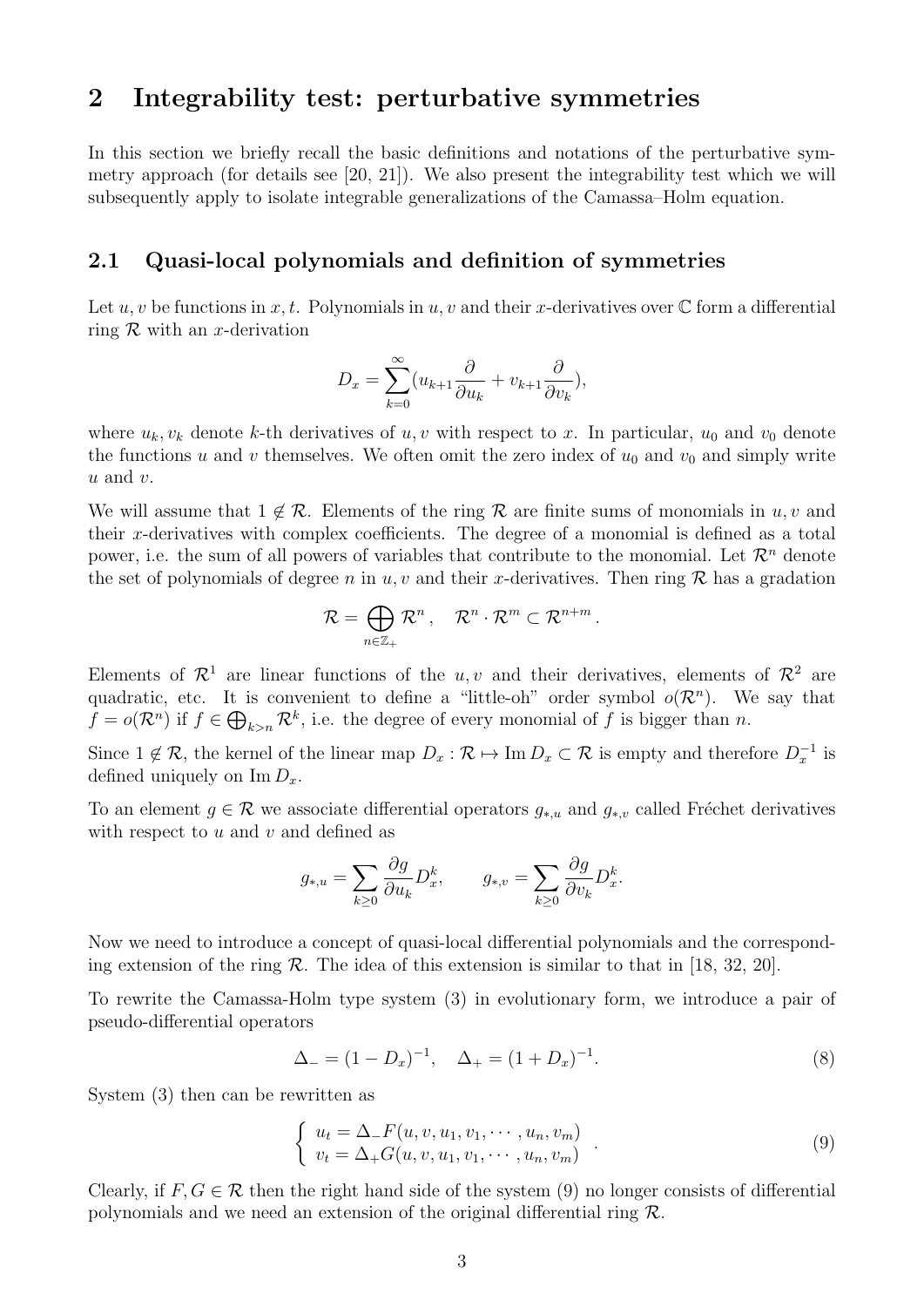Consider the following sequence of ring extensions:

$$
\mathcal{R}_0=\mathcal{R}, \quad \mathcal{R}_1=\mathcal{R}_0\bigcup\Delta_+(\mathcal{R}_0)\bigcup\Delta_-(\mathcal{R}_0), \quad \mathcal{R}_{n+1}=\mathcal{R}_n\bigcup\Delta_+(\mathcal{R}_n)\bigcup\Delta_-(\mathcal{R}_n),
$$

where the set  $\Delta_{\pm}(\mathcal{R}_n) = {\Delta_{\pm}(a) : a \in \mathcal{R}_n}$  and the horizontal line denotes the ring closure. The index n indicates the "nesting depth" of operators  $\Delta_{\pm}$ . We then define quasi-local differential polynomials as follows.

**Definition 1.** An element f is called a quasi-local differential polynomial if  $f \in \mathcal{R}_n$  for sufficiently large n.

The right-hand side of equations in (9) lies in  $\mathcal{R}_1$ . Its symmetries and densities of conservation are also generally speaking all quasi-local and belong to  $\mathcal{R}_k$  for some  $k \geq 0$ .

We now recall the definition of a symmetry.

Definition 2. A pair of quasi-local differential polynomials P and Q is called a symmetry of an evolutionary system  $u_t = f, v_t = g$ , where f, g are quasi-local polynomials, if the system

$$
u_{\tau} = P, \ v_{\tau} = Q
$$

is compatible with  $u_t = f, v_t = g$ .

If  $\mathbf{a} = (f, g)^T$  and  $\mathbf{b} = (P, Q)^T$  then the above definition is equivalent to the vanishing of the Lie bracket

$$
[\mathbf{a}, \mathbf{b}] = \begin{pmatrix} f_{*,u} & f_{*,v} \\ g_{*,u} & g_{*,v} \end{pmatrix} \begin{pmatrix} P \\ Q \end{pmatrix} - \begin{pmatrix} P_{*,u} & P_{*,v} \\ Q_{*,u} & Q_{*,v} \end{pmatrix} \begin{pmatrix} f \\ g \end{pmatrix} . \tag{10}
$$

We finally define a notion of formal pseudodifferential series (or just formal series) as an object of the form

$$
A = \sum_{k \ge 0} a_{N-k} D_x^{N-k}, \qquad (11)
$$

with coefficients being quasi-local differential polynomials or constants. The order of the formal series (11) is N (we assume that the leading coefficient  $a_N \neq 0$ ). The formal series form a ring: the sum of formal series is defined in the obvious way, while multiplication (composition) is defined by

$$
a_n D_x^n \circ b_m D_x^m = \sum_{k \ge 0} {n \choose k} a_n D_x^k (b_m) D_x^{m+n-k}.
$$
 (12)

For positive *n* the sum  $(12)$  is finite since the binomial coefficients

$$
\binom{n}{k} = \frac{n(n-1)(n-2)\cdots(n-k+1)}{k!}
$$

vanish for  $k > n$ , and for negative *n* the composition is well-defined in the sense of formal series.

In the symmetry approach we admit the following definition of integrability:

Definition 3. System (9) is integrable if it possesses an infinite hierarchy of symmetries.

In the following subsections we present the necessary conditions for existence of a hierarchy of symmetries. For this it is convenient to introduce the symbolic representation of the ring of quasi-local polynomials and derive the necessary conditions in the symbolic representation.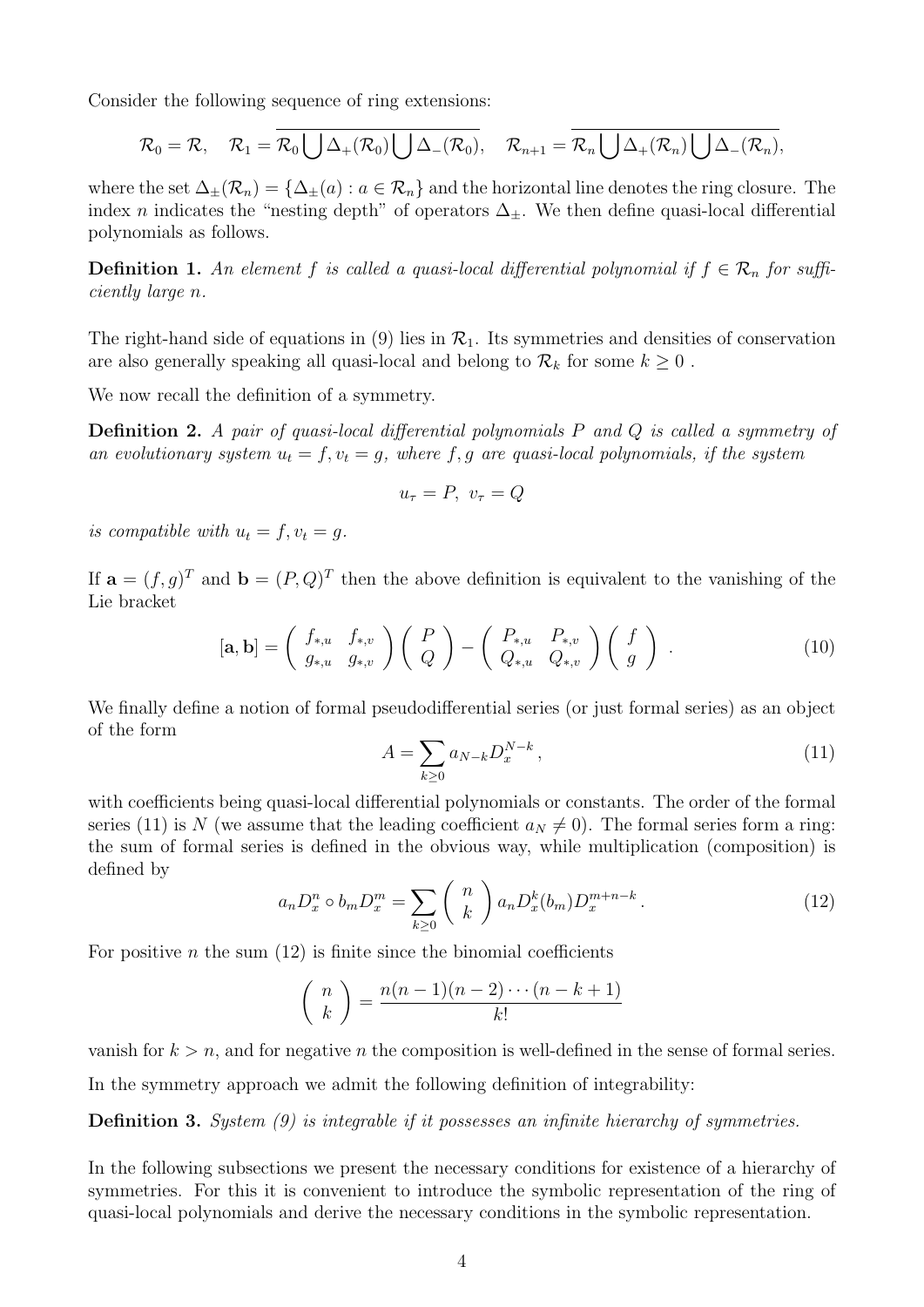#### 2.2 Symbolic representation

In this subsection we introduce the symbolic representation of the ring of differential polynomials and its extensions. We first recall the symbolic representation  $\mathcal R$  of the ring  $\mathcal R$ . A symbolic representation of a monomial

$$
u_0^{n_0}u_1^{n_1}\cdots u_p^{n_p}v_0^{m_0}v_1^{m_1}\cdots v_q^{m_q}, \qquad n_0+n_1+\cdots+n_p=n, m_0+m_1+\cdots+m_q=m
$$

is defined as:

$$
u_0^{n_0} u_1^{n_1} \cdots u_p^{n_p} v_0^{m_0} v_1^{m_1} \cdots v_q^{m_q} \to
$$
  
\n
$$
\to \hat{u}^n \hat{v}^m \langle \xi_1^0 \xi_2^0 \cdots \xi_{n_0}^0 \xi_{n_0+1}^1 \cdots \xi_{n_0+n_1}^1 \cdots \xi_n^p \rangle_{\xi} \langle \zeta_1^0 \zeta_2^0 \cdots \zeta_{m_0}^0 \zeta_{m_0+1}^1 \cdots \zeta_{m_0+m_1}^1 \cdots \zeta_n^q \rangle_{\zeta} , \quad (13)
$$

where triangular brackets  $\langle \rangle_{\xi}$  and  $\langle \rangle_{\zeta}$  denote the averaging over the group  $\Sigma_n$  of permutations of n elements  $\xi_1, \ldots, \xi_n$ , and the group  $\Sigma_m$  of m elements  $\zeta_1, \ldots, \zeta_m$  respectively. That is  $\langle c(\xi_1,\ldots,\xi_n,\zeta_1,\ldots,\zeta_m)\rangle_{\xi}$  is

$$
\langle c(\xi_1,\ldots,\xi_n,\zeta_1,\ldots,\zeta_m)\rangle_{\xi}=\frac{1}{n!}\sum_{\sigma\in\Sigma_n}c(\sigma(\xi_1),\ldots,\sigma(\xi_n),\zeta_1,\ldots,\zeta_m)
$$

and the similar definition holds for averaging with respect to  $\zeta$  arguments. Later we refer to this as symmetrisation operation. For example, linear monomials  $u_n, v_m$  are represented by

$$
u_n \to \hat{u}\xi_1^n, \quad v_m \to \hat{v}\zeta_1^m \tag{14}
$$

and quadratic monomials  $u_nu_m$ ,  $u_nv_m$ ,  $v_nv_m$  have the following symbols

$$
u_n u_m \to \frac{\hat{u}^2}{2} (\xi_1^n \xi_2^m + \xi_1^m \xi_2^n), \quad u_n v_m \to \hat{u} \hat{v} (\xi_1^n \zeta_1^m), \quad v_n v_m \to \frac{\hat{v}^2}{2} (\zeta_1^n \zeta_2^m + \zeta_1^m \zeta_2^n).
$$
 (15)

To the sum of two elements of the ring corresponds the sum of their symbols. To the product of two elements  $f, g \in \mathcal{R}$  with symbols  $f \to \hat{u}^n \hat{v}^m a(\xi_1, \dots, \xi_n, \zeta_1, \dots, \zeta_m)$  and  $g \to \hat{u}^p \hat{v}^q b(\xi_1, \ldots, \xi_p, \zeta_1, \ldots, \zeta_q)$  corresponds

$$
fg \to \hat{u}^{n+p}\hat{v}^{m+q}\langle\langle a(\xi_1,\ldots,\xi_n,\zeta_1,\ldots,\zeta_m)b(\xi_{n+1},\ldots,\xi_{n+p},\zeta_{m+1},\ldots,\zeta_{m+q})\rangle_{\xi}\rangle_{\zeta},\qquad(16)
$$

where the symmetrisation operation is taken with respect to permutations of all arguments  $\xi$ and  $\zeta$ . It is easy to see that the symbolic representations of quadratic (15) and general (13) monomials immediately follow from (14) and (16).

If  $f \in \mathcal{R}$  has a symbol  $f \to \hat{u}^n \hat{v}^m a(\xi_1, \ldots, \xi_n, \zeta_1, \ldots, \zeta_m)$ , then the symbolic representation for its Nth derivative  $D_x^N(f)$  is

$$
D_x^N(f) \to \hat{u}^n \hat{v}^m(\xi_1 + \xi_2 + \cdots + \xi_n + \zeta_1 + \zeta_2 + \cdots + \zeta_m)^N a(\xi_1, \ldots, \xi_n, \zeta_1, \ldots, \zeta_m).
$$

We will assign a symbol  $\eta$  to the operator  $D_x$  in the symbolic representation, with the action

$$
\eta^N \cdot \hat{u}^n \hat{v}^m a(\xi_1, \dots, \xi_n, \zeta_1, \dots, \zeta_m) = \hat{u}^n \hat{v}^m(\xi_1 + \xi_2 + \dots + \xi_n + \zeta_1 + \zeta_2 + \dots + \zeta_m)^N a(\xi_1, \dots, \xi_n, \zeta_1, \dots, \zeta_m)
$$

If  $f \in \mathcal{R}$  and  $f \to \hat{u}^n \hat{v}^m a_{n,m}(\xi_1,\ldots,\xi_n,\zeta_1,\ldots,\zeta_m)$  then for the symbol of its Fréchet derivatives  $f_{*,u}$  and  $f_{*,v}$  we have

$$
f_{*,u} \to n\hat{u}^{n-1}\hat{v}^m a_{n,m}(\xi_1,\ldots,\xi_{n-1},\eta,\zeta_1,\ldots,\zeta_m),\ f_{*,v} \to m\hat{u}^n\hat{v}^{m-1} a_{n,m}(\xi_1,\ldots,\xi_n,\zeta_1,\ldots,\zeta_{m-1},\eta).
$$

Thus we have described the symbolic representation  $\hat{\mathcal{R}}$  of the differential ring  $\mathcal{R}$ .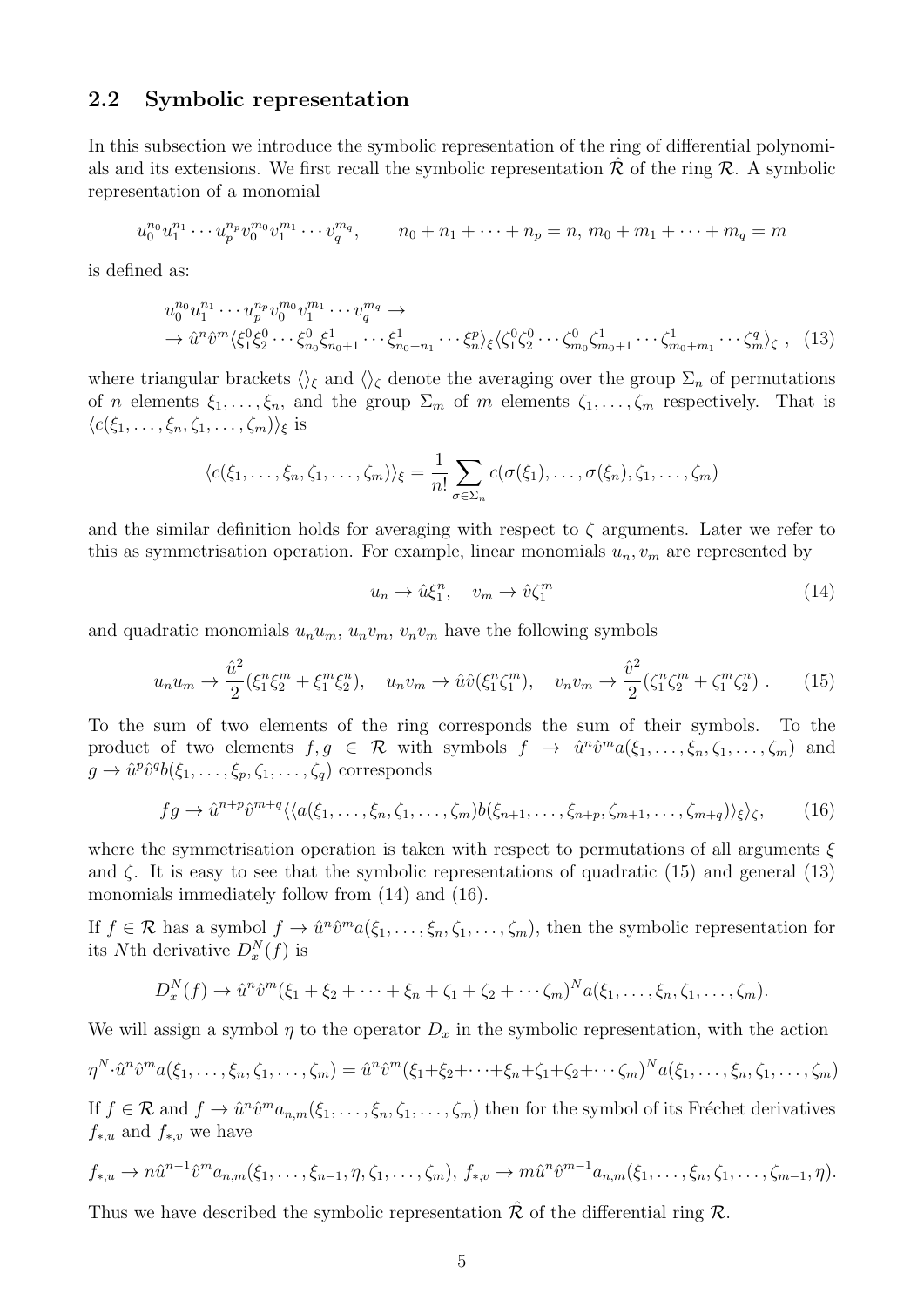To construct the symbolic representation of the quasi-local rings  $\mathcal{R}_k$ ,  $k = 1, 2, \ldots$  it is enough to note that the symbolic representation of operator  $\Delta_{\pm} = (1 \pm D_x)^{-1}$  is

$$
\Delta_{\pm} \to (1 \pm \eta)^{-1}.
$$

Now if  $f \in \mathcal{R}$  and  $f \to \hat{u}^n \hat{v}^m a(\xi_1, \dots, \xi_n, \zeta_1, \dots, \zeta_m)$ , then

$$
\Delta_{\pm}(f) \to \hat{u}^n \hat{v}^m \frac{a(\xi_1, \ldots, \xi_n, \zeta_1, \ldots, \zeta_m)}{1 \pm (\xi_1 + \cdots + \xi_n + \zeta_1 + \cdots + \zeta_m)}.
$$

Using the addition and multiplication operations where necessary, we thus construct the symbolic representation of  $\mathcal{R}_k$ ,  $k = 1, 2, \ldots$ 

Finally, we define the symbolic representation for pseudo-differential formal series. For any two terms  $fD_x^p$ ,  $gD_x^q$  of formal series  $(p, q \in \mathbb{Z}$  and  $f, g \in \mathcal{R}_k)$  with symbols

$$
f \to \hat{u}^n \hat{v}^m a(\xi_1, \dots, \xi_n, \zeta_1, \dots, \zeta_m), \qquad g \to \hat{u}^s \hat{v}^r b(\xi_1, \dots, \xi_s, \zeta_1, \dots, \zeta_r)
$$

the composition rule in the symbolic representation reads

$$
fD_x^p \circ gD_x^q \to \hat{u}^n \hat{v}^m a(\xi_1, \dots, \xi_n, \zeta_1, \dots, \zeta_m) \eta^p \circ \hat{u}^s \hat{v}^r b(\xi_1, \dots, \xi_s, \zeta_1, \dots, \zeta_r) \eta^q
$$
  
=  $\hat{u}^{n+s} \hat{v}^{m+r} \langle \langle a(\xi_1, \dots, \xi_n, \zeta_1, \dots, \zeta_m)(\xi_{n+1} + \dots + \xi_{n+s} + \zeta_{m+1} + \dots + \zeta_{m+r} + \eta)^p \times \rangle$   
  $\times b(\xi_{n+1}, \dots, \xi_{n+s}, \zeta_{m+1}, \dots, \zeta_{m+r}) \eta^q \rangle_{\xi} \rangle_{\zeta},$  (17)

where the symmetrisation is taken with respect to permutations of arguments  $\xi$  and arguments  $\zeta$ , but not the argument  $\eta$ .

More generally we consider formal series of the form

$$
A = a_{00}(\eta) + \hat{u}a_{10}(\xi_1, \eta) + \hat{v}a_{01}(\zeta_1, \eta) + \hat{u}^2a_{20}(\xi_1, \xi_2, \eta) + \hat{u}\hat{v}a_{11}(\xi_1, \zeta_1, \eta) + \hat{v}^2a_{02}(\zeta_1, \zeta_2, \eta) + \cdots,
$$
\n(18)

where the coefficients  $a_{nm}(\xi_1,\ldots,\xi_n,\zeta_1,\ldots,\zeta_m,\eta)$  are formal series in  $\eta$ , i.e.

$$
a_{nm}(\xi_1,\ldots,\xi_n,\zeta_1,\ldots,\zeta_m,\eta)=\sum_{k=k_{nm}}^{\infty}a_{nm}^k(\xi_1,\ldots,\xi_n,\zeta_1,\ldots,\zeta_m)\eta^{-k},
$$

with  $a_{nm}^k(\xi_1,\ldots,\xi_n,\zeta_1,\ldots,\zeta_m)$  being symmetric functions with respect to permutations of arguments  $\xi_i$  and arguments  $\zeta_i$ . Similar to the rule (17), the composition of two monomials is defined as

$$
\hat{u}^n \hat{v}^m a(\xi_1, \dots, \xi_n, \zeta_1, \dots, \zeta_m, \eta) \circ \hat{u}^p \hat{v}^q b(\xi_1, \dots, \xi_p, \zeta_1, \dots, \zeta_q, \eta)
$$
  
=  $\hat{u}^{n+p} \hat{v}^{m+q} \langle \langle a(\xi_1, \dots, \xi_n, \zeta_1, \dots, \zeta_m, \xi_{n+1} + \dots + \xi_{n+p} + \zeta_{m+1} + \dots + \zeta_{m+q} + \eta) \times \times b(\xi_{n+1}, \dots, \xi_{n+p}, \zeta_{m+1}, \dots, \zeta_{m+q}, \eta) \rangle_{\xi} \rangle_{\zeta}.$ 

**Definition 4.** We shall call a function  $a_{nm}(\xi_1,\ldots,\xi_n,\zeta_1,\ldots,\zeta_m,\eta)$  quasi-local if all the coefficients of its expansion

$$
a_{nm}(\xi_1,\ldots,\xi_n,\zeta_1,\ldots,\zeta_m,\eta) = \sum_k a_{nm}^k(\xi_1,\ldots,\xi_n,\zeta_1,\ldots,\zeta_m)\eta^{-k}, \quad \eta \to \infty
$$
 (19)

are the symbolic representations of some elements from  $\mathcal{R}_p$  for some  $p \geq 0$ .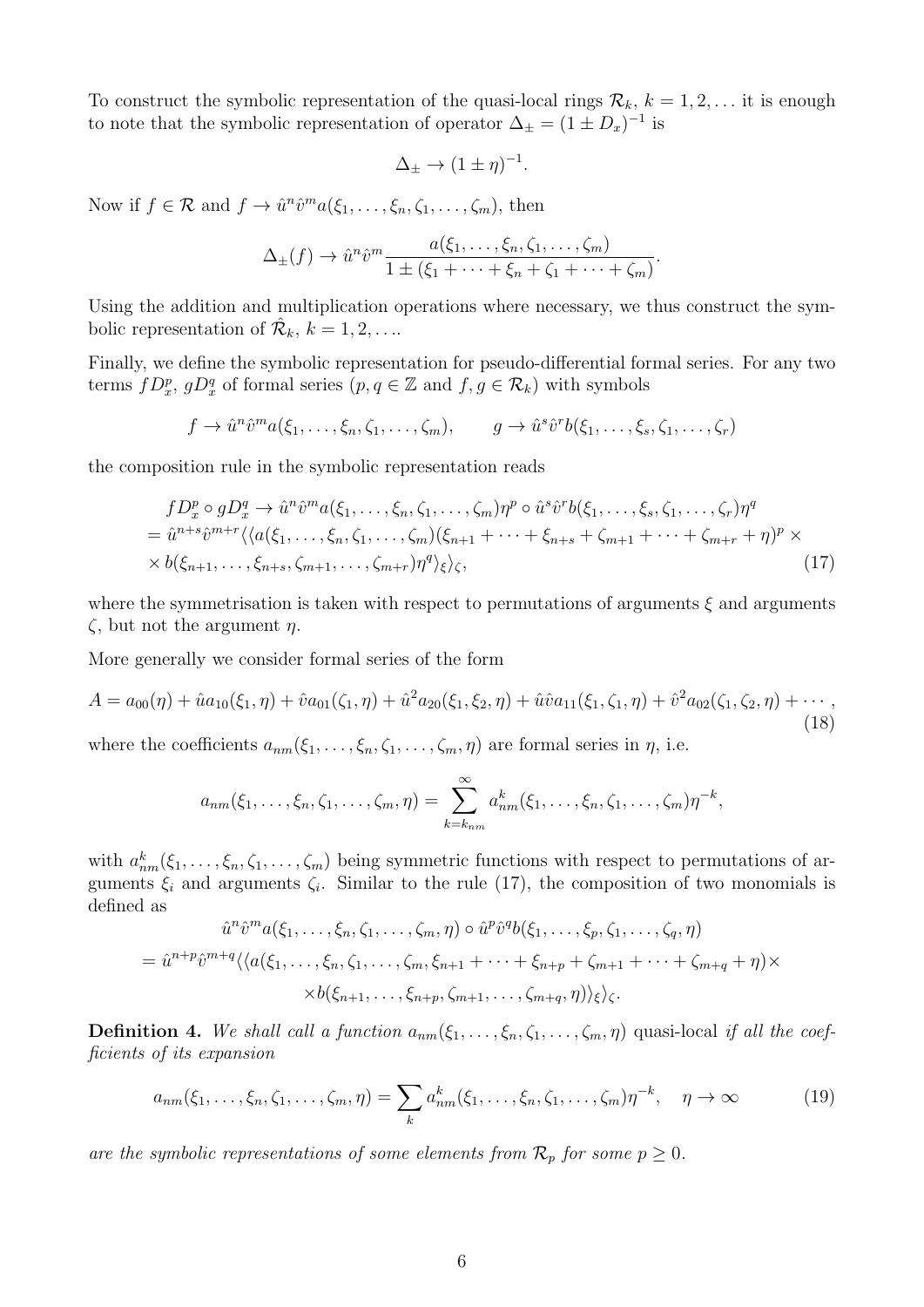In particular, if all the coefficients in (19) are symmetric polynomials in each of the two sets of variables  $\xi_1,\ldots,\xi_n$ , and  $\zeta_1,\ldots,\zeta_m$ , we say that the function  $a_{nm}(\xi_1,\ldots,\xi_n,\zeta_1,\ldots,\zeta_m,\eta)$  is local.

The set of formal series (18) has the structure of an associative noncommutative ring  $\mathcal{R}_{\Delta}(\eta)$ . It inherits the natural gradation from  $\mathcal{R}$ , namely

$$
\hat{\mathcal{R}}_{\Delta}(\eta) = \bigoplus_{n=0} \hat{\mathcal{R}}_{\Delta}^{n}(\eta),
$$

where  $\mathcal{R}_{\Delta}^{n}(\eta)$  with  $n = 0, 1, 2, 3, \ldots$  are constant (i.e. independent of  $u, v$ ), linear in u or v, quadratic, cubic, etc. We say that a formal series  $A = o(\hat{\mathcal{R}}_{\Delta}^n(\eta))$  if  $A \in \bigoplus_{k>n} \hat{\mathcal{R}}_{\Delta}^k(\eta)$ .

## 2.3 Formal recursion operator and necessary conditions for integrability

In this subsection we formulate the necessary conditions for integrability of a system of the form

$$
\begin{cases}\n u_t = \Delta_{-} f(u, v, u_1, v_1, \cdots, u_n, v_m) \\
 v_t = \Delta_{+} g(u, v, u_1, v_1, \cdots, u_n, v_m)\n\end{cases} \tag{20}
$$

Let  $\hat{f}, \hat{g}$  be the symbolic representations of the differential polynomials  $f, g$ , so that

$$
\hat{f} = \hat{u}\omega_1(\xi_1) + \hat{v}\omega_2(\zeta_1) + \hat{u}^2 a_{2,0}(\xi_1, \xi_2) + \hat{u}\hat{v} a_{1,1}(\xi_1, \zeta_1) + \hat{v}^2 a_{0,2}(\zeta_1, \zeta_2) + \cdots
$$
\n
$$
\hat{g} = \hat{u}\omega_3(\xi_1) + \hat{v}\omega_4(\zeta_1) + \hat{u}^2 b_{2,0}(\xi_1, \xi_2) + \hat{u}\hat{v} b_{1,1}(\xi_1, \zeta_1) + \hat{v}^2 b_{0,2}(\zeta_1, \zeta_2) + \cdots
$$
\n(21)

Define

$$
F = \begin{pmatrix} \hat{f}_{*,u} & \hat{f}_{*,v} \\ \hat{g}_{*,u} & \hat{g}_{*,v} \end{pmatrix}
$$
  

$$
\Lambda = \begin{pmatrix} L^{(1)} & L^{(2)} \\ 0 & \lambda \end{pmatrix}
$$
 (22)

and let

$$
\Lambda = \left(\begin{array}{cc} L^{(1)} & L^{(2)} \\ L^{(3)} & L^{(4)} \end{array}\right),\tag{22}
$$

where  $L^{(i)}$ ,  $i = 1, ..., 4$  are formal series,

$$
L^{(i)} = \phi^{(i)}(\eta) + \hat{u}\phi^{(i)}_{10}(\xi_1, \eta) + \hat{v}\phi^{(i)}_{01}(\zeta_1, \eta) + \hat{u}^2\phi^{(i)}_{20}(\xi_1, \xi_2, \eta) + \hat{u}\hat{v}\phi^{(i)}_{11}(\xi_1, \zeta_1, \eta) + \hat{v}^2\phi^{(i)}_{02}(\zeta_1, \zeta_2, \eta) + \cdots
$$

**Definition 5.** A formal series  $\Lambda$  (22) is called a formal recursion operator for system (20) if all the coefficients  $\phi_{jk}^{(i)}$  are quasi-local and it satisfies the equation

$$
\Lambda_t = F \circ \Lambda - \Lambda \circ F \tag{23}
$$

In the above definition  $\Lambda_t$  stands for a formal series obtained from  $\Lambda$  by differentiating all the coefficients  $\phi_{jk}^{(i)}$  by t and replacing  $u_t$  and  $v_t$  according to the system (20).

**Theorem 1.** Assume that the system (20) is such that

$$
\omega_2(\zeta) = 0 = \omega_3(\xi) = 0 \tag{24}
$$

and  $\omega_1(\xi) \neq c_1\xi$ ,  $\omega_4(\zeta) \neq c_4\zeta$  (for constants  $c_1, c_4$ ). Suppose that the system (20) possesses an infinite hierarchy of quasi-local higher symmetries. Then the system possesses a formal recursion operator (22) with  $\phi^{(2)}(\eta) = \phi^{(3)}(\eta) = 0$  and  $\phi^{(1)}(\eta) = \phi^{(4)}(\eta) = \eta$ .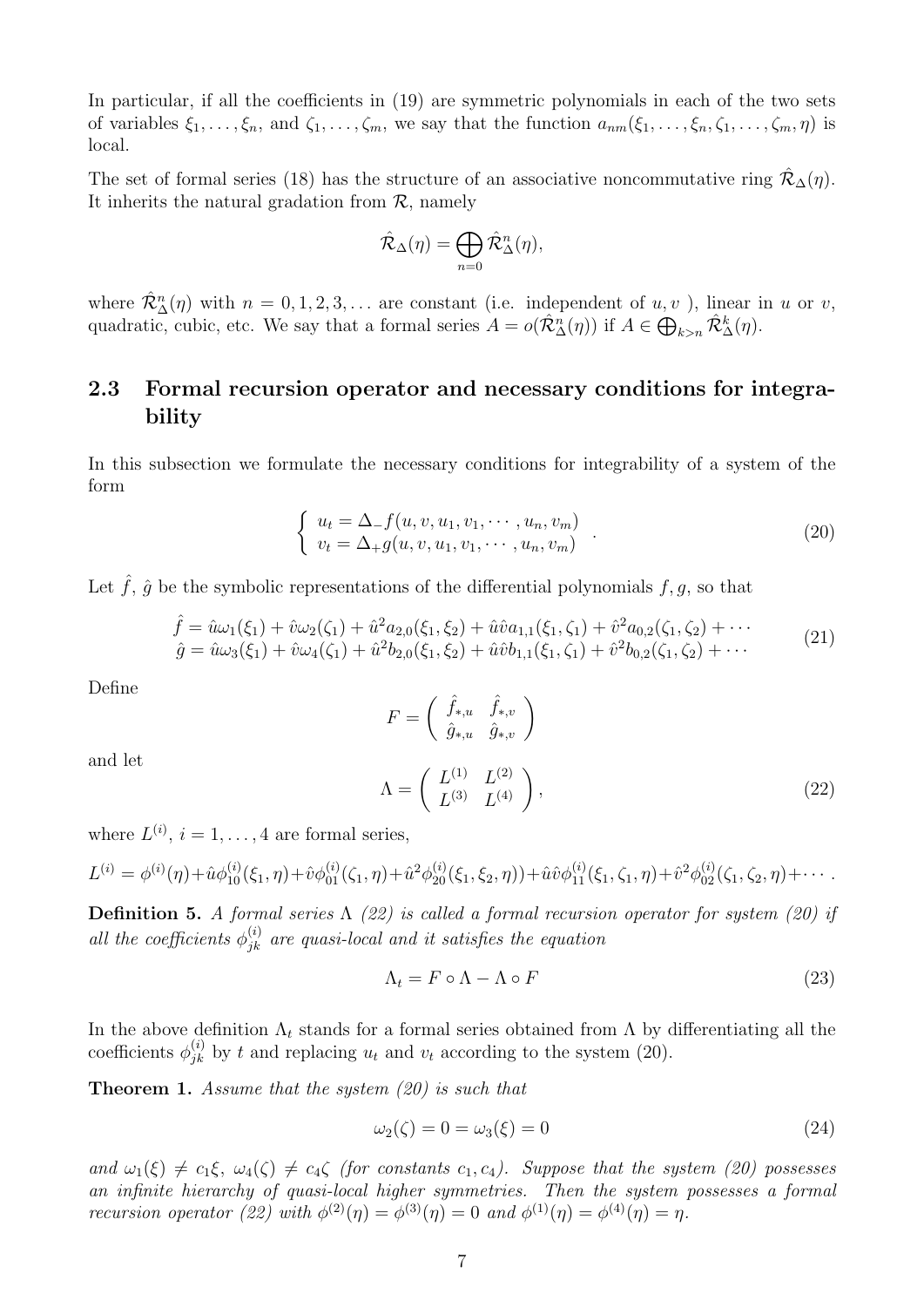The assumption  $(24)$  implies that the linear part of the system  $(20)$  is *diagonal*; in principle, this condition may be removed. (Note that Falqui's system (6) is excluded by this assumption.) In the diagonal case the proof of the theorem is essentially the same as the proof of the analogous Theorem 2 from [20] and therefore we omit it here. The theorem can be extended to a nondiagonal case via a formal diagonalisation procedure (see e.g. [22]), however this is beyond the scope of this paper. In what follows we shall consider two-component Camassa-Holm type systems with *diagonal* linear terms leaving the non-diagonal case for future studies.

Theorem 1 provides the necessary integrability conditions for the system (20). These can be obtained as follows:

- For a given system (20) one solves the equation (23) with respect to  $\Lambda$  and finds  $\phi_{jk}^{(i)}(\xi_1,\ldots,\xi_j,\zeta_1,\zeta_k,\eta).$
- One then verifies the quasi-locality conditions of  $\phi_{jk}^{(i)}(\xi_1,\ldots,\xi_j,\zeta_1,\zeta_k,\eta)$  and obtains the obstructions to integrability (if any) for the system (20).

To classify integrable systems of the Camassa-Holm type (see the next section) we only need to verify quasi-locality of  $\phi_{jk}^{(i)}$ ,  $i = 1, ..., 4$  with  $j + k \leq 3$ .

# 3 Classification theorems

In this section we present the classification of integrable Camassa-Holm type systems of the form

$$
\begin{cases}\n(1 - D_x)u_t = \lambda_1 u_1 + \lambda_2 u_2 + f \\
(1 + D_x)v_t = \mu_1 v_1 + \mu_2 v_2 + g\n\end{cases}
$$
\n(25)

where f, g are polynomials containing terms of degree two or above in  $u, v, u_1, v_1, u_2, v_2$ . We will also assume that  $\lambda_2 \neq -\lambda_1$  and  $\mu_2 \neq \mu_1$  as otherwise the linear part of each equation of the system will be  $\lambda_1(1-D_x)u_1$  and  $\mu_1(1+D_x)v_1$ , and individually these terms are removable by a Galilean transformation.

We will restrict the classification to non-linearisable systems and therefore require the existence of non-trivial conservation laws. This allows us to further restrict the admissible linear terms in (25).

**Proposition 1.** If the system (25) possesses a conservation law with nonlinear density  $\rho$  then  $\mu_2 = -\lambda_2$  and  $\mu_1 = \lambda_1$ .

Proof: Rewriting the system (25) in evolutionary form and transforming the system to the symbolic representation we obtain

$$
\begin{cases}\n\hat{u}_t = \hat{u}\omega_1(\xi_1) + \hat{f} \\
\hat{v}_t = \hat{v}\omega_2(\zeta_1) + \hat{g}\n\end{cases}
$$
\n(26)

where

$$
\omega_1(k) = \frac{\lambda_1 k + \lambda_2 k^2}{1 - k}, \quad \omega_2(k) = \frac{\mu_1 k + \mu_2 k^2}{1 + k}
$$

and  $\hat{f}$ ,  $\hat{g}$  are the symbolic representations of the  $\Delta_{-}f$  and  $\Delta_{+}g$ . Clearly, the condition  $\lambda_2 \neq -\lambda_1$ and  $\mu_2 \neq \mu_1$  implies that  $\omega_{1,2}(k) \neq c_{1,2}k$  for constants  $c_{1,2}$ . Assume first that  $\rho$  is a density of a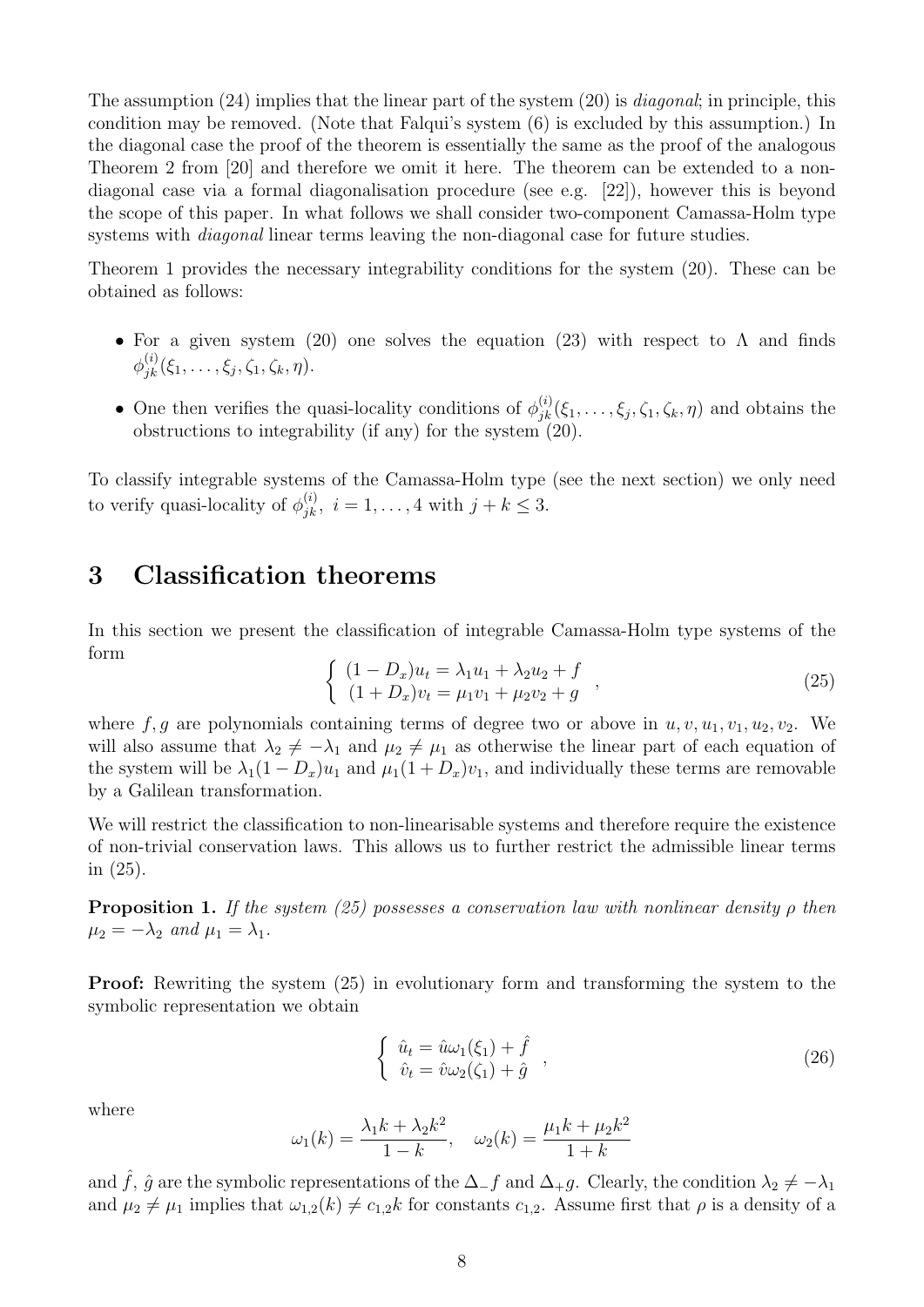conservation law with symbol  $\hat{\rho} = \hat{u}^n \hat{v}^m a(\xi_1, \dots, \xi_n, \zeta_1, \dots, \zeta_m) + o(\hat{\mathcal{R}}^{n+m})$ . Then we must have  $\rho_t \in \text{Im}(D_x)$ . In the symbolic representation we have

$$
\hat{\rho}_t = \hat{u}^n \hat{v}^m a(\xi_1, \ldots, \xi_n, \zeta_1, \ldots, \zeta_m) [\omega_1(\xi_1) + \cdots + \omega_1(\xi_n) + \omega_2(\zeta_1) + \cdots + \omega_2(\zeta_m)] + o(\hat{\mathcal{R}}^{n+m}).
$$

Since  $\rho_t \in \text{Im}(D_x)$  we must have

$$
(\xi_1+\cdots+\xi_n+\zeta_1+\cdots+\zeta_m)\,|\,a(\xi_1,\ldots,\xi_n,\zeta_1,\ldots,\zeta_m)\,[\omega_1(\xi_1)+\cdots+\omega_1(\xi_n)+\omega_2(\zeta_1)+\cdots+\omega_2(\zeta_m)]
$$

Since  $\rho$  is a non-trivial density,  $\rho \notin \text{Im}(D_x)$  so that  $a(\xi_1, \ldots, \xi_n, \zeta_1, \ldots, \zeta_m)$  is not divisible by  $(\xi_1 + \cdots + \xi_n + \zeta_1 + \cdots + \zeta_m)$ , and therefore we must have

$$
(\xi_1+\cdots+\xi_n+\zeta_1+\cdots+\zeta_m)|\,\omega_1(\xi_1)+\cdots+\omega_1(\xi_n)+\omega_2(\zeta_1)+\cdots+\omega_2(\zeta_m).
$$

This implies

$$
\omega_1(\xi_1) + \cdots + \omega_1(\xi_n) + \omega_2(\zeta_1) + \cdots + \omega_2(\zeta_{m-1}) + \omega_2(-\xi_1 - \cdots - \xi_n - \zeta_1 - \cdots - \zeta_{m-1}) = 0.
$$

Assume that  $n + m > 2$ . Then differentiating the above expression with respect to any two distinct arguments in succession we obtain either  $\omega_1'' = 0$  or  $\omega_2'' = 0$ , which contradicts the conditions  $\omega_{1,2}(k) \neq c_{1,2}k$ . Clearly, if  $\rho$  is a density of a non-trivial conservation law with symbol

$$
\hat{\rho} = \sum_{i=0}^n \hat{u}^i \hat{v}^{n-i} a_i(\xi_1, \dots, \xi_i, \zeta_1, \dots, \zeta_{n-i}) + o(\hat{\mathcal{R}^n})
$$

and  $n > 2$  then we again arrive at the same contradiction. So the density must necessarily start with quadratic terms, and therefore  $\hat{\rho} = \hat{u}^2 a(\xi_1, \xi_2) + \hat{u}\hat{v} b(\xi_1, \zeta_1) + \hat{v}^2 c(\zeta_1, \zeta_2) + o(\hat{\mathcal{R}}^2)$ . Hence

$$
\hat{\rho}_t = \hat{u}^2 a(\xi_1, \xi_2) [\omega_1(\xi_1) + \omega_1(\xi_2)] + \hat{u} \hat{v} b(\xi_1, \zeta_1) [\omega_1(\xi_1) + \omega_2(\zeta_1)] + \hat{v}^2 c(\zeta_1, \zeta_2) [\omega_2(\zeta_1) + \omega_2(\zeta_2)] + o(\hat{\mathcal{R}}^2).
$$

Since  $\rho_t \in \text{Im} D_x$  we must have

$$
a(\xi_1, -\xi_1)[\omega_1(\xi_1) + \omega_1(-\xi_1)] = 0, \quad c(\zeta_1, -\zeta_1)[\omega_2(\zeta_1) + \omega_2(-\zeta_1)] = 0,
$$

and  $b(\xi_1, -\xi_1)[\omega_1(\xi_1) + \omega_2(-\xi_1)] = 0$ . If  $\omega_1(\xi_1) + \omega_1(-\xi_1) = 0$  then  $\lambda_2 = -\lambda_1$ , which contradicts the assumptions. Thus  $a(\xi_1, -\xi_1) = 0$  and we can disregard this term as trivial. Similarly, if  $\omega_2(\zeta_1) + \omega_2(-\zeta_1) = 0$  then  $\mu_2 = \mu_1$ , and thus we have  $c(\zeta_1, -\zeta_1) = 0$  and disregard this term as well. Therefore we must have  $b(\xi_1, -\xi_1) \neq 0$ . The last condition gives  $\mu_2 = -\lambda_2$  and  $\Box$  $\mu_1 = \lambda_1.$ 

Using the above proposition with a combination of a Galilean transformation and rescaling  $t$ , we thus can consider only systems of the form

$$
\begin{cases} (1 - D_x)u_t = u_1 + f, \\ (1 + D_x)v_t = v_1 + g. \end{cases}
$$
\n(27)

We shall assume that differential polynomials  $f, g$  are of one of the following three forms:

Case I.  $f, g$  are quadratic differential polynomials of the form

$$
f = c_0 u^2 + c_1 u v + c_2 v^2 + c_3 u u_1 + c_4 u u_2 + c_5 u_1^2 + c_6 u_1 v + c_7 u v_1
$$
  
+ 
$$
c_8 u_2 v + c_9 u_1 v_1 + c_{10} u v_2 + c_{11} v v_1 + c_{12} v v_2 + c_{13} v_1^2,
$$
  

$$
g = d_0 u^2 + d_1 u v + d_2 v^2 + d_3 u u_1 + d_4 u u_2 + d_5 u_1^2 + d_6 u_1 v + d_7 u v_1
$$
  
+ 
$$
d_8 u_2 v + d_9 u_1 v_1 + d_{10} u v_2 + d_{11} v v_1 + d_{12} v v_2 + d_{13} v_1^2.
$$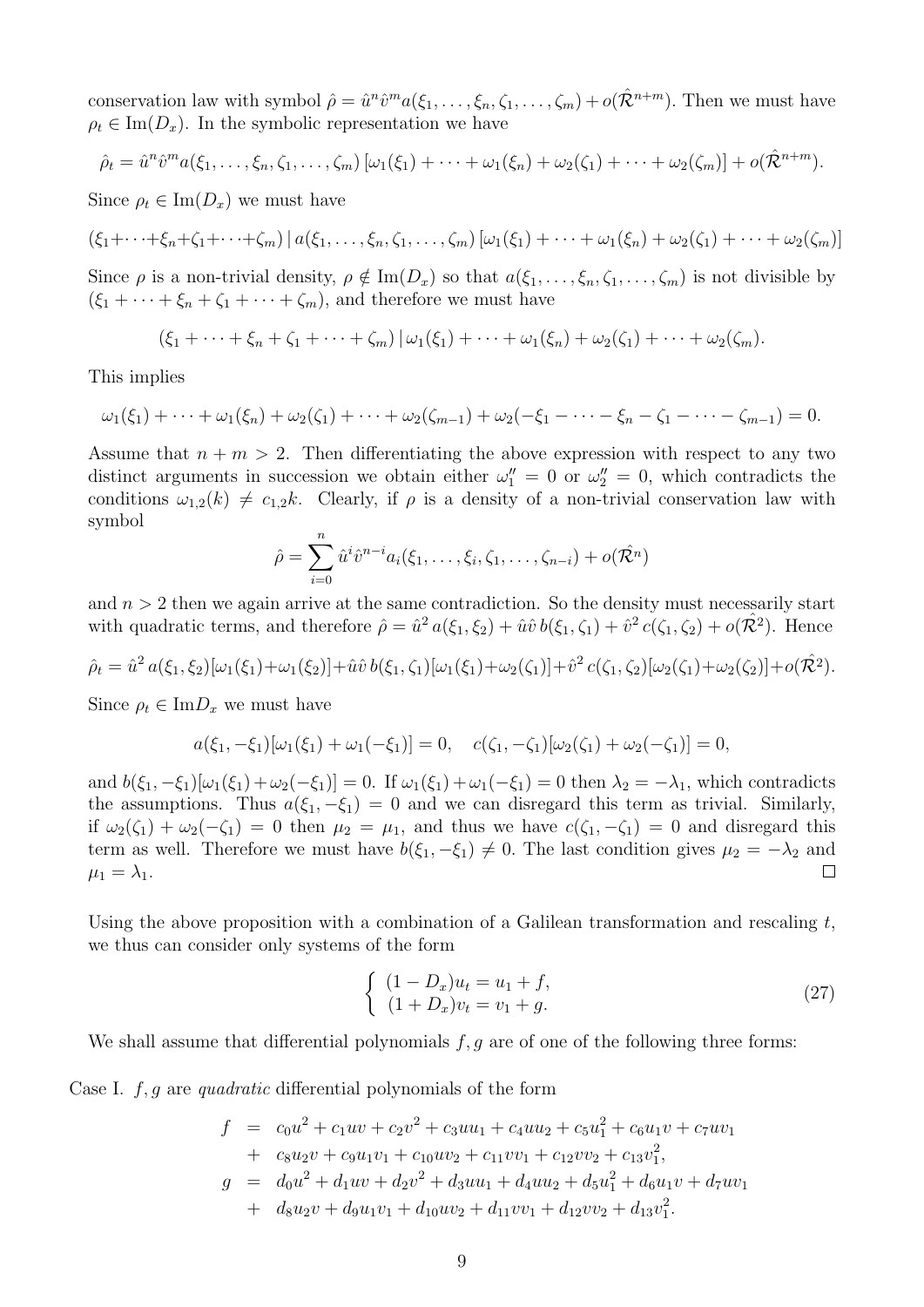Case II.  $f, g$  are *cubic* differential polynomials of the form

$$
f = c_0 u^3 + c_1 u^2 v + c_2 u v^2 + c_3 v^3 + c_4 u^2 u_1 + c_5 u^2 u_2 + c_6 u_1^2 + c_7 u^2 v_2 + c_8 u u_1 v_1 + c_9 u_1^2 v
$$
  
+ 
$$
c_{10} u v u_2 + c_{11} v^2 u_2 + c_{12} v v_1 u_1 + c_{13} u v_1^2 + c_{14} u v v_2 + c_{15} v^2 v_1 + c_{16} v^2 v_2 + c_{17} v v_1^2,
$$
  

$$
g = d_0 u^3 + d_1 u^2 v + d_2 u v^2 + d_3 v^3 + d_4 u^2 u_1 + d_5 u^2 u_2 + d_6 u u_1^2 + d_7 u^2 v_2 + d_8 u u_1 v_1 + d_9 u_1^2 v
$$
  
+ 
$$
d_{10} u v u_2 + d_{11} v^2 u_2 + d_{12} v v_1 u_1 + d_{13} u v_1^2 + d_{14} u v v_2 + d_{15} v^2 v_1 + d_{16} v^2 v_2 + d_{17} v v_1^2,
$$

Case III.  $f, g$  are linear combinations of terms in Case I and Case II.

In principle the above anzatz can be expanded by adding higher derivatives or terms with a higher degree of nonlinearity. However we conjecture that there are no non-trivial integrable systems of the above form with  $f, g$  being homogeneous polynomials of degree higher than three.

We shall also assume that system  $(27)$  is not one that can be *decomposed* into a pair of separate scalar equations in  $u, v$ , as well as not a *triangular* one i.e. not such that one equation is a scalar equation in one variable while the other is a linear equation in the other variable. Clearly decomposed systems can be studied as scalar ones, while the integrability of triangular systems follows from the integrability of the scalar part and the fact that the second equation is linear in its own variable. Thus we shall restrict ourself to fully coupled systems.

Applying the integrability test as described above leads to a total of six different systems, which are listed below according to the type of nonlinearity.

#### Case I:

**Theorem 2.** If a non-decomposed and non-triangular system  $(27)$  with f, g satisfying the conditions of Case I possesses an infinite hierarchy of higher symmetries then modulo the scaling transformations  $u \to \alpha u$ ,  $v \to \beta v$ ,  $x \to \gamma x$ ,  $t \to \delta t$  it is one of the list

$$
\begin{cases}\n(1 - D_x)u_t = u_1 + D_x(2 - D_x)u^2 + 2vD_x(2 - D_x)u, \n(1 + D_x)v_t = v_1 + 2uD_x(2 + D_x)v + D_x(2 + D_x)v^2;\n\end{cases}
$$
\n(28)

$$
\begin{cases}\n(1 - D_x)u_t = u_1 + D_x(2 - D_x)u^2 + 2D_x v(2 - D_x)u, \n(1 + D_x)v_t = v_1 + 2D_x u(2 + D_x)v + D_x(2 + D_x)v^2.\n\end{cases}
$$
\n(29)

#### Case II:

**Theorem 3.** If a non-decomposed and non-triangular system  $(27)$  with f, g satisfying the conditions of Case II possesses an infinite hierarchy of higher symmetries then modulo the scaling transformations  $u \to \alpha u$ ,  $v \to \beta v$ ,  $x \to \gamma x$ ,  $t \to \delta t$  it is one of the list

$$
\begin{cases}\n(1 - D_x)u_t = u_1 + v(\alpha D_x + \beta)(2 - D_x)u^2, \\
(1 + D_x)v_t = v_1 + u(\alpha D_x - \beta)(2 + D_x)v^2;\n\end{cases}
$$
\n(30)

$$
\begin{cases}\n(1 - D_x)u_t = u_1 + (\alpha D_x + \beta)v(2 - D_x)u^2, \\
(1 + D_x)v_t = v_1 + (\alpha D_x - \beta)u(2 + D_x)v^2.\n\end{cases}
$$
\n(31)

Case III: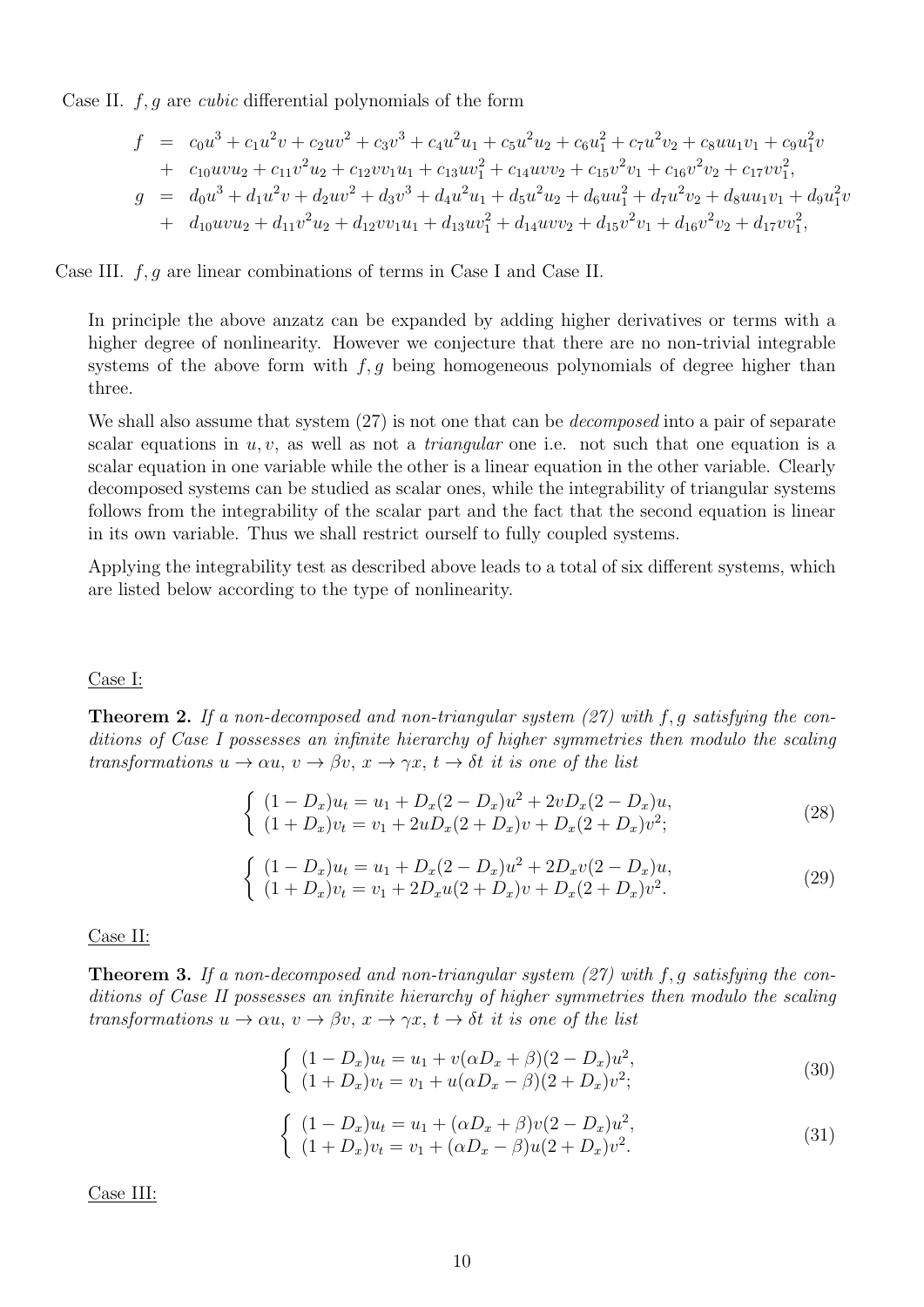**Theorem 4.** If a non-decomposed and non-triangular system  $(27)$  with f, g satisfying the conditions of Case III possesses an infinite hierarchy of higher symmetries then modulo the scaling transformations  $u \to \alpha u$ ,  $v \to \beta v$ ,  $x \to \gamma x$ ,  $t \to \delta t$  it is one of the list

$$
\begin{cases}\n(1 - D_x)u_t = u_1 + \alpha D_x (2 - D_x)u^2 + 2\beta D_x v (2 - D_x)u + \gamma D_x v (2 - D_x)u^2, \\
(1 + D_x)v_t = v_1 + 2\alpha D_x u (2 + D_x)v + \beta D_x (2 + D_x)v^2 + \gamma D_x u (2 + D_x)v^2;\n\end{cases}
$$
\n(32)

$$
\begin{cases}\n(1 - D_x)u_t = u_1 + \alpha D_x (2 - D_x)u^2 + 2\beta v D_x (2 - D_x)u + \gamma v D_x (2 - D_x)u^2, \\
(1 + D_x)v_t = v_1 + 2\alpha u D_x (2 + D_x)v + \beta D_x (2 + D_x)v^2 + \gamma u D_x (2 + D_x)v^2.\n\end{cases}
$$
\n(33)

One can show that the above six systems possess infinite hierarchies of local higher symmetries and infinite sequences of local conservation laws. However our integrability requirement is the existence of quasi-local higher symmetries and conservation laws only as the system in consideration in the evolutionary form is a quasi-local one. To the best of the authors' knowledge all known integrable Camassa-Holm type equations, despite being quasi-local ones, possess infinitely many local higher symmetries and conservation laws.

In the next sections we shall consider compatible pairs of Hamiltonian operators, which will lead to bi-Hamiltonian structures for each of the six systems listed above. We shall also present Lax pairs for the systems with purely quadratic or cubic nonlinearity, without linear dispersion.

# 4 Compatible Hamiltonian operators

In this section, given two Hamiltonian operators of a certain type, we list all compatible pairs which lead to non-trivial integrable two-component Camassa-Holm equations. The results of subsection 4.1, where we consider linear Hamiltonian operators, are related to the approach of [28], in which a classification of multi-component integrable systems was carried out based on Novikov algebras [2]. However, in subsection 4.2 we find systems with cubic nonlinearity, which do not appear in the latter approach.

We use the multivector method, as described in the standard reference [24], to investigate the conditions such that the specified types of antisymmetric operators  $\mathcal{H}$  with entries  $\mathcal{H}_{ii}$ ,  $i, j = 1, 2$ , depending on a pair of fields  $m, n$ , form Hamiltonian pairs with a nondegenerate constant-coefficient differential Hamiltonian operator given by

$$
\mathcal{J} = \begin{pmatrix} c_1 D_x - c_2 D_x^3 & c_3 D_x - c_4 D_x^2 \\ c_3 D_x + c_4 D_x^2 & c_5 D_x - c_6 D_x^3 \end{pmatrix}, \quad \text{with constants } c_i, i = 1, ..., 6.
$$
 (34)

For the purpose of deriving coupled two-component Camassa-Holm equations, we are going to study three cases:

(i) 
$$
c_4 = 1
$$
; (ii)  $c_4 = 0$ ,  $c_2 = 1$ ; (iii)  $c_4 = c_2 = 0$ ,  $c_6 = 1$ . (35)

Moreover, we also use *elimination requirements* to get rid of non-coupled (triangular) or non-Camassa-Holm type equations by removing pairs satisfying one or more of the conditions

- $c_1c_2 = c_3c_4 = c_5c_6 = 0;$
- The determinant of  $\mathcal J$  is a multiple of  $D_x$ ;
- $(\mathcal{H}_{11})_{\star,n} = (\mathcal{H}_{12})_{\star,n} = 0$  and  $\mathcal{H}_{11}\mathcal{J}_{12} \mathcal{H}_{12}\mathcal{J}_{11} = 0;$
- $(\mathcal{H}_{21})_{\star,m} = (\mathcal{H}_{22})_{\star,m} = 0$  and  $\mathcal{H}_{21}\mathcal{J}_{22} \mathcal{H}_{22}\mathcal{J}_{21} = 0.$

Otherwise, we refer to the Hamiltonian pairs  $\mathcal H$  and  $\mathcal J$  as non-trivial CH Hamiltonian pairs.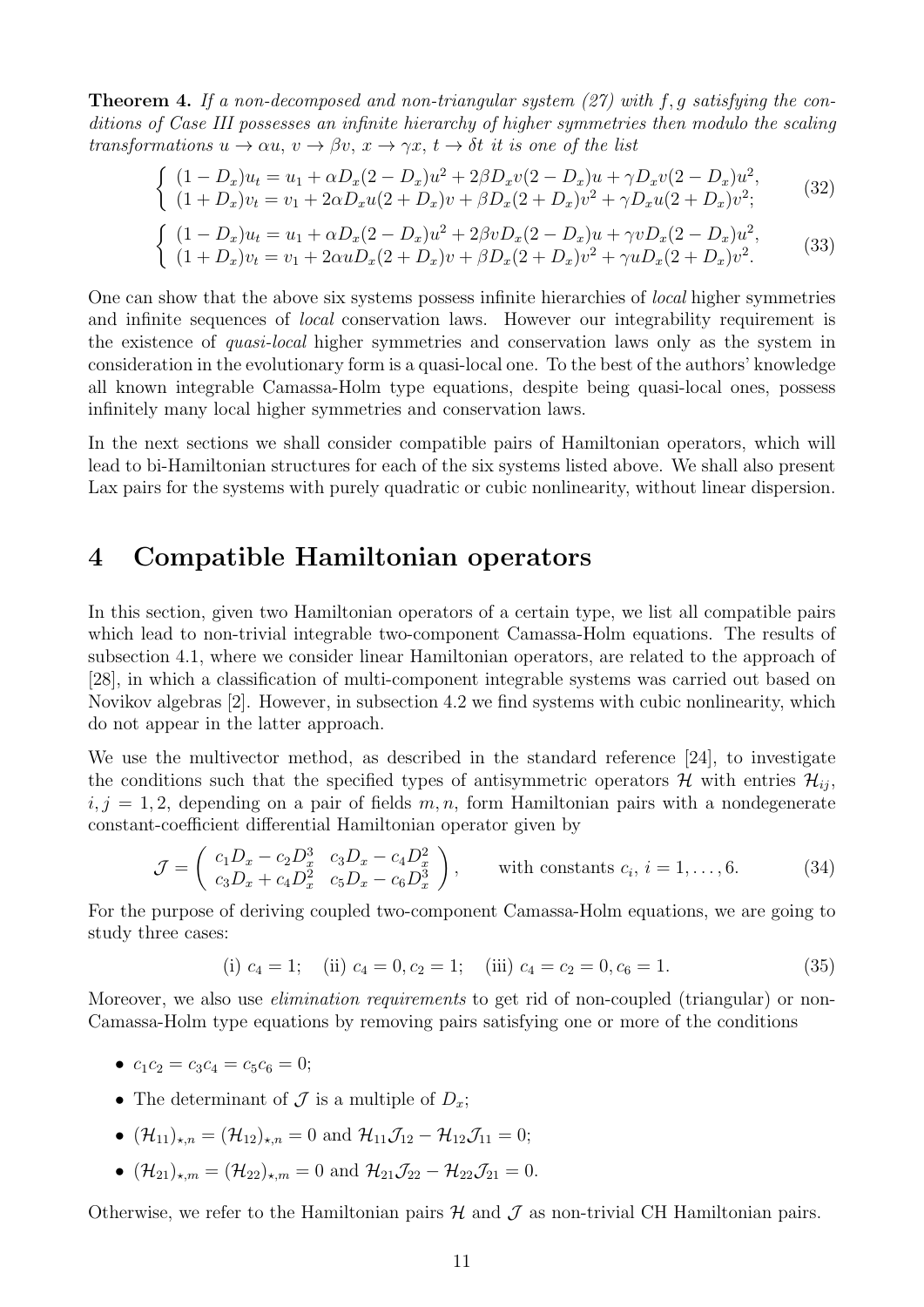### 4.1 Compatible linear Hamiltonian operators

We consider linear antisymmetric differential operators in dependent variables  $m,n$ , of the form

$$
\mathcal{H} = \begin{pmatrix} a_1(mD_x + D_x m) + a_2(nD_x + D_x n) & a_3 mD_x + a_4 m_1 + a_5 nD_x + a_6 n_1 \\ a_3 D_x m - a_4 m_1 + a_5 D_x n - a_6 n_1 & a_7(mD_x + D_x m) + a_8(nD_x + D_x n) \end{pmatrix},
$$
(36)

where  $a_i, i = 1, \ldots, 8$  are constants. The conditions for such a linear differential operator to be Hamiltonian have been studied in [2] for arbitrary square matrices of finite size, that is, the constant parameters in the operator are the structure constants of a Novikov algebra. In our case, it requires  $a_i$  satisfying

$$
\begin{cases}\na_1a_5 + 2a_2a_8 - 2a_2a_3 + 2a_2a_4 - a_5^2 + a_5a_6 = 0; \\
2a_2a_7 - a_1a_3 + 2a_1a_4 - a_3a_5 + a_3a_6 = 0; \quad 2a_1a_7 + a_3a_8 - a_3a_4 - 2a_6a_7 = 0; \\
a_1a_6 + a_2a_8 - a_5a_6 + a_6^2 - a_2a_4 = 0; \quad 2a_2a_7 + a_5a_8 - a_4a_5 - 2a_6a_8 = 0; \\
a_1a_7 + a_3a_8 - a_4a_8 - a_3a_4 + a_4^2 - a_5a_7 + a_6a_7 = 0; \quad a_2a_7 - a_3a_6 + a_4a_6 = 0.\n\end{cases} (37)
$$

In the following theorem, we list all cases where the Hamiltonian operators  $H$  are compatible with constant Hamiltonian operators  $J$ .

**Theorem 5.** Let the operators  $H$  and  $J$  be given by (36) and (34), respectively.

• Suppose that  $c_4 = 1$ . There are three non-trivial CH Hamiltonian pairs:

(i) 
$$
\mathcal{H}^{(1)} = \begin{pmatrix} a_1(mD_x + D_x m) & a_1 nD_x \\ a_1 D_x n & 0 \end{pmatrix}, \ \mathcal{J}^{(1)} = \begin{pmatrix} c_1 D_x - c_2 D_x^3 & c_3 D_x - D_x^2 \\ c_3 D_x + D_x^2 & c_5 D_x \end{pmatrix}, \ a_1 c_2 \neq 0;
$$
  
\n(ii)  $\mathcal{H}^{(2)} = \begin{pmatrix} 0 & a_8 D_x m \\ a_8 m D_x & a_8 (nD_x + D_x n) \end{pmatrix}, \ \mathcal{J}^{(2)} = \begin{pmatrix} c_1 D_x & c_3 D_x - D_x^2 \\ c_3 D_x + D_x^2 & c_5 D_x - c_6 D_x^3 \end{pmatrix}, \ a_8 c_6 \neq 0;$   
\n(iii)  $\mathcal{H}^{(3)} = \begin{pmatrix} a_1(mD_x + D_x m) & a_1 nD_x + a_8 D_x m \\ a_1 D_x n + a_8 m D_x & a_8 (nD_x + D_x n) \end{pmatrix}, \ \mathcal{J}^{(3)} = \begin{pmatrix} c_1 D_x & c_3 D_x - D_x^2 \\ c_3 D_x + D_x^2 & c_5 D_x \end{pmatrix}, \ a_1 a_8 \neq 0.$ 

• Suppose that  $c_4 = 0$ ,  $c_2 = 1$  and the parameter  $c_3$  is arbitrary. There are two non-trivial CH Hamiltonian pairs:

(iv) 
$$
\mathcal{H}^{(4)} = \begin{pmatrix} a_1(mD_x + D_x m) + a_2(nD_x + D_x n) & a_2c_6(mD_x + D_x m) + a_6(nD_x + D_x n) \\ a_2c_6(mD_x + D_x m) + a_6(nD_x + D_x n) & a_6c_6(mD_x + D_x m) + a_8(nD_x + D_x n) \end{pmatrix},
$$

$$
\mathcal{J}^{(4)} = \begin{pmatrix} c_1D_x - D_x^3 & 0 \\ 0 & c_1c_6D_x - c_6D_x^3 \end{pmatrix}, \qquad a_1a_6 - a_2^2c_6 + a_2a_8 - a_6^2 = 0 \text{ and } c_6 \neq 0;
$$
  
(v) 
$$
\mathcal{H}^{(5)} = \begin{pmatrix} a_1(mD_x + D_x m) & a_1nD_x \\ a_1D_x n & 0 \end{pmatrix}, \qquad \mathcal{J}^{(5)} = \begin{pmatrix} c_1D_x - D_x^3 & c_3D_x \\ c_3D_x & c_5D_x \end{pmatrix}, \qquad a_1c_5 \neq 0.
$$

• Suppose that  $c_4 = c_2 = 0$ ,  $c_6 = 1$  and the parameter  $c_3$  is arbitrary. There is only one non-trivial CH Hamiltonian pair:

$$
\text{(vi)} \ \mathcal{H}^{(6)} = \begin{pmatrix} 0 & a_8 D_x m \\ a_8 m D_x & a_8 (n D_x + D_x n) \end{pmatrix}, \ \mathcal{J}^{(6)} = \begin{pmatrix} c_1 D_x & c_3 D_x \\ c_3 D_x & c_5 D_x - D_x^3 \end{pmatrix}, \quad a_8 c_1 \neq 0.
$$

**Proof:** For the operators (34) and (36), acting on the univector  $\xi$ , we have

$$
\mathcal{J}(\xi) = \mathcal{J}\begin{pmatrix} \theta \\ \eta \end{pmatrix} = \begin{pmatrix} c_1\theta_1 - c_2\theta_3 + c_3\eta_1 - c_4\eta_2 \\ c_3\theta_1 + c_4\theta_2 + c_5\eta_1 - c_6\eta_3 \end{pmatrix},
$$
\n
$$
\mathcal{H}(\xi) = \begin{pmatrix} 2a_1m\theta_1 + a_1m_1\theta + 2a_2n\theta_1 + a_2n_1\theta + a_3mn_1 + a_4m_1\eta + a_5n\eta_1 + a_6n_1\eta \\ a_3m\theta_1 + (a_3 - a_4)m_1\theta + a_5n\theta_1 + (a_5 - a_6)n_1\theta + 2a_7mn_1 + a_7m_1\eta + 2a_8n\eta_1 + a_8n_1\eta \end{pmatrix},
$$
\n(39)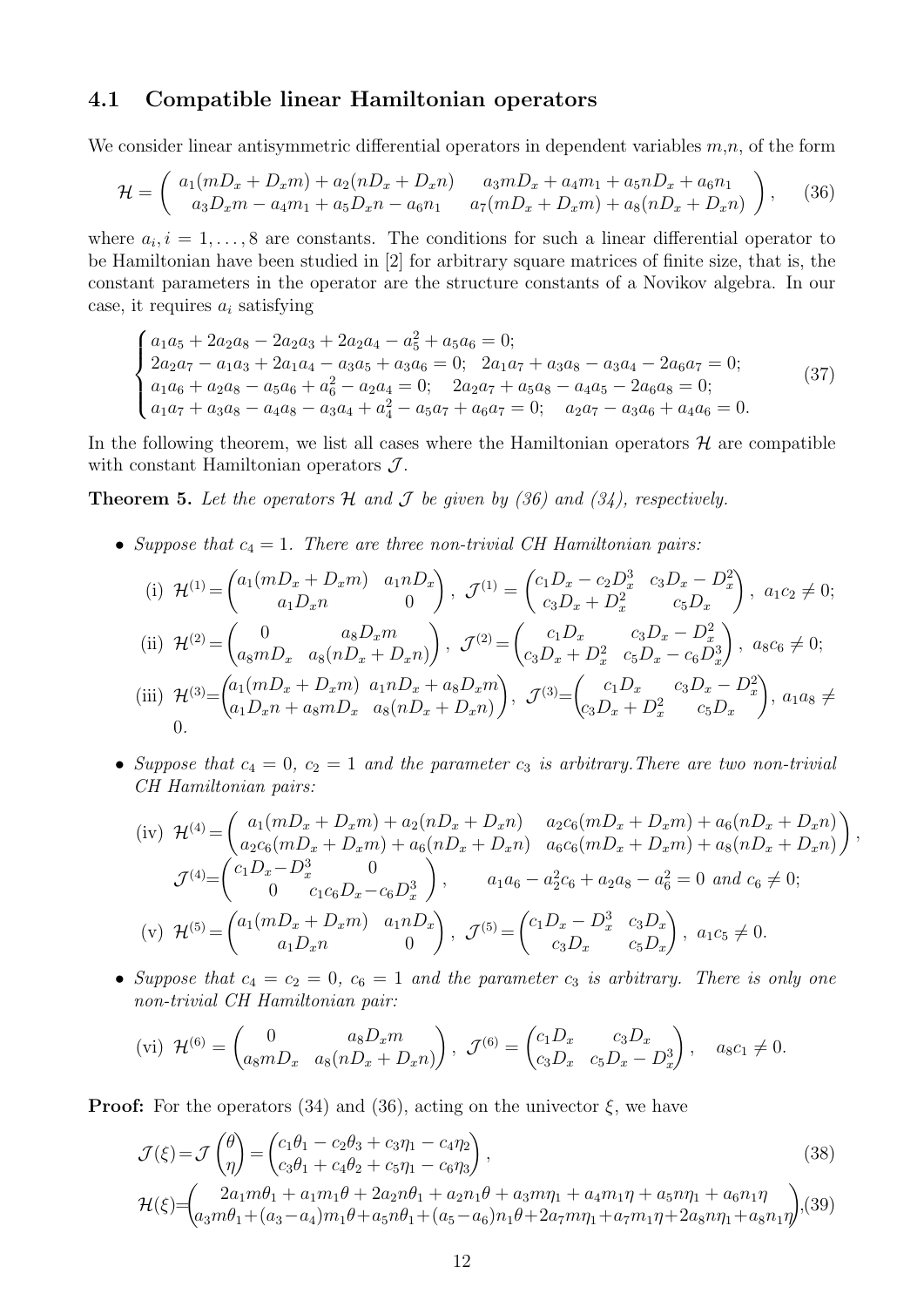where we used the notation  $D_x^i \theta = \theta_i$  and  $D_x^i \eta = \eta_i$ . We define the bivector associated to the operator  $\mathcal H$  by

$$
\Theta_{\mathcal{H}} = \frac{1}{2} \int \xi \wedge \mathcal{H}(\xi) = \int (a_1 m + a_2 n) \theta \wedge \theta_1 + ((a_3 - a_4)m + (a_5 - a_6)n) \theta \wedge \eta_1
$$

$$
-(a_4 m + a_6 n) \theta_1 \wedge \eta + (a_7 m + a_8 n) \eta \wedge \eta_1.
$$

Here  $\int f = \int g$  denotes the equivalence relation  $f \equiv g$  iff  $f - g \in \text{Im}D_x$ . For the purposes of this theorem, we solve the system  $(37)$  together with the conditions for  $H$  to be compatible with the constant-coefficient Hamiltonian operator  $\mathcal{J}$ , that is, the trivector  $Pr_{\mathcal{J}(\xi)}(\Theta_{\mathcal{H}})$  vanishes [24], which leads to an algebraic system for the constants  $c_i, a_j$ , as follows:

$$
\begin{cases}\na_2c_4 = 0; \ a_7c_4 = 0; \ a_6c_4 = 0; \ a_1c_3 + a_2c_5 - a_3c_1 + a_4c_1 - a_5c_3 + a_6c_3 = 0; \\
a_5c_4 - a_6c_4 - a_1c_4 = 0; \ -a_2c_6 + a_3c_2 - a_4c_2 = 0; \ a_3c_2 - 2a_4c_2 = 0; \ a_3c_4 - a_4c_4 = 0; \\
(a_8 - a_4)c_4 = 0; \ -a_5c_6 + 2a_6c_6 = 0; \ a_7c_1 + a_8c_3 - a_4c_3 - a_6c_5 = 0; \ -a_7c_2 + a_6c_6 = 0.\n\end{cases}
$$
\n(40)

When  $c_4 = 1$  we get the following three solutions after applying our elimination requirements:

1. 
$$
a_5 = a_1
$$
,  $a_2 = a_3 = a_4 = a_6 = a_7 = a_8 = c_6 = 0$ ,  $a_1c_2 \neq 0$ ;  
\n2.  $a_3 = a_4 = a_8$ ,  $a_1 = a_2 = a_5 = a_6 = a_7 = c_2 = 0$ ,  $a_8c_6 \neq 0$ ;  
\n3.  $a_5 = a_1$ ,  $a_3 = a_4 = a_8$ ,  $a_2 = a_6 = a_7 = c_2 = c_6 = 0$ ,  $a_1a_8 \neq 0$ ;

these correspond to the three non-trivial CH Hamiltonian pairs (i)-(iii) in the statement. Similarly, treating the other two cases with the help of the Maple package Groebner, we obtain the listed pairs (iv)-(vi). This completes the proof.  $\Box$ 

Before we derive integrable systems based on this theorem, we make some remarks.

Remark 1. In this theorem we list all cases without considering any transformations among them. Indeed, case (i) and case (ii) are related by the exchange of dependent variables  $(m, n) \mapsto$  $(n, m)$ , as are case (v) and case (vi). We first derive the non-trivial CH systems for Hamiltonian pairs of this type. Then we look at the transformations between the equations.

**Remark 2.** We prove this theorem by directly checking the compatibility condition of two Hamiltonian operators. This method can be easily applied to different situations, for instance, the quadratic Hamiltonian operators in Section 4.2, since we didn't use the underlying structure of Novikov algebras for linear Hamiltonian operators.

Remark 3. The classification results in [28] are based on the classification of low-dimensional Novikov algebras by Bai and Meng [1]. There is an equivalent structure for Novikov algebras. Case (ii) is a special case of the N4 Novikov algebra.

Any compatible Hamiltonian pair  $\mathcal H$  and  $\mathcal J$  which does not depend explicitly on the independent variables x and t, with  $\mathcal J$  nondegenerate, leads to an integrable equation for the vector of dependent variables m, that is

$$
\mathbf{m}_t = \mathcal{H}\mathcal{J}^{-1}(\mathbf{m}_x). \tag{41}
$$

In fact, for scalar **m**, the Camassa-Holm equation (2) was first constructed in this way in [10] (although the correct form of the equation itself did not appear until [3]). In the case at hand, with the vector  $\mathbf{m} = (m, n)^T$ , we apply this construction to the compatible Hamiltonian pairs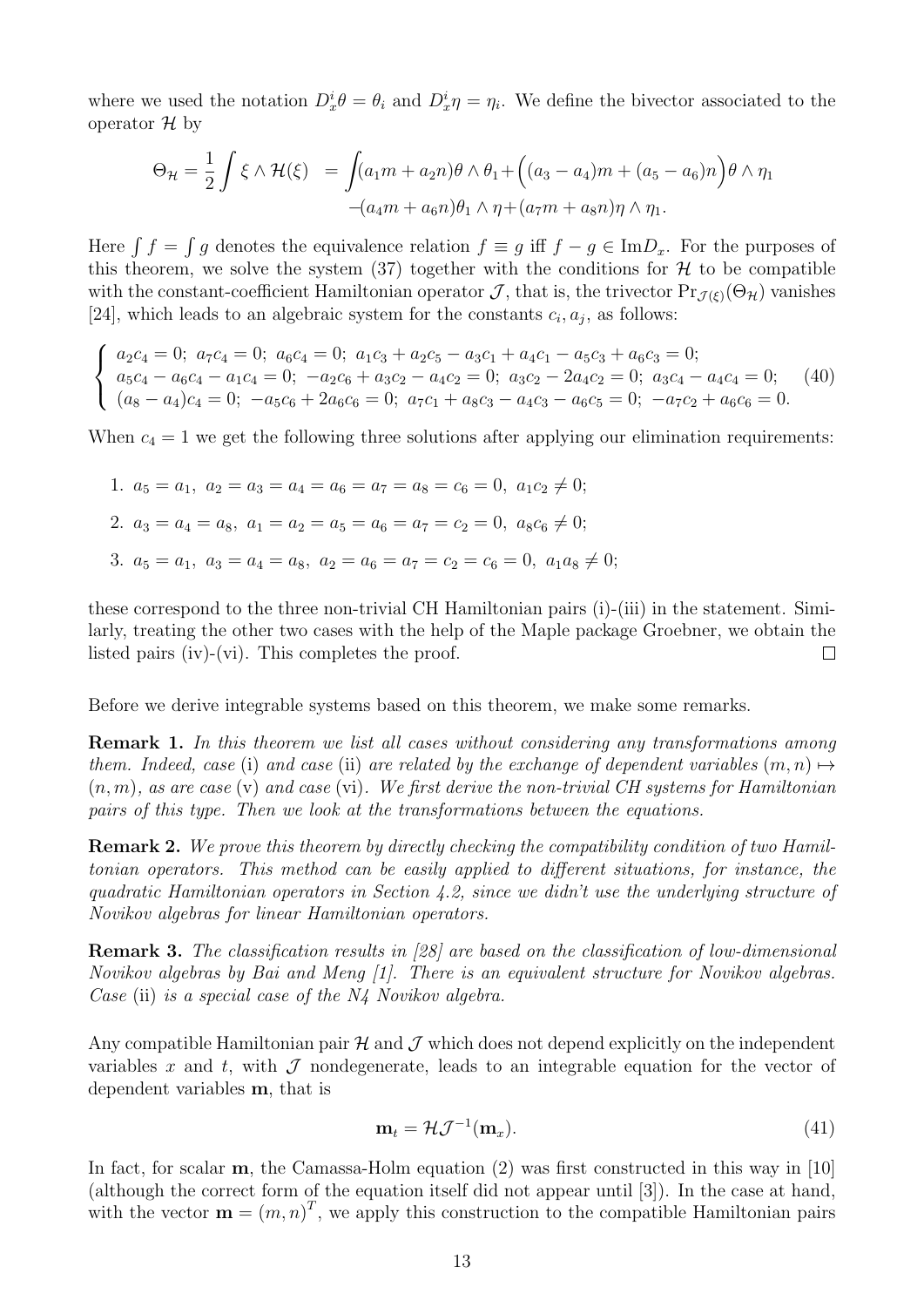listed in Theorem 5. Since the pairs of operators  $\mathcal{J}^{(i)}$ ,  $\mathcal{H}^{(i)}$  for  $i = 1, \ldots, 6$  in the six cases above depend linearly on arbitrary constant parameters, in each case we have a lot of freedom to obtain different compatible pairs, by fixing the constants in the operator  $\mathcal{J}^{(i)}$  to get  $\mathcal{J}$ , and taking linear combinations of  $\mathcal{J}^{(i)}$  and  $\mathcal{H}^{(i)}$  with different constants to get  $\mathcal{H}$ .

From case (i), we get the integrable equation

$$
\begin{pmatrix} m_t \\ n_t \end{pmatrix} = \left( \mathcal{H}^{(1)} + \begin{pmatrix} c_1 D_x - c_2 D_x^3 & c_3 D_x \\ c_3 D_x & c_5 D_x \end{pmatrix} \right) \begin{pmatrix} 0 & D_x - D_x^2 \\ D_x + D_x^2 & 0 \end{pmatrix}^{-1} \begin{pmatrix} m_x \\ n_x \end{pmatrix}.
$$

Letting

$$
m = (1 - D_x)u, \quad n = (1 + D_x)v,
$$
\n(42)

it follows that

$$
\begin{cases}\n(1 - D_x)u_t = a_1 D_x v (2 - D_x)u + c_3 u_x + c_1 v_x - c_2 v_{xxx} \\
(1 + D_x) v_t = \frac{a_1}{2} D_x (2 + D_x) v^2 + c_3 v_x + c_5 u_x\n\end{cases} \qquad (a_1 c_2 \neq 0).
$$
\n(43)

In the same way, from cases (ii) and (iii) we get two pairs of integrable equations, given by

$$
\begin{cases}\n(1 - D_x)u_t = \frac{a_8}{2}D_x(2 - D_x)u^2 + c_3u_x + c_1v_x \\
(1 + D_x)v_t = a_8D_xu(2 + D_x)v + c_3v_x + c_5u_x - c_6u_{xxx}\n\end{cases}\n\qquad (a_8c_6 \neq 0),
$$
\n(44)

$$
\begin{cases}\n(1 - D_x)u_t = a_1 D_x v (2 - D_x)u + \frac{a_8}{2} D_x (2 - D_x)u^2 + c_3 u_x + c_1 v_x \\
(1 + D_x)v_t = \frac{a_1}{2} D_x (2 + D_x) v^2 + a_8 D_x u (2 + D_x) v + c_3 v_x + c_5 u_x\n\end{cases} (a_1 a_8 \neq 0),
$$
\n(45)

respectively. Notice that system (44) is the same as (43), upon swapping dependent variables  $u \leftrightarrow v$  and sending  $x \to -x$ ; they do not belong in the list in the previous section since they include third derivatives, putting them outside the family (25). In fact, the system (43) can be seen to be a reduction of Example 2 on p.97 of [28] by setting the parameters  $h = 0$ ,  $f = 1$ and performing a Galilean transformation. It is also worth pointing out that it is possible to relax our elimination conditions slightly and still obtain interesting bi-Hamiltonian systems; for instance, setting  $c_3 = c_5 = c_6 = 0$  in (44) or  $a_1 = c_3 = c_5 = 0$  in (45), with  $a_8 = c_1 = 1$  in both cases, gives Falqui's system (6), which is almost triangular (it would be with  $c_1 = 0$ ).

For the system (45), if we take  $c_1 = c_5 = 0$  and  $c_3 = 1$  and rescale u and v, we get the system (29) in Theorem 2. Thus we arrive at the following result.

**Corollary 1.** Define m and n as in  $(42)$ . System  $(29)$  is bi-Hamiltonian, having the form

$$
\mathbf{m}_t = \mathcal{H}_1 \delta \rho_2 = \mathcal{H}_2 \delta \rho_1,
$$

where the compatible Hamiltonian operators  $\mathcal{H}_1$  and  $\mathcal{H}_2$  are given by

$$
\mathcal{H}_1 = \begin{pmatrix} 0 & D_x - D_x^2 \\ D_x + D_x^2 & 0 \end{pmatrix}, \quad \mathcal{H}_2 = \begin{pmatrix} 2mD_x + 2D_x m & 2nD_x + 2D_x m + D_x \\ 2D_x n + 2mD_x + D_x & 2nD_x + 2D_x n \end{pmatrix}
$$

and the corresponding Hamiltonian functions are given by the densities  $\rho_1 = u n$  and  $\rho_2 =$  $uv(2m + 2n + 1).$ 

**Remark 4.** To fix the notation, note that for the Hamiltonian  $H = H[\mathbf{m}] = \int \rho \, dx$  defined by the density  $\rho$ , we write the variational derivative as

$$
\delta \rho = \frac{\delta H}{\delta \mathbf{m}} = \left(\frac{\delta H}{\delta m}, \frac{\delta H}{\delta n}\right)^T,
$$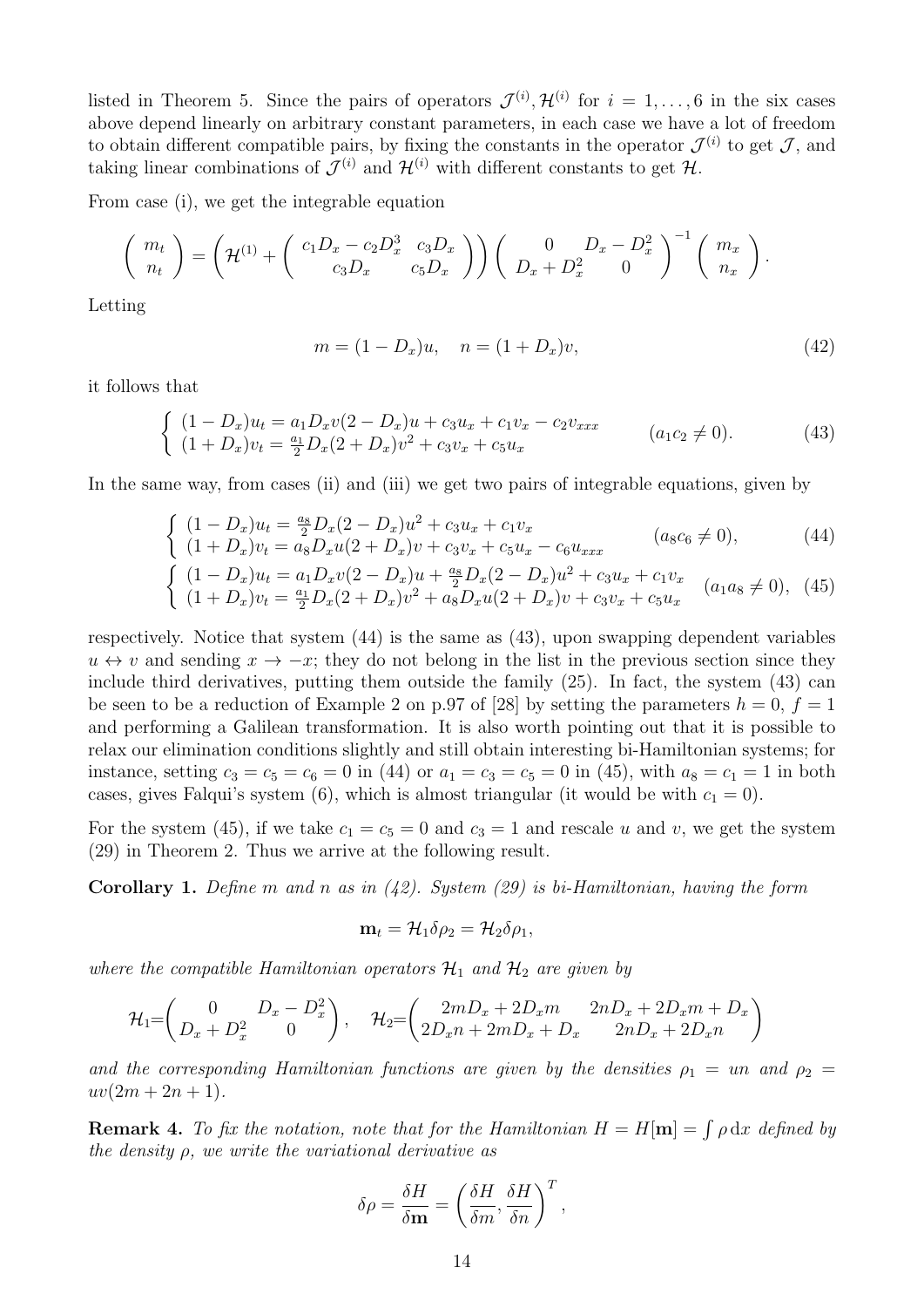in the two-component case at hand. Also, recall that when  $\rho$  (and hence H) is specified in terms of Miura-related variables **u**, with the Miura map  $\mathbf{m} = \mathcal{M}(\mathbf{u})$ , the chain rule is

$$
\frac{\delta H}{\delta \mathbf{u}} = \mathcal{M}_*(\mathbf{u})^\dagger \frac{\delta H}{\delta \mathbf{m}},
$$

where the star denotes the Fréchet derivative, and the dagger denotes the adjoint operator.

**Remark 5.** Upon taking the linear combinations  $\hat{u} = \frac{1}{2}$  $\frac{1}{2}(u-v), \hat{v} = \frac{1}{2i}(u+v)$  and applying a Galilean transformation together with suitable rescalings, the system (29) can be seen to be equivalent to Example 1 on p.97 of [28] with parameters  $h = \beta = 0$ .

For case (iv), if we let

$$
m = (1 - D_x^2)u, \quad n = (1 - D_x^2)v,
$$
\n(46)

then we obtain the integrable equation

$$
\begin{pmatrix} m_t \\ n_t \end{pmatrix} = \left( \mathcal{H}^{(4)} + \begin{pmatrix} c_1 D_x & 0 \\ 0 & c_1 c_6 D_x \end{pmatrix} \right) \begin{pmatrix} D_x - D_x^3 & 0 \\ 0 & c_6 (D_x - D_x^3) \end{pmatrix}^{-1} \begin{pmatrix} m_x \\ n_x \end{pmatrix}.
$$

in the explicit form

$$
\begin{cases}\nm_t = a_1(2mu_x + m_x u) + a_2(2nu_x + n_x u + 2mv_x + m_x v) + \frac{a_6}{c_6}(2nv_x + n_x v) + c_1 u_x \\
n_t = a_2 c_6(2mu_x + m_x u) + a_6(2nu_x + n_x u + 2mv_x + m_x v) + \frac{a_8}{c_6}(2nv_x + n_x v) + c_1 v_x (47) \\
a_1 a_6 - a_2^2 c_6 + a_2 a_8 - a_6^2 = 0 \text{ and } c_6 \neq 0\n\end{cases}
$$

Under a linear transformation, this system can be decoupled. For example, if we take  $a_1 = 1$ ,  $a_2 = a_8 = 0$  and  $c_6 = -1$  in (47), we get the two-component CH system (26) in [31] as follows:

$$
\begin{cases}\nm_t = 2mu_x + m_x u - 2nv_x - n_x v \\
n_t = 2nu_x + n_x u + 2mv_x + m_x v,\n\end{cases}
$$

which can be transformed into

$$
\begin{cases}\n(1 - D_x^2)U_t = 2i(3UU_x - UU_{xxx} - 2U_xU_{xx}) \\
(1 - D_x^2)V_t = 2i(-3VV_x + VV_{xxx} + 2V_xV_{xx})\n\end{cases}
$$

under the transformation  $u = i(U - V)$  and  $v = U + V$ .

For case (v), we let  $m = (1 - D_x^2)u$ . Then we get the integrable system

$$
\begin{cases}\n m_t = a_1(2mu_x + m_x u) + \frac{a_1}{c_5} n n_x + \frac{c_3}{c_5} n_x + c_1 u_x \\
 n_t = c_3 u_x + a_1(nu_x + n_x u)\n\end{cases}\n\tag{48}
$$

For case (vi), we let  $n = (1 - D_x^2)v$ . Then we get the integrable system

$$
\begin{cases}\nm_t = c_3 v_x + a_8(mv_x + m_x v) \\
n_t = a_8(2nv_x + n_x v) + \frac{a_8}{c_1} m m_x + \frac{c_3}{c_1} m_x + c_5 v_x\n\end{cases} \quad (a_8 c_1 \neq 0).
$$
\n(49)

Similarly to before, equations (48) and (49) are seen to be the same by swapping the dependent variables. After taking  $c_1 = 0$ ,  $c_3 = 0$  and rescaling suitably, the system (48) becomes the known two-component CH equation (5) from [5].

With a change of notation, the transformation (7) presented in the introduction is

$$
u = U + V, \quad n = (1 - D_x)U + (1 + D_x)V,\tag{50}
$$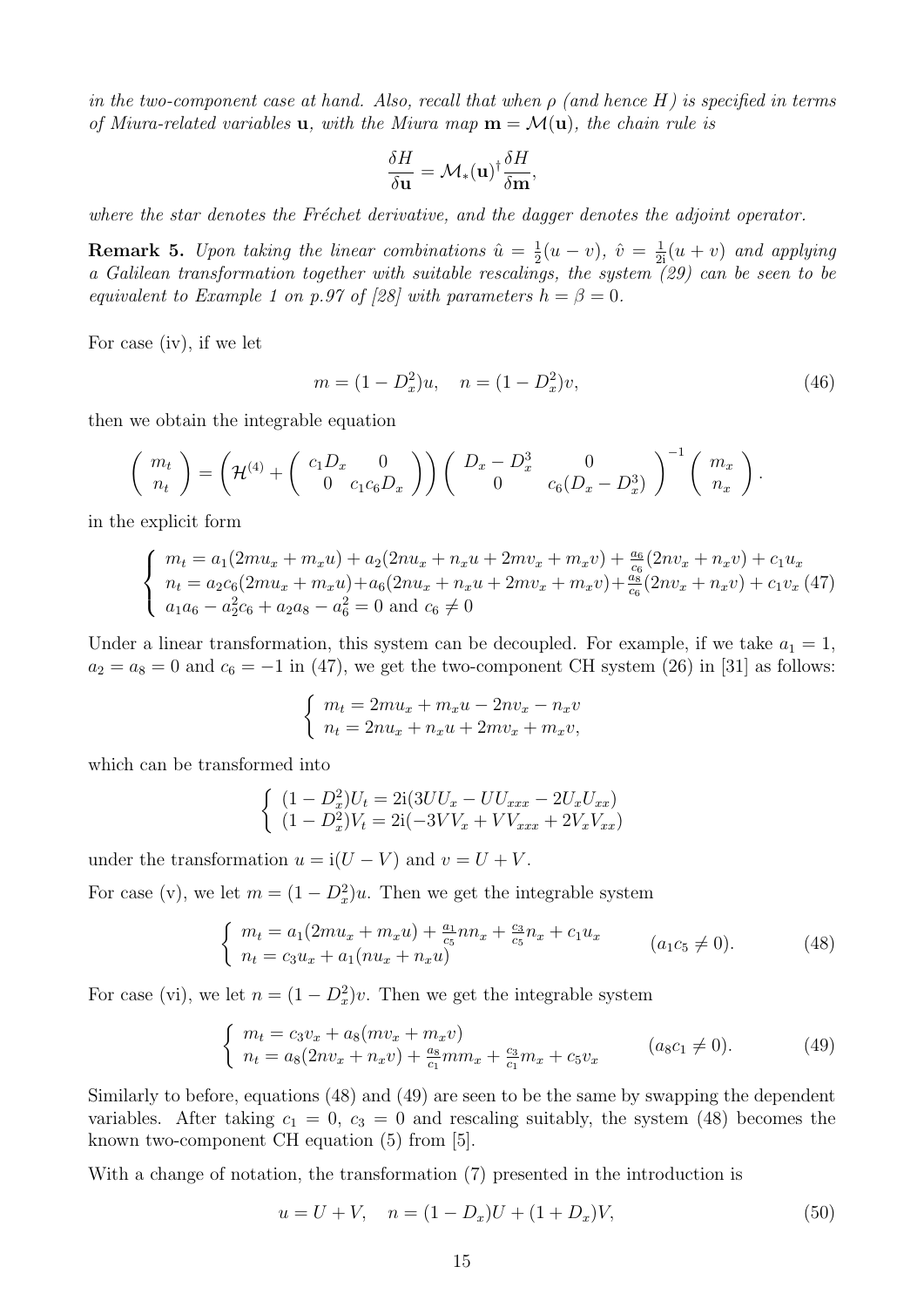which implies that

$$
(1 - D_x)U = \frac{1}{2}D_x^{-1}(m - (1 - D_x)n), \quad (1 + D_x)V = \frac{1}{2}D_x^{-1}((1 + D_x)n - m). \tag{51}
$$

Thus equation (48) when  $c_5 = -1$ ,  $c_3 = 1$  and  $c_1 = 2$  becomes

$$
\begin{cases}\n(1 - D_x)U_t = a_1(2UU_x - UU_{xx} - U_x^2 + 2U_xV - U_{xx}V) + U_x \\
(1 + D_x)V_t = a_1(2UV_x + UV_{xx} + 2VV_x + VV_{xx} + V_x^2) + V_x\n\end{cases}\n\quad (a_1 \neq 0),
$$
\n(52)

which is system (28) when  $a_1 = 2$ . Thus we obtain the bi-Hamiltonian structure of system (28) by using the result for equation (48), as follows.

**Corollary 2.** Define m and n as in  $(42)$ . System  $(28)$  is a bi-Hamiltonian system, given by

$$
\mathbf{m}_t = \mathcal{H}_1 \delta \rho_2 = \mathcal{H}_2 \delta \rho_1,
$$

where the compatible Hamiltonian operators  $\mathcal{H}_1$  and  $\mathcal{H}_2$  are given by

$$
\mathcal{H}_{1} = -\frac{1}{2} \begin{pmatrix} 0 & D_{x} - 1 \ D_{x} + 1 & 0 \end{pmatrix},
$$
  
\n
$$
\mathcal{H}_{2} = \begin{pmatrix} -D_{x}^{-1}m_{x} - m_{x}D_{x}^{-1} & m + n + \frac{1}{2} + m_{x}D_{x}^{-1} - D_{x}^{-1}n_{x} \ -(m + n + \frac{1}{2}) - n_{x}D_{x}^{-1} + D_{x}^{-1}m_{x} & n_{x}D_{x}^{-1} + D_{x}^{-1}n_{x} \end{pmatrix}
$$

and the Hamiltonian functions are given by the densities  $\rho_1 = 2u_x n$  and  $\rho_2 = 2(v^2 m_x - u^2 n_x$  $u^2v_x + v^2u_x + u_xv$ .

Proof: To clarify the notation, we put hats on all variables in equation (48), that is, we write  $\hat{m}, \hat{n}$  etc. Thus the transformation (51) becomes  $m = \frac{1}{2} D_x^{-1} (\hat{m} - (1 - D_x)\hat{n}), n =$  $\frac{1}{2}D_x^{-1}((1+D_x)\hat{n}-\hat{m}),$  so that

$$
\hat{n} = m + n, \quad \hat{m} = (1 + D_x)m + (1 - D_x)n. \tag{53}
$$

 $\Box$ 

With  $a_1 = 2$ ,  $c_5 = -1$ ,  $c_3 = 1$  and  $c_1 = 2$  in equation (48), the compatible Hamiltonian operators are

$$
\mathcal{H} = \begin{pmatrix} 2(\hat{m}D_x + D_x \hat{m}) + 2D_x & 2\hat{n}D_x + D_x \\ 2D_x \hat{n} + D_x & 0 \end{pmatrix}, \quad \mathcal{J} = \begin{pmatrix} D_x - D_x^3 & 0 \\ 0 & -D_x \end{pmatrix}.
$$

Under the transformation (53), the Hamiltonian operator  $\mathcal J$  is sent to

$$
\begin{pmatrix} 1+D_x & 1-D_x \ 1 & 1 \end{pmatrix}^{-1} \mathcal{J} \begin{pmatrix} 1-D_x & 1 \ 1+D_x & 1 \end{pmatrix}^{-1} = \frac{1}{4} \begin{pmatrix} D_x^{-1} & 1-D_x^{-1} \ -D_x^{-1} & 1+D_x^{-1} \end{pmatrix} \mathcal{J} \begin{pmatrix} -D_x^{-1} & D_x^{-1} \ 1+D_x^{-1} & 1-D_x^{-1} \end{pmatrix} = \mathcal{H}_1
$$

and H is transformed to  $\mathcal{H}_2$  in the statement.

**Remark 6.** The inverse operator of Hamiltonian operator  $2\mathcal{H}_2$  in Corollary 2 is of the form

$$
\begin{pmatrix}\n\frac{2n_x}{(1+2m+2n)^2}D_x^{-1} + D_x^{-1}\frac{2n_x}{(1+2m+2n)^2} & -\frac{1}{1+2m+2n} + \frac{2n_x}{(1+2m+2n)^2}D_x^{-1} - D_x^{-1}\frac{2n_x}{(1+2m+2n)^2} \\
\frac{2n_x}{1+2m+2n} - \frac{2n_x}{(1+2m+2n)^2}D_x^{-1} + D_x^{-1}\frac{2n_x}{(1+2m+2n)^2} & -\frac{2m_x}{(1+2m+2n)^2}D_x^{-1} - D_x^{-1}\frac{2n_x}{(1+2m+2n)^2}\n\end{pmatrix}
$$

Thus the local symmetries for system (28) can be generated by the recursion operator  $\mathcal{H}_1 \mathcal{H}_2^{-1}$ .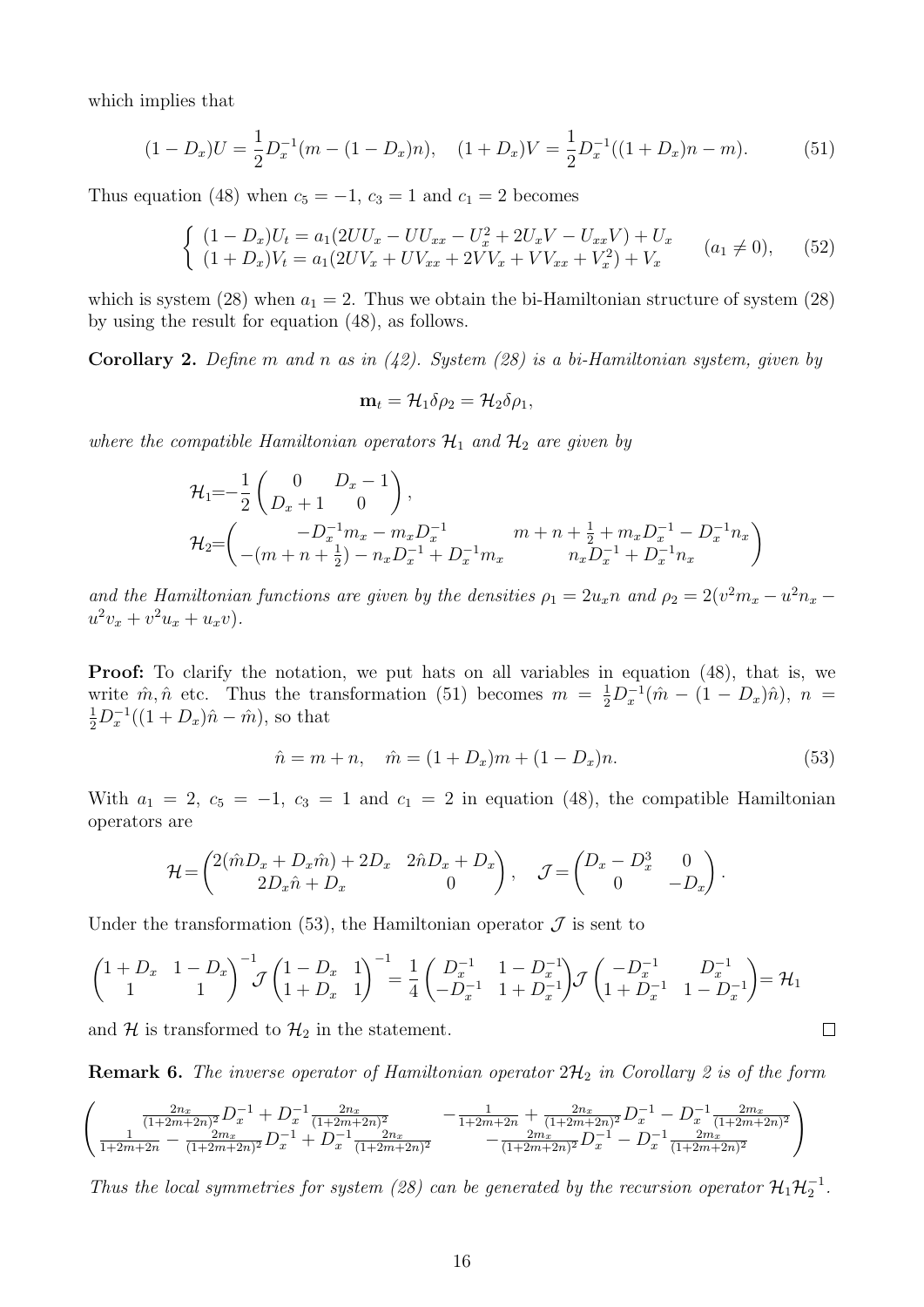### 4.2 Compatible quadratic Hamiltonian operators

In this section, we consider antisymmetric differential operators that are quadratic in the dependent variables  $m$  and  $n$ , instead of linear as in the previous subsection. We assume that they are of the form

$$
\mathcal{H} = \left(\begin{array}{cc} \mathcal{H}_{11} & \mathcal{H}_{12} \\ -\mathcal{H}_{12}^{\dagger} & \mathcal{H}_{22} \end{array}\right) + b_{14} \left(\begin{array}{c} m_x \\ n_x \end{array}\right) D_x^{-1} \left(\begin{array}{cc} m_x & n_x \end{array}\right), \tag{54}
$$

where, as before, † denotes the adjoint operator, with

 $\mathcal{H}_{11} = b_1 m D_x m + b_2 (m D_x n + n D_x m) + b_3 n D_x n;$  $\mathcal{H}_{12} = (b_4 m^2 + b_5 m n + b_6 n^2)D_x + b_7 m m_x + b_8 m n_x + b_9 m_x n + b_{10} n n_x;$  $\mathcal{H}_{22} = b_{11}mD_r m + b_{12}(mD_r n + nD_r m) + b_{13}nD_r n$ 

and  $b_i$ ,  $i = 1, \ldots, 14$  being constants.

**Theorem 6.** Let the operators  $H$  and  $J$  be given by (54) and (34), respectively.

• Assume that  $c_4 = 1$ . There is only one non-trivial CH Hamiltonian pair:

$$
\mathcal{H}^{(c)} = b_1 \begin{pmatrix} mD_x m & nD_x m \\ mD_x n & nD_x n \end{pmatrix} - b_1 \begin{pmatrix} m_x \\ n_x \end{pmatrix} D_x^{-1} (m_x \quad n_x) = b_1 D_x \begin{pmatrix} m \\ n \end{pmatrix} D_x^{-1} (m \quad n) D_x, (55)
$$

$$
\mathcal{J}^{(c)} = \begin{pmatrix} c_1 D_x & c_3 D_x - D_x^2 \\ c_3 D_x + D_x^2 & c_5 D_x \end{pmatrix}, b_1 \neq 0;
$$
(56)

• Assume that  $c_4 = 0$ ,  $c_2 = 1$  or  $c_4 = c_2 = 0$ ,  $c_6 = 1$ , and the parameter  $c_3$  is arbitrary. There are no non-trivial CH Hamiltonian pairs.

Proof: We prove this statement in the same way as we did for Theorem 5. Due to the large degree of similarity, we avoid tedious repetition and only write down the necessary steps and results. The operator  $\mathcal H$  is compatible with the Hamiltonian operator  $\mathcal J$  if and only if the constants in  $H$  and  $J$  satisfy an overdetermined algebraic system of the same type as (40). When  $c_4 = 1$ , we solve it and obtain only one solution after applying our elimination requirements: the nonzero constants in (54) should satisfy  $-b_{14} = b_9 = b_5 = b_{13} = b_1$ , and  $c_2 = c_6 = 0$ . We denote the operators H and J under the above constraints by  $\mathcal{H}^{(c)}$  and  $\mathcal{J}^{(c)}$ . By direct computation, we are able to show the operator  $\mathcal{H}^{(c)}$  is Hamiltonian, and thus we obtain the Hamiltonian pair in the statement. For other cases, there are no solutions for the above system after applying our elimination requirements.  $\Box$ 

For the Hamiltonian pair given by (55) and (56) we can immediately write down the integrable two-component equation

$$
\begin{pmatrix} m_t \\ n_t \end{pmatrix} = \left( \mathcal{H}^{(c)} + \begin{pmatrix} c_1 D_x & c_3 D_x \\ c_3 D_x & c_5 D_x \end{pmatrix} \right) \begin{pmatrix} 0 & D_x - D_x^2 \\ D_x + D_x^2 & 0 \end{pmatrix}^{-1} \begin{pmatrix} m_x \\ n_x \end{pmatrix}.
$$

We introduce the same notation for  $u$  and  $v$  as in (42). It follows that

$$
\begin{cases}\n(1 - D_x)u_t = \frac{b_1}{2}D_x v(2 - D_x)u^2 + c_3 u_x + c_1 v_x \\
(1 + D_x)v_t = \frac{b_1}{2}D_x u(2 + D_x)v^2 + c_5 u_x + c_3 v_x\n\end{cases} \qquad (b_1 \neq 0).
$$
\n(57)

For equation (57), if we take  $c_1 = c_5 = 0$ ,  $c_3 = 1$  and  $b_1 = 2\alpha$ , then we get the system (31) in Theorem 3 when  $\beta = 0$ . Thus we have the following result.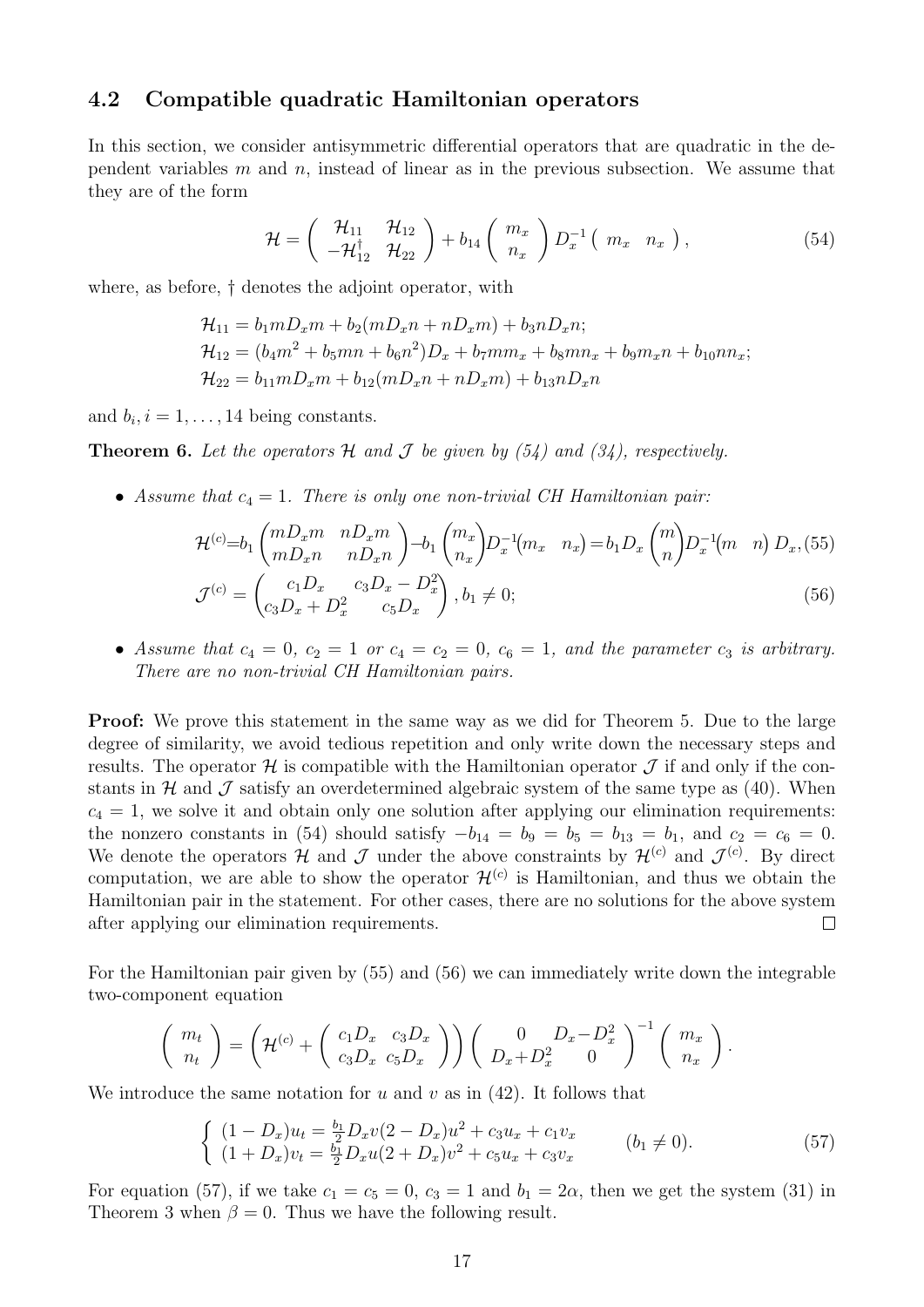Corollary 3. Define m and n as in (42). System (31) when  $\beta = 0$  is a bi-Hamiltonian system, that is, it takes the form

$$
\mathbf{m}_t = \mathcal{H}_1 \delta \rho_2 = \mathcal{H}_2 \delta \rho_1,
$$

where the compatible Hamiltonian operators  $\mathcal{H}_1$  and  $\mathcal{H}_2$  are given by

$$
\mathcal{H}_1 = \begin{pmatrix} 0 & D_x - D_x^2 \\ D_x + D_x^2 & 0 \end{pmatrix}, \quad \mathcal{H}_2 = \begin{pmatrix} 2mD_xm & 2nD_xm + D_x \\ 2mD_xn + D_x & 2nD_xn \end{pmatrix} - 2 \begin{pmatrix} m_x \\ n_x \end{pmatrix} D_x^{-1} (m_x - n_x)
$$

and the corresponding Hamiltonian functions are specified by the densities  $\rho_1 =$ un and  $\rho_2 =$  $u^2vn + uv.$ 

Similar results to Theorem 6 and Corollary 3 have been obtained in [27] from Frobenius algebras, but in that context the  $D_x^2$  terms cannot appear.

We now work on to find the bi-Hamiltonian structure for system  $(31)$  in Theorem 3 for arbitrary  $\alpha$  and  $\beta$ . There is a known quadratic Hamiltonian operator related to the AKNS system, which is not included in our Theorem 6. In the same way as was done for the nonlinear Schrödinger equation in [11, 29], the AKNS equation can be written as

$$
\begin{cases}\nm_t = -m_{xx} + 2m^2n \\
n_t = n_{xx} - 2mn^2\n\end{cases} = \mathcal{H}_1^{(a)} \delta(mn_{xx} - m^2n^2) = (\mathcal{H}_2^{(a)} + \mathcal{H}_3^{(a)})\delta(mn_x),
$$

where Hamiltonian operators

$$
\mathcal{H}_1^{(a)} = \begin{pmatrix} 0 & -1 \\ 1 & 0 \end{pmatrix}, \quad \mathcal{H}_2^{(a)} = \begin{pmatrix} 0 & D_x \\ D_x & 0 \end{pmatrix}, \quad \mathcal{H}_3^{(a)} = \begin{pmatrix} 2mD_x^{-1}m & -2mD_x^{-1}n \\ -2nD_x^{-1}m & 2nD_x^{-1}n \end{pmatrix} \tag{58}
$$

form Hamiltonian pairs, that is, their linear combination is still a Hamiltonian operator. This leads to the known integrable equation

$$
\mathbf{m}_{t}=(\mathcal{H}_{1}^{(a)}+\beta\mathcal{H}_{3}^{(a)})(\mathcal{H}_{2}^{(a)}+\mathcal{H}_{1}^{(a)})^{-1}\mathbf{m}_{x}.
$$

Using  $m = u - u_x$  and  $n = v + v_x$ , we rewrite it as

$$
\begin{cases}\n(1 - D_x)u_t = u_x + \beta v(2 - D_x)u^2 \\
(1 + D_x)v_t = v_x - \beta u(2 + D_x)v^2\n\end{cases},
$$
\n(59)

which is the system in Theorem 3 when  $\alpha = 0$ . For the Hamiltonian operators (58) and the ones in Theorem 6, in the same way as the proof for Theorem 5 we are able to prove this statement:

**Proposition 2.** Given constants  $\alpha, \beta, \gamma, \mu$  and  $\nu$ , the operator

$$
\mathcal{H} = \alpha \mathcal{H}^{(c)} + \beta \mathcal{H}_3^{(a)} + \gamma \mathcal{H}_2^{(a)} + \mu \mathcal{J}_0^{(c)} + \nu \mathcal{H}_1^{(a)}, \qquad \mathcal{J}_0^{(c)} = \begin{pmatrix} 0 & -D_x^2 \\ D_x^2 & 0 \end{pmatrix}.
$$
 (60)

is Hamiltonian if and only if  $\alpha \nu = \beta \mu$ .

Take  $\nu = \lambda \beta$ ,  $\mu = \lambda \alpha$  and  $\gamma = \lambda(\alpha + \beta)$  in (60). It follows from Proposition 2 that

$$
\alpha \mathcal{H}^{(c)} + \beta \mathcal{H}_3^{(a)} + \lambda (\alpha (\mathcal{H}_2^{(a)} + \mathcal{J}_0^{(c)}) + \beta (\mathcal{H}_1^{(a)} + \mathcal{H}_2^{(a)}))
$$

is Hamiltonian for arbitrary  $\lambda$ . Thus we have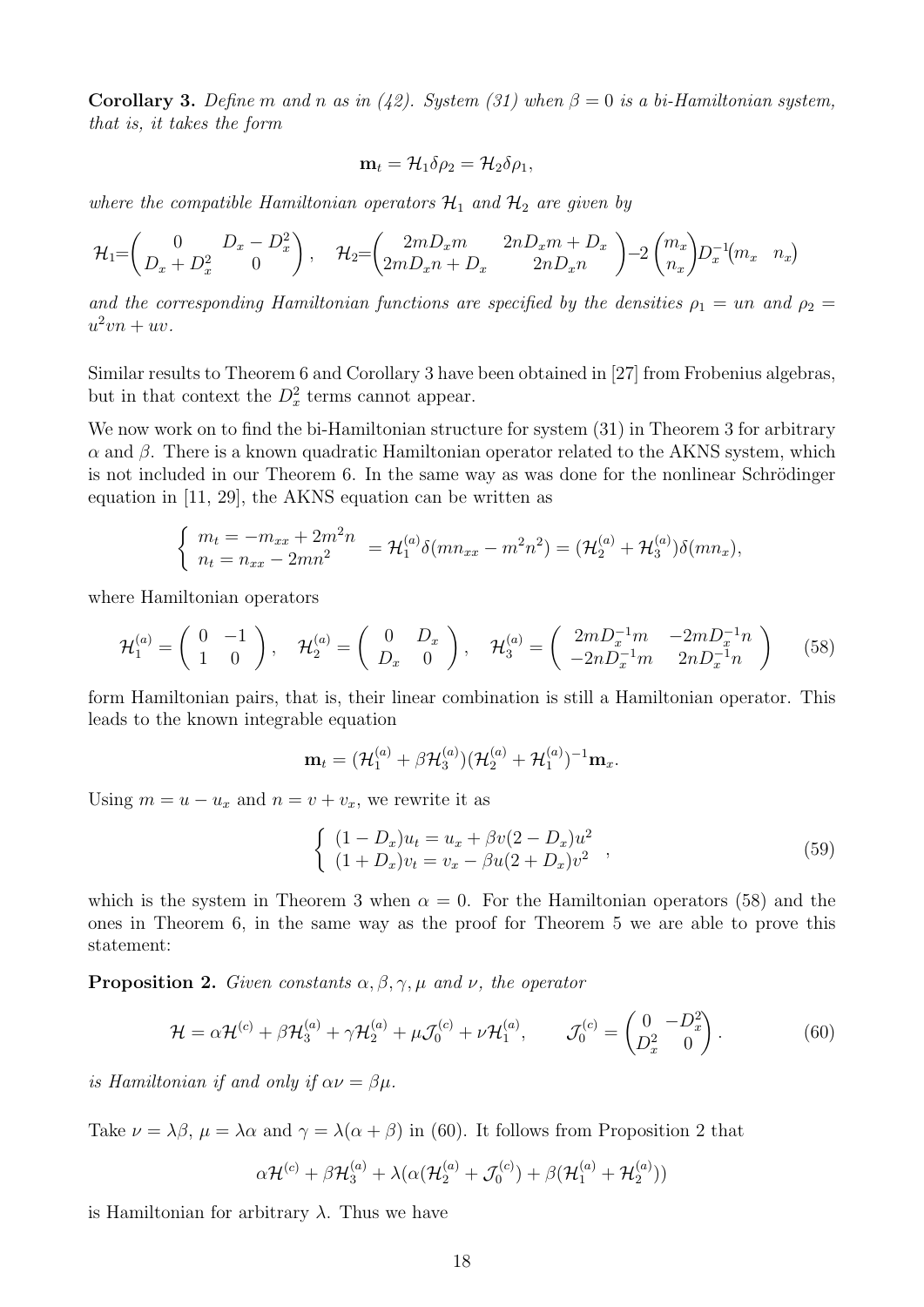**Corollary 4.** Define m and n as in  $(42)$ . System  $(31)$  without linear terms is a bi-Hamiltonian system, that is, it takes the form

$$
\mathbf{m}_t = \mathcal{H}_1 \delta \rho_2 = \mathcal{H}_2 \delta \rho_1,
$$

where the compatible Hamiltonian operators  $\mathcal{H}_1$  and  $\mathcal{H}_2$  are given by

$$
\mathcal{H}_{1} = \begin{pmatrix} 0 & \alpha(D_x - D_x^2) - \beta(D_x - 1) \\ \alpha(D_x + D_x^2) - \beta(D_x + 1) & 0 \end{pmatrix},
$$
  
\n
$$
\mathcal{H}_{2} = \alpha D_x \begin{pmatrix} m \\ n \end{pmatrix} D_x^{-1} \begin{pmatrix} m & n \end{pmatrix} D_x - \beta \begin{pmatrix} mD_x^{-1}m & -mD_x^{-1}n \\ -nD_x^{-1}m & nD_x^{-1}n \end{pmatrix}
$$

and the corresponding Hamiltonian functions are specified by  $\rho_1 = 2un$  and  $\rho_2 = u^2vn$ .

Notice that we did not get system (30) in Theorem 3. This is due to the assumptions we made on the Hamiltonian operators. Indeed, (30) is also bi-Hamiltonian, but does not have a Hamiltonian operator of the form (54). Here we just state the relevant result without proof, since the proof uses the same method as for Theorem 5.

**Proposition 3.** Define m and n as in (42). System (30) when  $\beta = 0$  is a bi-Hamiltonian system, that is,

$$
\mathbf{m}_t = \mathcal{H}_1 \delta \rho_2 = \mathcal{H}_2 \delta \rho_1,
$$

where the compatible Hamiltonian operators  $\mathcal{H}_1$  and  $\mathcal{H}_2$  are given by

$$
\mathcal{H}_{1} = \begin{pmatrix} 0 & D_x - 1 \ D_x + 1 & 0 \end{pmatrix},
$$
  
\n
$$
\mathcal{H}_{2} = \begin{pmatrix} mD_x^{-1}m_x + m_xD_x^{-1}m & -mn - \frac{1}{2} + mD_x^{-1}n_x - m_xD_x^{-1}n \\ mn + \frac{1}{2} - nD_x^{-1}m_x + n_xD_x^{-1}m & -nD_x^{-1}n_x - n_xD_x^{-1}n \end{pmatrix}
$$

and the corresponding Hamiltonian functions are  $\rho_1 = 2un_x$  and  $\rho_2 = u^2vn_x + u^2v_x + uv_x$ .

**Remark 7.** The inverse of the Hamiltonian operator  $2\mathcal{H}_2$  in Proposition 3 takes the form

$$
-\left(\frac{\frac{2n_x}{(1+2mn)^2}D_x^{-1}n + nD_x^{-1}\frac{2n_x}{(1+2mn)^2}}{\frac{2n_x}{1+2mn} - \frac{2n_x}{(1+2mn)^2}D_x^{-1}n + mD_x^{-1}\frac{2n_x}{(1+2mn)^2}} - \frac{1}{1+2mn} + \frac{2n_x}{(1+2mn)^2}D_x^{-1}m - nD_x^{-1}\frac{2n_x}{(1+2mn)^2}\right)
$$

Thus the local symmetries for system (30) can be generated using the recursion operator  $\mathcal{H}_1 \mathcal{H}_2^{-1}$ .

By direct computation as for Theorem 5, we are able to prove that the above  $\mathcal{H}_3^{(a)}$  $\binom{a}{3}$  is compatible with the Hamiltonian operator  $\mathcal{H}_2$  in Proposition 3, giving the following statement.

**Proposition 4.** Define m and n as in  $(42)$ . System  $(30)$  is a bi-Hamiltonian system, that is,

$$
\mathbf{m}_t = \mathcal{H}_1 \delta \rho_2 = \mathcal{H}_2 \delta \rho_1,
$$

where the compatible Hamiltonian operators  $\mathcal{H}_1$  and  $\mathcal{H}_2$  are given by

$$
\mathcal{H}_1=\begin{pmatrix}0&D_x-1\\D_x+1&0\end{pmatrix},\qquad \mathcal{H}_2=\begin{pmatrix}\mathcal{H}_{11}&\mathcal{H}_{12}\\ \mathcal{H}_{12}^{\dagger}&\mathcal{H}_{22}\end{pmatrix},
$$

with the entries of  $\mathcal{H}_2$  given by

$$
\mathcal{H}_{11} = 2\alpha (mD_x^{-1}m_x + m_x D_x^{-1}m) + 2\beta mD_x^{-1}m; \n\mathcal{H}_{12} = -1 - 2\alpha (mn - mD_x^{-1}n_x + m_x D_x^{-1}n) - 2\beta mD_x^{-1}n; \n\mathcal{H}_{22} = -2\alpha (nD_x^{-1}n_x + n_x D_x^{-1}n) + 2\beta nD_x^{-1}n
$$

and the Hamiltonian functions are  $\rho_1 = un_x$  and  $\rho_2 = \alpha(u^2vn_x + u^2v_xn) + \beta u^2vn + uv_x$ .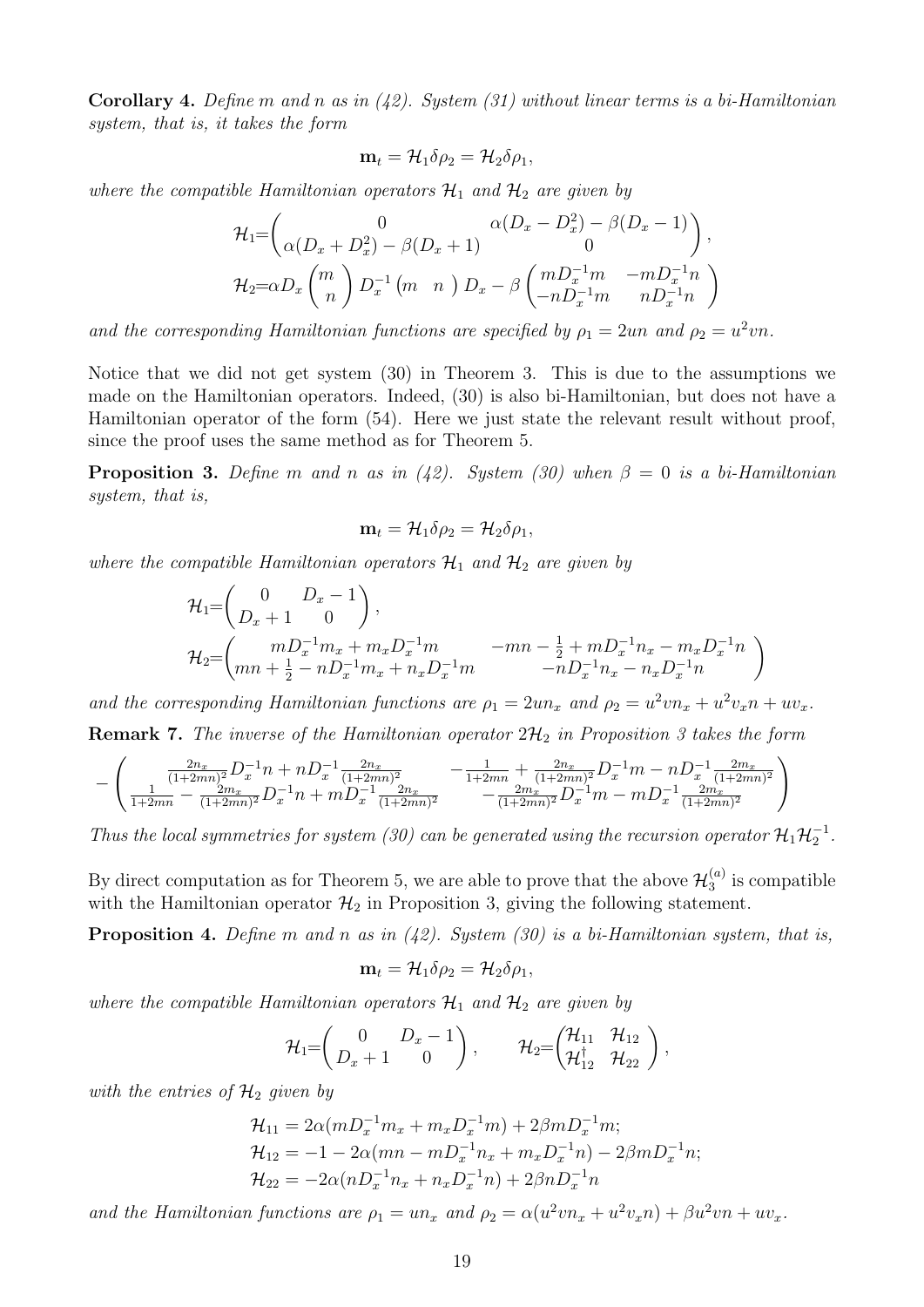It follows from Corollary 1 and Corollary 3 that both systems possess the same Hamiltonian operator  $\mathcal{H}_1$  (in fact,  $\mathcal{J}^{(3)} = \mathcal{J}^{(c)}$ ). So both Hamiltonian operators  $\mathcal{H}^{(3)}$  and  $\mathcal{H}^{(c)}$  form Hamiltonian pairs with the same operator. We are able to directly verify that any linear combination of  $\mathcal{H}^{(3)}$  and  $\mathcal{H}^{(c)}$  is also Hamiltonian, and forms a Hamiltonian pair with  $\mathcal{J}^{(3)}$ . Thus we can construct the integrable system

$$
\begin{cases}\n(1 - D_x)u_t = a_1 D_x v (2 - D_x)u + \frac{a_8}{2} D_x (2 - D_x)u^2 + \frac{b_1}{2} D_x v (2 - D_x)u^2 + c_3 u_x + c_1 v_x, \\
(1 + D_x)v_t = \frac{a_1}{2} D_x (2 + D_x) v^2 + a_8 D_x u (2 + D_x) v + \frac{b_1}{2} D_x u (2 + D_x) v^2 + c_5 u_x + c_3 v_x,\n\end{cases}
$$
\n(61)

which contains both equations (45) and (57). If we take  $c_1 = c_5 = 0$ ,  $c_3 = 1$ ,  $a_8 = 2\alpha$ ,  $a_1 = 2\beta$ , and  $b_1 = 2\gamma$ , then we get the system (32) in Theorem 4. Thus we have the following result.

**Corollary 5.** Define m and n as in  $(42)$ . System  $(32)$  is bi-Hamiltonian, being given by

$$
\mathbf{m}_t = \mathcal{H}_1 \delta \rho_2 = \mathcal{H}_2 \delta \rho_1,
$$

where the compatible Hamiltonian operators  $\mathcal{H}_2$  and  $\mathcal{H}_1$  are given by

$$
\mathcal{H}_{2} = \begin{pmatrix} 2\beta (mD_x + D_x m) + 2\gamma m D_x m & 2\beta n D_x + 2\alpha D_x m + 2\gamma n D_x m + D_x \\ 2\beta D_x n + 2\alpha m D_x + 2\gamma m D_x n + D_x & 2\alpha (nD_x + D_x n) + 2\gamma n D_x n \\ -2\gamma \binom{m_x}{n_x} D_x^{-1} (m_x \quad n_x), & \mathcal{H}_1 = \begin{pmatrix} 0 & D_x - D_x^2 \\ D_x + D_x^2 & 0 \end{pmatrix} \end{pmatrix}
$$

and the corresponding Hamiltonian functions are  $\rho_1 = un$  and  $\rho_2 = uv(2\alpha m + 2\beta n + \gamma un + 1)$ .

The same situation arises for systems (28) and (30), upon comparing Corollary 2 to Proposition 3. We present the result immediately, as follows.

**Corollary 6.** Define m and n as in  $(42)$ . System  $(33)$  takes the bi-Hamiltonian form

$$
\mathbf{m}_t = \mathcal{H}_1 \delta \rho_2 = \mathcal{H}_2 \delta \rho_1,
$$

where the compatible Hamiltonian operators  $\mathcal{H}_1$  and  $\mathcal{H}_2$  are given by

$$
\mathcal{H}_{1} = \begin{pmatrix} 0 & D_x - 1 \ D_x + 1 & 0 \end{pmatrix},
$$
\n
$$
\mathcal{H}_{2} = \gamma \begin{pmatrix} mD_x^{-1}m_x + m_xD_x^{-1}m & -mn + mD_x^{-1}n_x - m_xD_x^{-1}n \\ mn - nD_x^{-1}m_x + n_xD_x^{-1}m & -nD_x^{-1}n_x - nD_x^{-1}n_x \end{pmatrix}
$$
\n
$$
+ \begin{pmatrix} \beta(D_x^{-1}m_x + m_xD_x^{-1}) & -\alpha(m + m_xD_x^{-1}) - \beta(n - D_x^{-1}n_x) - \frac{1}{2} \\ \alpha(m - D_x^{-1}m_x) + \beta(n + n_xD_x^{-1}) + \frac{1}{2} & -\alpha(n_xD_x^{-1} + D_x^{-1}n_x) \end{pmatrix}
$$

and the corresponding Hamiltonian functions are  $\rho_1 = 2u n_x$  and

$$
\rho_2 = \gamma u^2 (v n_x + v_x n) - \beta v^2 (m_x + u_x) + \alpha u^2 (n_x + v_x) + u v_x.
$$

# 5 Reciprocal links, Lax pairs and exact solutions

In this section we describe reciprocal transformations relating the coupled Camassa-Holm type systems to negative flows in other known integrable hierarchies. We also present Lax pairs, and provide some exact solutions in certain cases.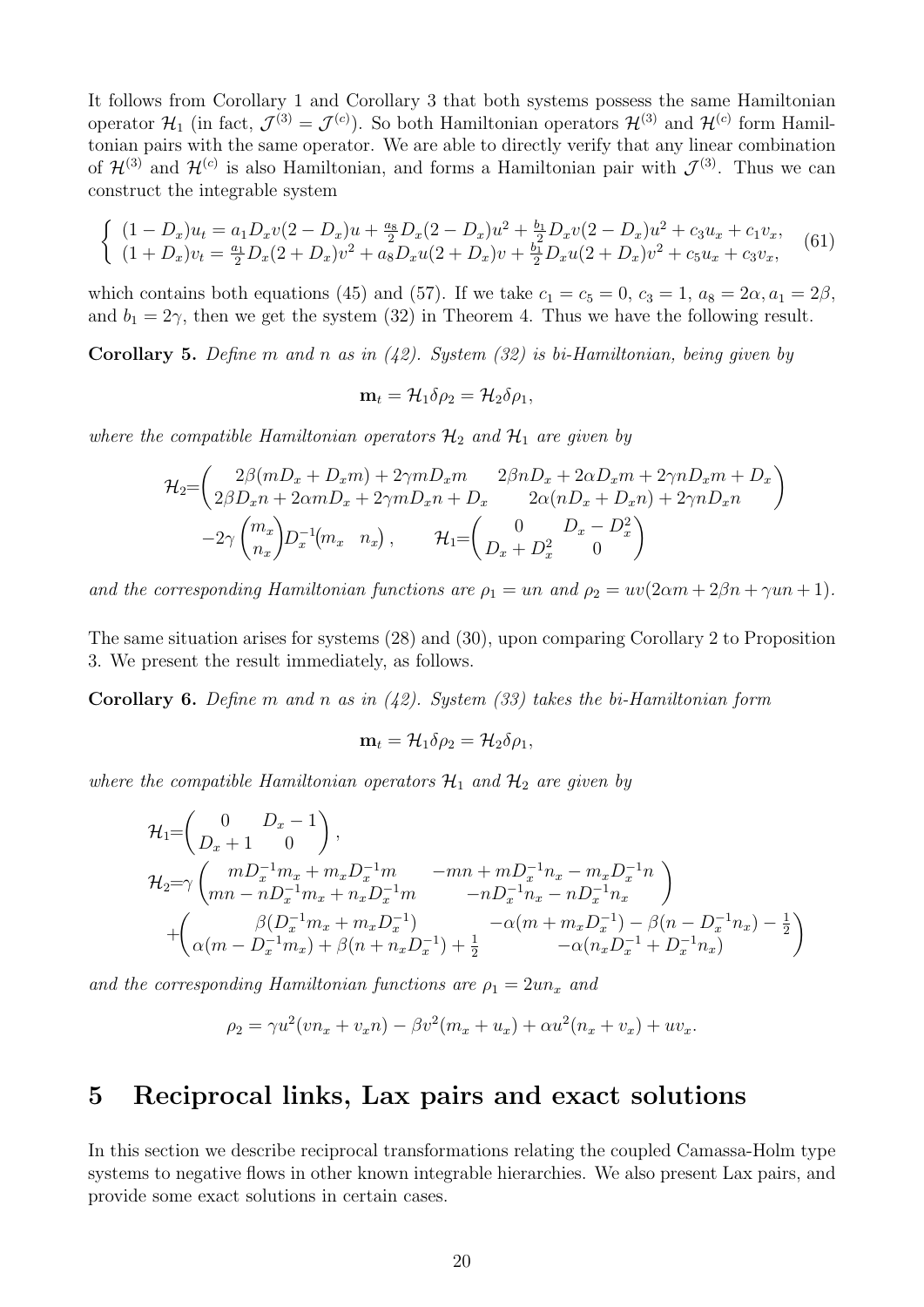Before we proceed, it is worth commenting on the linear terms appearing in the systems under consideration. It is necessary to include linear dispersion terms in order to be able to apply the perturbative symmetry approach. However, given a system in the form (27), we can rescale the dependent variables and time so that  $u \to \epsilon^{-1}u$ ,  $v \to \epsilon^{-1}v$ ,  $t \to \epsilon^d t$ , where d is the common degree of f and g in u, v and their derivatives, and then take the limit  $\epsilon \to 0$ , to obtain the system in the form

$$
m_t = \hat{f}, \qquad n_t = \hat{g},
$$

where  $m = u - u_x$ ,  $n = v + v_x$  and  $\hat{f}, \hat{g}$  are homogeneous of degree d. In general, the latter system is not isomorphic to the original system (27), although this is the case for the first quadratic system (28). Indeed, if we perform a combination of shifting the dependent variables with a Galilean transformation, that is

$$
u \to u + u_0, \qquad v \to v + v_0, \qquad x \to x - ct, \qquad t \to t,
$$
\n
$$
(62)
$$

then with  $u_0 = v_0$  and a suitable choice of c it is possible to remove the  $u_x$  and  $v_x$  terms on the right-hand side of (28). However, for the second quadratic system (29) this is not the case, because applying (62) creates a mixture of  $u_x$  and  $v_x$  terms on the right-hand side of the system; and for the systems with cubic nonlinearity, applying (62) produces additional quadratic and linear terms.

#### 5.1 First quadratic system

We have already seen that the first quadratic system is related by a Miura map to the system (5) of Chen-Liu-Zhang. This means that we can immediately obtain a Lax pair for (28), by using the results in [5].

Proposition 5. The first quadratic system (28) has the Lax representation

$$
\psi_{xx} = \left[ \lambda^2 \left( 2(m+n) + 1 \right)^2 - \lambda \left( 2(m+n) + 1 + 2m_x - 2n_x \right) + \frac{1}{4} \right] \psi,
$$
  
\n
$$
\psi_t = \left( \frac{1}{2\lambda} + 2(u+v) + 1 \right) \psi_x - (u_x + v_x) \psi,
$$

where  $m = u - u_x$ ,  $n = v + v_x$ .

In fact, as already mentioned, the linear dispersion terms can be removed from this particular system without taking any scaling limit, by using (62), and after rescaling time the system becomes (4), which can be written in the form

$$
m_t = (um)_x + v(m+u)_x, \qquad n_t = (vn)_x + u(n+v)_x.
$$

In order to obtain solutions of the system, it is helpful to make use of the second equation of the system (5), which is in conservation form, and leads to the introduction of new independent variables  $X, T$  via the reciprocal transformation

$$
dX = q dx + pq dt, \quad dT = dt, \quad \text{with} \quad p = u + v, \quad q = m + n. \tag{63}
$$

As explained in [5], this change of independent variables transforms (5) to the first negative flow of the AKNS hierarchy (which, at the level of the Lax pair, is equivalent to the classical Boussinesq hierarchy, up to a gauge transformation). Under the reciprocal transformation, we have the following system of four equations relating  $u, v, m, n$ :

$$
m_T = (m+n)(m+v)u_X, \t (m+n)u_X = u - m,n_T = (m+n)(n+u)v_X, \t (m+n)v_X = n - v.
$$
\t(64)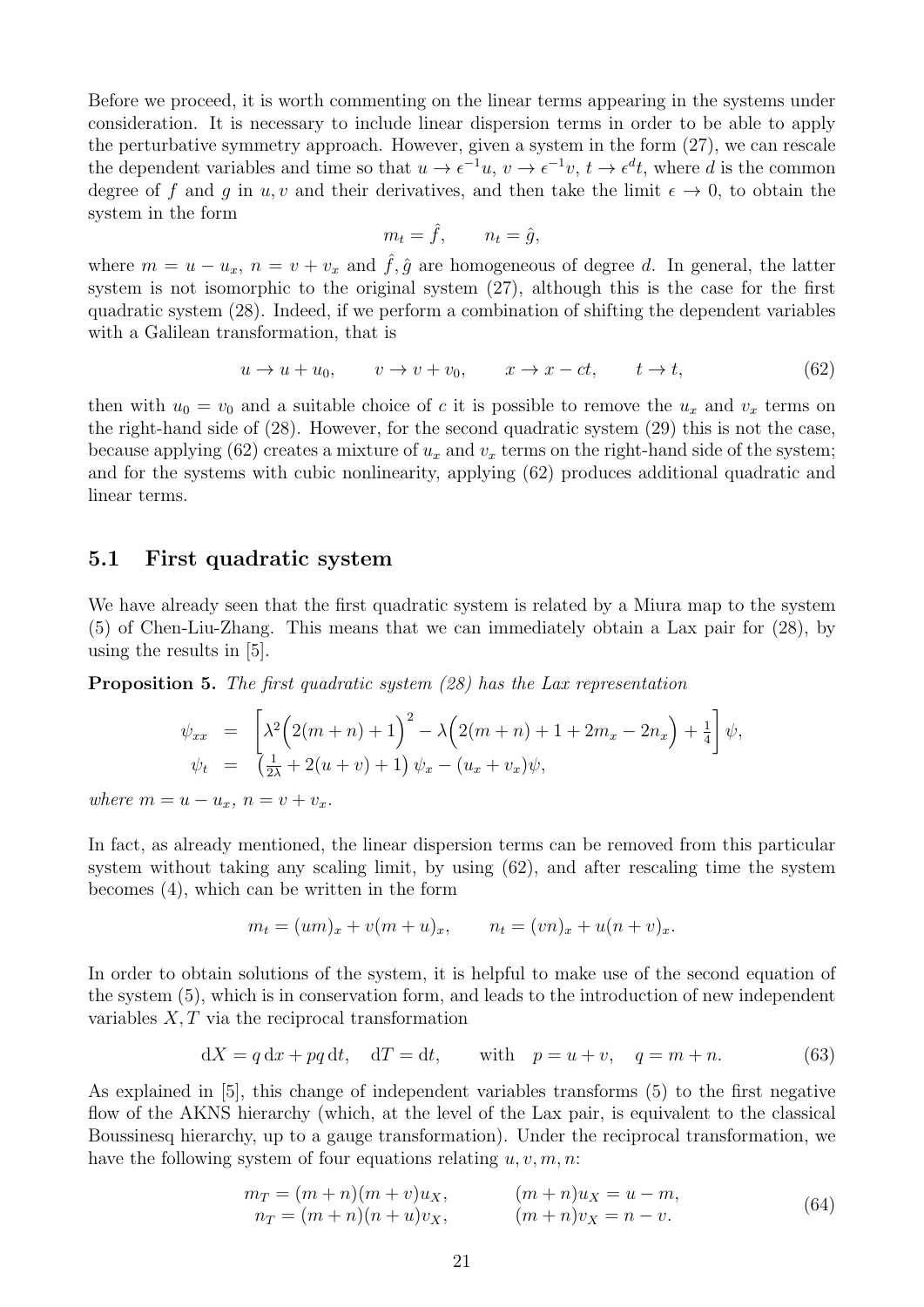Solutions of this system, as functions of  $X, T$ , lead to parametric solutions of the original system (4). However, it turns out that it is more convenient to first obtain solutions of the second quadratic system, as described in the next subsection, and then exploit a Miura map between the two systems, rather than attempting to solve (64) directly.

#### 5.2 Second quadratic system

In this subsection we consider the second quadratic system (29) without linear dispersion terms, which (after rescaling  $t$ ) can be written as

$$
M_t = \left( (U + V)M + UV \right)_x, \qquad N_t = \left( (U + V)N + UV \right)_x, \tag{65}
$$

with  $M = U - U_x$ ,  $N = V + V_x$ , where all the dependent variables are given upper case letters to distinguish them from the variables in the first quadratic system. The need to make this distinction here is due to the following result.

**Proposition 6.** A solution of the first quadratic system  $(4)$  gives rise to a solution of the second quadratic system (65) via the Miura map

$$
U = u + v + v_x, \qquad V = -v_x \tag{66}
$$

**Proof:** From (66) it follows that  $U = u + n$  and  $U + V = u + v$ , so that

$$
M = m + (1 - D_x)n, \qquad N = -n_x,
$$

which gives

$$
M - N = m + n, \qquad M + N = m + n - 2n_x.
$$

Upon taking the time derivative of the latter two equations and using (4), we see that the difference and sum of  $M$  and  $N$  evolve according to

$$
(M - N)_t = ((U + V)(M - N))_x, \qquad (M + N)_t = ((U + V)(M + N) + 2UV)_x, \qquad (67)
$$

which is equivalent to  $(65)$ .

From the above, we see that the system (65) is intermediate between (4) and (5), and we can write the Miura map from (65) to (5) directly as

$$
p = U + V, \qquad q = M - N. \tag{68}
$$

 $\Box$ 

By taking the Lax pair in [5], or by shifting/scaling the coefficients of the Lax pair in Proposition 5 and using (66), we immediately have the following.

Proposition 7. The second quadratic system (65) has the Lax representation

$$
\psi_{xx} = \left[ \lambda^2 (M - N)^2 - \lambda (M + N + M_x - N_x) + \frac{1}{4} \right] \psi, \n\psi_t = \left( \frac{1}{2\lambda} + U + V \right) \psi_x - \frac{1}{2} (U_x + V_x) \psi,
$$

where  $M = U - U_x$ ,  $N = V + V_x$ .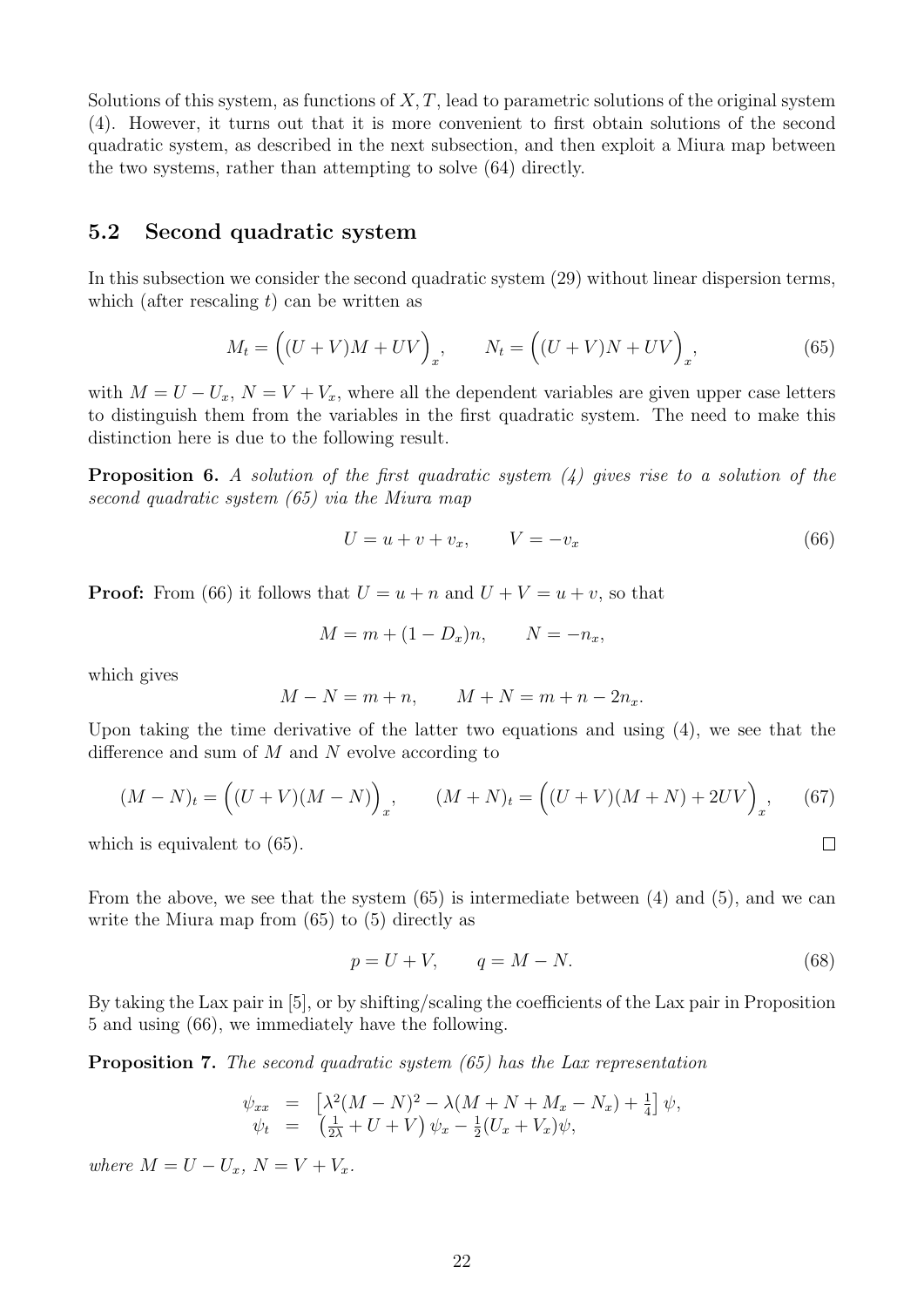Next, observe that the first equation in (67) is just the conservation law  $q_t = (pq)_x$ . This means that the same reciprocal transformation (63) can be used to link (65) to the first negative AKNS flow. The equations (67) and the relations  $M = U - U_x$ ,  $N = V + V_x$  are transformed to

$$
(q^{-1})_T + p_X = 0, \t qU_X = U - M,
$$
  
\n
$$
(M + N)q^{-1}\Big)_T = (2UV)_X, \t qV_X = N - V.
$$
\t(69)

Upon adding and subtracting the equations that involve only  $X$  derivatives, and using  $(68)$ , we see that the relations

$$
(M+N)q^{-1} = pq^{-1} - (U-V)_X, \qquad U-V = q(1+p_X)
$$
\n(70)

hold. With the introduction of a potential  $f(X,T)$  into the conservation law for  $q^{-1}$ , such that  $q^{-1} = f_X$ ,  $p = -f_T$ , it is possible to use (68) and (70) to express U, V purely in terms of derivatives of f. Moreover, all of the terms in the conservation law for  $(M+N)q^{-1}$  in (69) can also be rewritten in terms of  $f$ , to yield a single equation for this potential, namely

$$
\left( \left( \frac{f_{XT} - 1}{f_X} \right)_X - f_X f_T \right)_T = \frac{1}{2} \left( f_T^2 - \frac{(f_{XT} - 1)^2}{f_X^2} \right)_X. \tag{71}
$$

The latter equation is equivalent to equation (2.16) in [5]; below we rewrite it in a form which makes it more easily identifiable as such.

**Theorem 7.** Let  $f(X,T)$  be a solution of the equation

$$
f_X^2 f_{XXTT} - f_X f_{XX} f_{XTT} - f_X f_{XT} f_{XXT} - f_X^4 f_{TT} + f_{XX} f_{XT}^2 - 2 f_X^3 f_T f_{XT} - f_{XX} = 0.
$$

Then taking

$$
U = \frac{1}{2} \left( -f_T - (f_{XT} - 1)f_X^{-1} \right), \qquad V = \frac{1}{2} \left( -f_T + (f_{XT} - 1)f_X^{-1} \right), \qquad x = f(X, t) \tag{72}
$$

gives a solution  $(U(x,t), V(x,t))$  of the system (65) in parametric form.

**Corollary 7.** A solution  $(u(x, t), v(x, t))$  of the system (4) is given in parametric form by taking

$$
u = \frac{1}{2} \Big( -X - f_T - \int f_X f_T \, dX \Big), \qquad v = \frac{1}{2} \Big( X - f_T + \int f_X f_T \, dX \Big).
$$

**Proof of Corollary:** Applying the reciprocal transformation (63) to the second equation in (66) yields  $v_X = -q^{-1}V = -f_XV$ . The expression for v then follows by using the formula for V in (72) and integrating with respect to X (which leaves a function of time unspecified); u is then found by noting that  $u + v = U + V = p = -f_T$ .  $\Box$ 

**Example: travelling waves.** Travelling waves of the system  $(65)$  depend on x, t via the combination  $z = x - ct$ , where c is the wave velocity. They are obtained in parametric form by taking  $z = \hat{f}(Z)$ ,  $f(X,T) = \hat{f}(Z) + cT$ ,  $Z = X - CT$ , which gives solutions of (71) corresponding to travelling waves with velocity C in the reciprocally transformed system (69). If we set  $\rho = \hat{f}$ , then (71) becomes an ordinary differential equation of third order for  $\rho$ , and after integrating twice this yields

$$
(\rho')^2 = \rho^4 - 2cC^{-1}\rho^3 + K_2\rho^2 + K_1\rho + C^{-2},\tag{73}
$$

where  $K_1, K_2$  are arbitrary constants. The general solution of the latter equation is an elliptic function  $\rho(Z)$ . In general, from (72), U and V are then given in parametric form in terms of  $\rho(Z)$  and  $\rho'(Z)$  according to

$$
U = \frac{1}{2} \left( C\rho - c + \frac{C\rho' + 1}{\rho} \right), \qquad V = \frac{1}{2} \left( C\rho - c - \frac{C\rho' + 1}{\rho} \right). \tag{74}
$$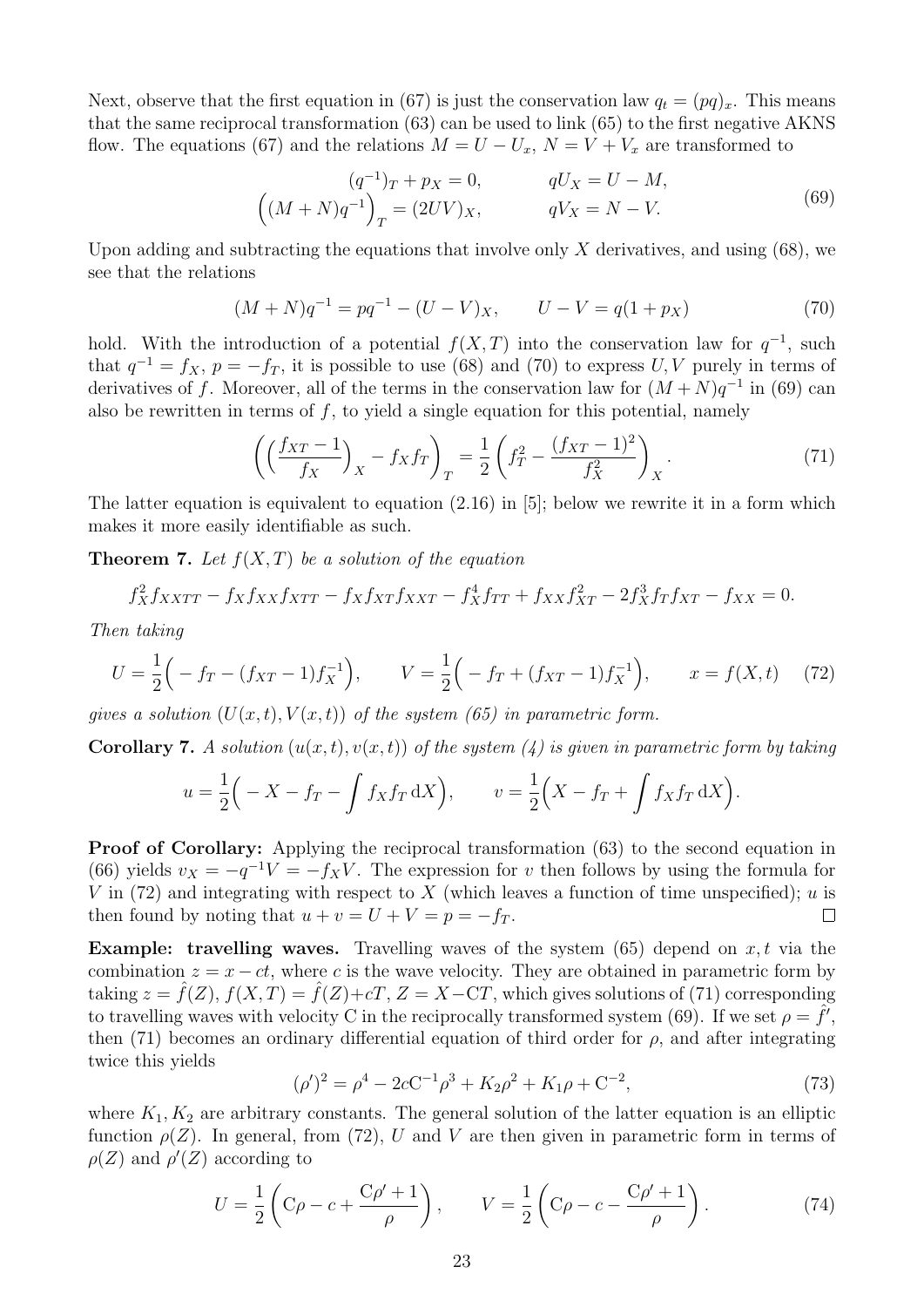

(a) Dark soliton case:  $k = 1/2$ ,  $\delta = 1$ ,  $r_0 = 4$ with  $c = 3/4$ ,  $C = 1/10$ . (b) Bright soliton case:  $k = 1/2, \delta = 1, r_0 = 2$ (b) Dright soliton case:  $k = 1/$ <br>with  $c = 9\sqrt{10}/20$ ,  $C = 1/\sqrt{10}$ .

Figure 1: Parametric plots of  $U$  (red) and  $V$  (blue) showing dark/bright solitons.

Here we consider single soliton solutions, which are obtained by choosing the quartic in (73) to have a double root. In that case, the solutions take the form

$$
\rho(Z) = r_0 \pm \left(\frac{2\delta k(1 - k^2)\sinh^2(\delta Z)}{1 + (1 - k^2)\sinh^2(\delta Z)}\right), \qquad 0 < k < 1,\tag{75}
$$

where the values of C and c are fixed by the choice of parameters k and  $r_0$ ,  $\delta > 0$ . To be more precise, substituting the solution (75) into (73) determines  $C, c, K_1, K_2$ , and  $r_0$  must be chosen to ensure that  $dz/dZ = \rho(Z) > 0$  everywhere, in order for the parametric solution for U, V to be single-valued. Upon integrating (75), the similarity variable  $z = x - ct$  is obtained as

$$
z = r_0 Z \pm 2k \log \left( \frac{1 + \tanh(\delta Z/2)}{1 + \tanh(\delta Z/2)} \right) + \log \left( \frac{1 \mp 2k \tanh(\delta Z/2) + \tanh^2(\delta Z/2)}{1 \pm 2k \tanh(\delta Z/2) + \tanh^2(\delta Z/2)} \right),
$$

up to shifting by an arbitrary constant. The field  $\rho$  has the shape of a dark soliton (a wave of depression) when the plus sign is chosen in (75), while with a minus sign it is a bright soliton; in Figure 1 the corresponding fields  $U, V$  given by  $(74)$  are plotted in these two different cases.

#### 5.3 First cubic system

For simplicity, we consider the system (30) for  $\beta = 0$  in the absence of linear terms on the right-hand sides, in which case (with suitable scaling) it can be written as

$$
m_t = v(um)_x
$$
,  $n_t = u(vn)_x$ , with  $m = u - u_x$ ,  $n = v + v_x$ . (76)

In that case, it is useful to consider the first non-trivial symmetry of the system, which (up to rescaling) takes the form

$$
u_{\tau} = \frac{m_x}{(mn)^2}, \qquad v_{\tau} = \frac{n_x}{(mn)^2}.
$$
 (77)

The quantity  $F = mn$  is a conserved density for both (76) and the latter symmetry, which satisfies

$$
F_t = (uv F)_x
$$
,  $F_\tau = -G_x$ , with  $F = mn$ ,  $G = F^{-1}(1 + (\log(m/n))_x)$ . (78)

In order to find the Lax pair for the cubic system, it is helpful to consider a simultaneous reciprocal transformation in the independent variables  $x, t, \tau$ , by setting

$$
dX = F dx + uvF dt - G d\tau, \quad dT = dt, \quad ds = d\tau.
$$
\n(79)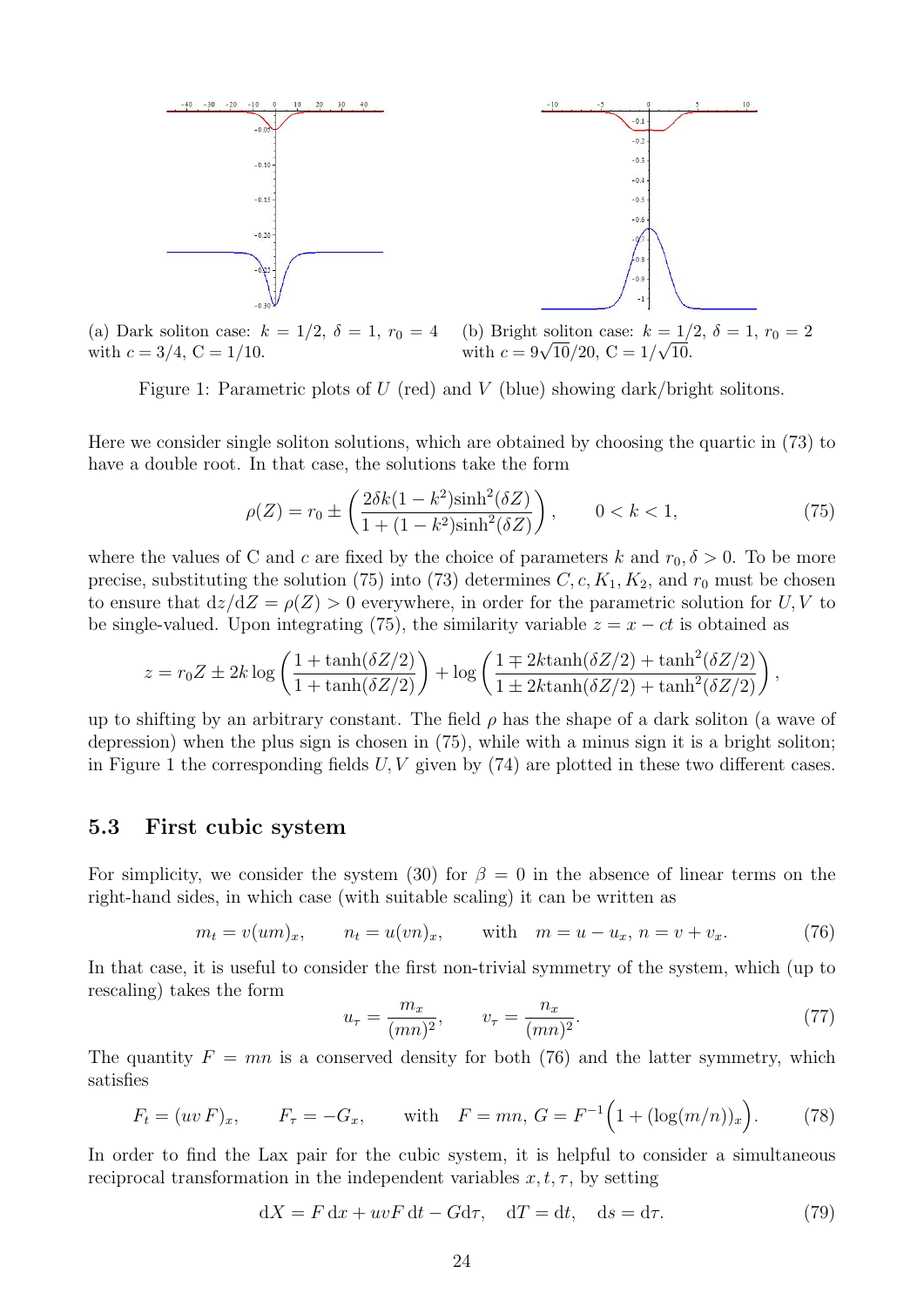(Of course, this could be extended to include the whole hierarchy of symmetries of (76), but the symmetry  $\partial_{\tau}$  is sufficient for our purposes.) The partial derivatives transform as  $\partial_{x} = F \partial_{X}$ ,  $\partial_t = \partial_T + uvF\partial_X$  and  $\partial_\tau = \partial_s - G\partial_X$ . To begin with, we identify the symmetry (77) by introducing new dependent variables  $p = m^{-1}$ ,  $q = n^{-1}$ , and find that under the reciprocal transformation (79) it yields a system of derivative nonlinear Schrödinger type, namely

$$
p_s = -p_{XX} + 2qpp_X
$$
,  $q_s = -q_{XX} + 2pqq_X$ , with  $p = \frac{1}{m}$ ,  $q = \frac{1}{n}$ , (80)

which is the Chen-Lee-Liu system [4]. For the latter system, we take the Lax pair in the form

$$
\Psi_X = \mathbf{F}\Psi, \quad \Psi_s = \mathbf{G}\Psi, \quad \text{with} \quad \mathbf{F} = \begin{pmatrix} \frac{1}{2}(\lambda + pq) & -q \\ p\lambda & -\frac{1}{2}(\lambda + pq) \end{pmatrix},
$$

$$
\mathbf{G} = \begin{pmatrix} \frac{1}{2}\lambda^2 + pq\lambda + \frac{1}{2}(pq_X - pxq + p^2q^2) & -q\lambda - qx - pq^2 \\ p\lambda^2 + (-px + p^2q)\lambda & -\frac{1}{2}\lambda^2 - pq\lambda - \frac{1}{2}(pq_X - pxq + p^2q^2) \end{pmatrix}.
$$
(81)

If the same reciprocal transformation (79) is applied to (76), then in terms of the variables  $p, q, u, v$  we find a system given by two pairs of equations, that is

$$
p_T = v - puv, \qquad q_T = -u + quv, \n u_X = -q + upq, \qquad v_X = p - vpq,
$$
\n
$$
(82)
$$

which is symmetrical under the involution

$$
p \leftrightarrow -u, \qquad q \leftrightarrow -v, \qquad X \leftrightarrow -T. \tag{83}
$$

The latter system corresponds to a negative flow in the hierarchy of symmetries of the Chen-Lee-Liu system [4], and its Lax pair is found by taking the same X part as in (81) and a  $T$ part which is linear in the inverse of the spectral parameter  $\lambda$ .

Proposition 8. The system (82) has the Lax pair

$$
\Psi_X = \mathbf{F}\Psi, \qquad \Psi_s = \mathbf{H}\Psi, \tag{84}
$$

where  $\bf{F}$  is as in (81), and

$$
\mathbf{H} = \begin{pmatrix} \frac{1}{2}(\lambda^{-1} + uv) & -u\lambda^{-1} \\ v & -\frac{1}{2}(\lambda^{-1} + uv) \end{pmatrix}.
$$

**Remark 8.** Upon taking the first component of the vector  $\Psi$  to be  $\psi_1 = \sqrt{q}\phi$ , the X part of the Lax pair implies that the function  $\phi$  is a solution of the energy-dependent Schrödinger equation

$$
\phi_{XX} = \left(\frac{1}{4}\lambda^2 + U\lambda + V\right)\phi,
$$

where  $U, V$  are certain functions of p, q and their derivatives. This shows that the system (82) is related by a Miura transformation to the first negative flow in the classical Boussinesq hierarchy.

Corollary 8. The system (76) has the Lax pair

$$
\begin{pmatrix}\n\psi_{1,x} \\
\psi_{2,x} \\
\psi_{1,t} \\
\psi_{2,t}\n\end{pmatrix} = \begin{pmatrix}\n\frac{1}{2}(mn\lambda + 1) & -m \\
n\lambda & -\frac{1}{2}(mn\lambda + 1) \\
\frac{1}{2}(uvwn\lambda + 2uv + \lambda^{-1}) & -uvw - u\lambda^{-1} \\
uwn\lambda + v & -\frac{1}{2}(uvwn\lambda + 2uv + \lambda^{-1})\n\end{pmatrix} \begin{pmatrix}\n\psi_1 \\
\psi_2\n\end{pmatrix}.
$$
\n(85)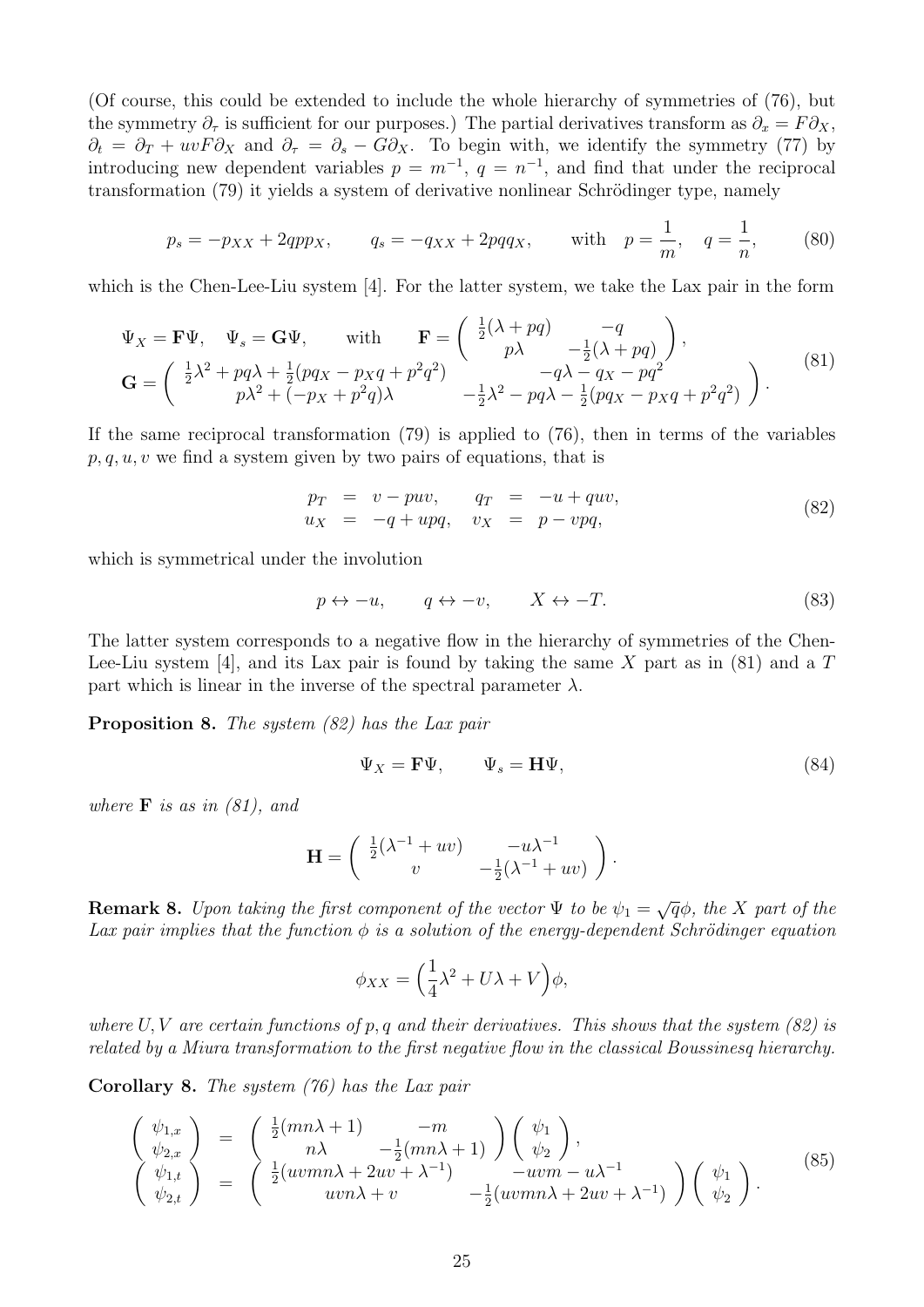Proof of Corollary: This follows immediately by applying the inverse of the reciprocal transformation (79) to the vector wave function  $\Psi = (\psi_1, \psi_2)^T$  in (84).  $\Box$ 

As it stands, the system (82) is not so easy to analyse from the point of view of obtaining solutions. However, the dependent variables  $u, v$  can be rewritten in terms of  $p, q$  and their derivatives according to the expression

$$
\begin{pmatrix} u \\ v \end{pmatrix} = \frac{1}{2w^2 - w(\log r)_X} \begin{pmatrix} q_X - qw & -q \\ p_X + pw & -p \end{pmatrix} \begin{pmatrix} w_T \\ w_{XT} - 2w \end{pmatrix}, \text{ with } w = pq, r = \frac{q}{p}.
$$
 (86)

Under the reciprocal transformation (79), the conservation law for  $F = w^{-1}$  becomes  $w_T$  +  $(uv)_X = 0$ , and using (86) the product  $\Pi = uv$  can be rewritten purely in terms of w and r, leading to a system for these two variables alone, namely

$$
w_T + \Pi_X = 0, \qquad (\log r)_T = 2\Pi - \frac{\mathcal{A}}{\mathcal{B}}, \tag{87}
$$

with

$$
\Pi = \frac{w}{4} \left( \frac{\mathcal{A}^2}{\mathcal{B}^2} - \frac{w_T^2}{w^2} \right), \qquad \mathcal{A} = 2 \frac{w_{XT}}{w} - \frac{w_X w_T}{w^2} - 4, \qquad \mathcal{B} = (\log r)_X - 2w.
$$

The system  $(87)$  passes the Painlevé test with expansions around a movable singularity manifold  $\varphi(X,T) = 0$  having the two different leading order behaviours  $w \sim \pm \varphi^{-1}$ , log  $r \sim \mp \log \varphi$ . Moreover, from a solution of this system one recovers  $p, q$ , and hence also  $u, v$  from (86), as functions of X and T; via the reciprocal transformation  $(79)$ , this produces a solution of  $(76)$ .

**Theorem 8.** Let  $(f(X,T), r(X,T))$  be a solution of the system

$$
4f_T + f_X \left(\hat{\mathcal{A}}^2 \hat{\mathcal{B}}^{-2} - f_{XT}^2 f_X^{-2}\right) = 0, \n(\log r)_T + 2f_T + \hat{\mathcal{A}} \hat{\mathcal{B}}^{-1} = 0,
$$
\n(88)

with

$$
\hat{\mathcal{A}} = 2\frac{f_{XXT}}{f_X} - \frac{f_{XX}f_{XT}}{f_X^2} - 4, \qquad \hat{\mathcal{B}} = (\log r)_X - 2f_X.
$$

Then taking  $w(X,T) = f_X(X,T)$ ,  $p = \sqrt{w/r}$ ,  $q =$ √  $\overline{wr}$  together with (86), and setting  $x =$  $f(X, t)$  gives a solution  $(u(x, t), v(x, t))$  of the system (76) in parametric form. Equivalently, a parametric solution of (76) is obtained from a solution  $(f(X,T), r^*(X,T))$  of the system

$$
4f_X + f_T((A^*)^2(B^*)^{-2} - f_{XT}^2 f_T^{-2}) = 0,
$$
  
\n
$$
(\log r^*)_X + 2f_X - A^*(B^*)^{-1} = 0,
$$
\n(89)

with

$$
\mathcal{A}^* = 2\frac{f_{XTT}}{f_T} - \frac{f_{XT}f_{TT}}{f_T^2} - 4, \qquad \mathcal{B}^* = -(\log r^*)_T + 2f_T,
$$
  
by taking  $\Pi(X,T) = -f_T(X,T)$ ,  $u = \sqrt{\Pi/r^*}$ ,  $v = \sqrt{\Pi r^*}$ .

Proof: The quantity f arises by introducing a potential in the first equation in (87). The differential of the above formula for x gives  $dx = f_X(X, t) dX + f_T(X, t) dt = w dX - \Pi dT$ , which follows by identifying  $\Pi = -f_T$ ,  $\mathcal{A} = \mathcal{A}$  and  $\mathcal{B} = \mathcal{B}$ , upon comparing the terms from the second equation in  $(87)$  with those in  $(88)$ ; this expression for dx corresponds precisely to the inverse of the reciprocal transformation (79), as required. The same parametric solution  $(u(x, t), v(x, t))$ , with  $x = f(X, t)$ , can be obtained in a different way by exploiting the symmetry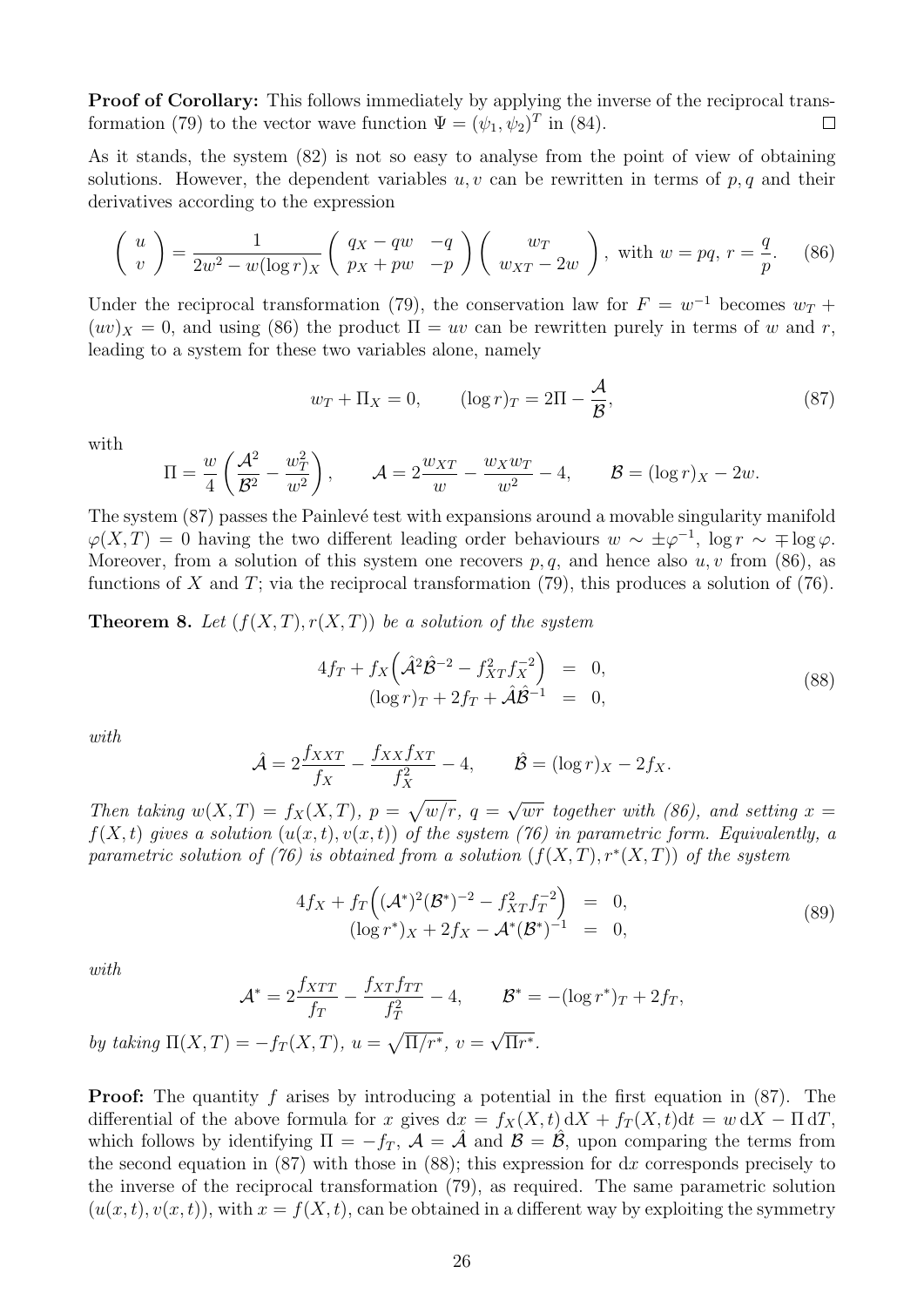(83). Indeed, from (82), or by applying the involution to (86), the dependent variables  $p, q$  can be rewritten in terms of  $u, v$  and their derivatives as

$$
\begin{pmatrix} p \\ q \end{pmatrix} = \frac{1}{2\Pi^2 + \Pi(\log r^*)_T} \begin{pmatrix} v_T + v\Pi & v \\ u_T - u\Pi & u \end{pmatrix} \begin{pmatrix} \Pi_X \\ -\Pi_{XT} + 2\Pi \end{pmatrix},
$$
(90)

with  $\Pi = uv$  and  $r^* = \frac{v}{u}$  $\frac{v}{u}$ . The involution (83) swaps  $w \leftrightarrow \Pi$  and  $r \leftrightarrow r^*$ , and this leads to the alternative system  $(89)$ , from which  $u, v$  are recovered directly.  $\Box$ 

Example: travelling wave solutions. To illustrate the preceding result, we consider travelling wave solutions of (76), such that u and v are functions of  $z = x - ct$ , where c is the velocity of the waves. By comparing the conservation law (78), or the first equation in (87), with the reciprocal transformation (79) (where we ignore  $d\tau$  and  $ds$ ), it follows that such solutions correspond to travelling waves in the system (82) which are functions of the variable  $Z = X - CT$ for another constant C, where setting  $pq = w(X,T) \to w(Z)$ ,  $uv = \Pi(X,T) \to \pi(Z)$  yields

$$
Cw = \pi + c.\tag{91}
$$

Furthermore, for the independent variables we have

$$
dz = dx - cdt = w(X,T) dX - \Pi(X,T) dT - c dt = w(Z) dX - (\pi(Z) + c)dT = w(Z) dZ,
$$

by (91). so if we replace  $f(X,T) \to f(Z) + cT$  then

$$
z = \tilde{f}(Z)
$$
, with  $\tilde{f}'(Z) = w(Z) = C^{-1}(\pi(Z) + c)$ , (92)

where the prime denotes  $d/dZ$ . To describe these travelling waves, it is most convenient to obtain a single equation for  $\pi(Z)$ , which is achieved by first using the definition of  $\mathcal{B}^*$  to write

$$
(\log r^*)' = C^{-1}(\mathcal{B}^* + 2\pi),\tag{93}
$$

then putting this and (91) into (89), to obtain a pair of quadratic equations in  $\mathcal{B}^*$  with coefficients depending only on  $\pi$  and its derivatives. After eliminating  $\mathcal{B}^*$  to find

$$
\mathcal{B}^* = -\frac{C\left(2C\pi\pi'' - C(\pi')^2 + 4\pi^2\right)\left(C\pi'' + 4\pi + 2c\right)}{\pi(2\pi + c)\left(C(\pi')^2 + 4\pi^2 + 4c\pi\right)},\tag{94}
$$

then removing a prefactor, a single equation of second order and second degree for  $\pi$  results:

$$
\left(\pi'' + C^{-1}(4\pi + 2c)\right)^2 = C^{-2}\left(4\pi^2 + 4c\pi + c^2\right)(\pi')^2 + C^{-3}\left(16\pi^4 + 32c\pi^3 + 20c^2\pi^2 + 4c^3\pi\right). \tag{95}
$$

The latter equation has a first integral: if  $\pi$  satisfies the first order equation

$$
(\pi')^2 = \frac{\pi^4}{C^2} + \frac{2c\pi^3}{C^2} + \left(\frac{c^2}{C^2} - 4K\right)\pi^2 - 4Kc\pi + 4(KC - 1)^2 \equiv Q(\pi),\tag{96}
$$

for any constant value K, then it satisfies  $(95)$ . The generic solution of  $(96)$  is an elliptic function of  $Z$ , but to have bounded periodic solutions for real  $c, C, K$  requires that the curve  $(\pi')^2 = Q(\pi)$  in the real  $(\pi, \pi')$  phase plane should have a compact component (see Figure 2a), otherwise solutions are generically unbounded with simple poles on the real Z axis.

The quartic Q has discriminant  $\Delta = 256(2KC-1)^2C^{-8}(16c^2C + (8KC^2 + c^2 - 8C)^2)$ . In order to obtain non-periodic bounded solutions, we fix  $K = (2C)^{-1}$ , so that  $\Delta = 0$  and (96) gives

$$
\pi' = \pm C^{-1}(C - c\pi - \pi^2). \tag{97}
$$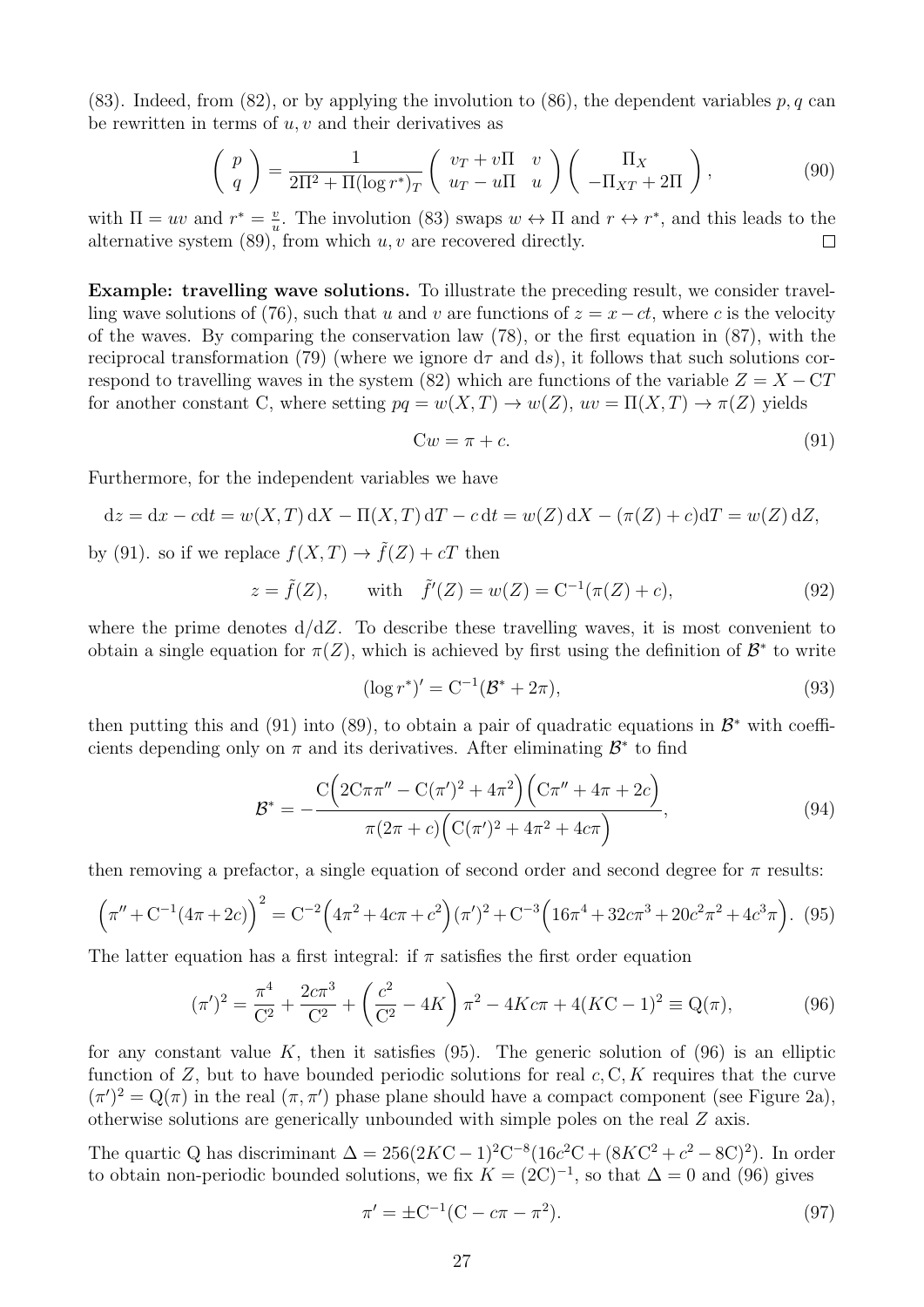



(a) The quartic curve (96) in the  $(\pi, \pi')$  plane.

(b) Parametric plot of  $(z(Z), \pi(Z))$ .

Figure 2: Phase plane and  $\pi$  against z in the case  $c = -5$ ,  $C = -1$ ,  $K = -1$ .



(a) Parametric plot of  $(z(Z), u(Z))$ . (b) Parametric plot of  $(z(Z), v(Z))$ .

Figure 3: Travelling wave profiles of u and v against z with  $c = -5$ ,  $C = -1$ ,  $K = -1$ ,  $A = 1$ .

Upon taking the plus sign above, then using (93) and (94), this yields

$$
\pi(Z) = Ck \tanh(kZ) - \frac{c}{2}, \qquad k = \frac{\sqrt{c^2 + 4C}}{2C}, \qquad r^*(Z) = \exp \int C^{-1} (\mathcal{B}^* + 2\pi) dZ = A\pi(Z)
$$

(up to shifting the origin in Z), where  $A > 0$  is an arbitrary integration constant. Finally, from (92) and Theorem 8, we see that the solution of (76) is given parametrically by

$$
z = \log \cosh(kZ) + \frac{cZ}{2C}, \qquad u = \frac{1}{\sqrt{A}}, \qquad v = \sqrt{A} \left( \text{Ck} \tanh(kZ) - \frac{c}{2} \right), \tag{98}
$$

up to shifting z by an arbitrary constant. It is necessary to impose the conditions  $c < 0, C < 0$ ,  $c^2+4C>0$ , in order to have a real single-valued solution in z, otherwise  $\frac{dz}{dZ} = w(Z)$  will vanish for some Z. So in this solution, corresponding to the plus sign in  $(97)$ , u is constant and v is a kink-shaped travelling wave; with the opposite choice of sign, the roles of u and v are reversed.

To obtain explicit formulae for travelling waves in general, one should fix a root  $\pi_0$  of the quartic Q in (96), and make a birational change of variables of the form  $\wp = \alpha(\pi - \pi_0)^{-1} + \beta$ ,  $\wp' = -\alpha \pi'(\pi - \pi_0)^{-2}$ , to yield a cubic equation of the form  $(\wp')^2 = 4\wp^3 - g_2\wp - g_3$  for the Weierstrass  $\wp$ -function. For example, the special case  $c = -m^2-1$ ,  $C = -1$ ,  $K = -m^2/2-m-1$ gives a one-parameter family of quartics, which has the root  $\pi_0 = -1$  for all values of the parameter m, and has 4 real roots whenever  $m < -1$  or  $m > 3$ , giving a curve with a compact oval (as in Figure 2a). For illustrative purposes we fix  $m = -2$ , so that  $Q = \pi(\pi-1)(\pi-4)(\pi-5)$ ,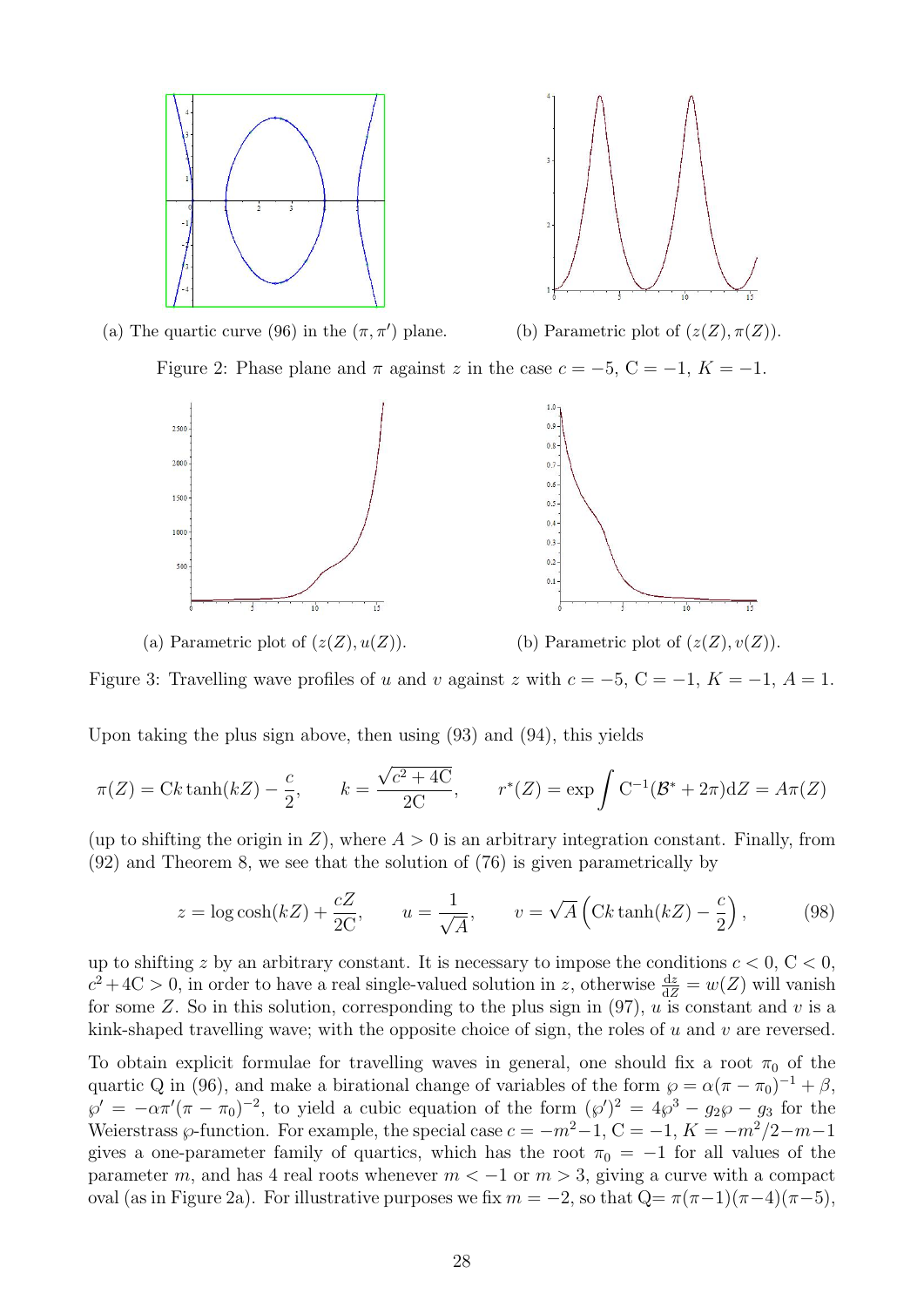and find

$$
\pi(Z) = \frac{3}{\wp(Z) - \frac{5}{12}} + 1 = \frac{\wp'(Z^*)}{\wp(Z) - \wp(Z^*)} + 1,\tag{99}
$$

where  $\wp(Z)$  denotes the  $\wp$ -function with invariants  $g_2 = \frac{241}{12}$ ,  $g_3 = -\frac{3689}{216}$  and half-periods  $\omega_1 \approx 1.40060304$ ,  $\omega_2 \approx .79812111$ i, and  $Z^* = -\int_{5/12}^{7/6} d\zeta (4\zeta^3 - \frac{241}{12}\zeta + \frac{3689}{216})^{-1/2} + \omega_1 + \omega_2 \approx$ .70030152 + .79812111i. Using (91), together with (93) and (94), gives  $(\log r^*)' = -w$  $\wp'(Z^*)\left(\wp(Z)-\wp(Z^*)\right)^{-1}-4$ , and upon integration this yields

$$
r^*(Z) = A \frac{\sigma(Z^*-Z)}{\sigma(Z^*+Z)} \exp(2\zeta(Z^*)z - 4z), \qquad z = -\log r^*(Z), \tag{100}
$$

up to shifting  $z \to z+\text{const}$ , where the constant  $A > 0$  is arbitrary. As a function of Z, the product  $\pi = uv$  given by (99) has real period  $2\omega_1$ , and from (100) it follows that it is also periodic in z: when  $Z \to Z + 2\omega_1$  then  $z \to z + \Omega$ , where  $\Omega = -\log |\exp(4\zeta(Z^*)\omega_1 - 4\zeta(\omega_1)Z^*)| + 8\omega_1 \approx$ 7.00301521 is the period (see Figure 2b). From (100) we also have  $r^* = \exp(-z)$ , so by Theorem 8 the travelling wave profiles of  $u = \sqrt{\pi/r^*}$  and  $v = \sqrt{\pi r^*}$  consist of exponentially/growing decaying solutions on a periodic background (see Figure 3).

### 5.4 Second cubic system

After removing the linear dispersion terms, setting  $\beta = 0$  and rescaling for the sake of simplicity, the system (31) becomes

$$
m_t = (uvm)_x
$$
,  $n_t = (uvn)_x$ , with  $m = u - u_x$ ,  $n = v + v_x$ . (101)

Both equations in this system are in conservation form, but in order to apply a reciprocal transformation we pick the conservation law

$$
q_t = (pq)_x
$$
, where  $q = (mn)^{\frac{1}{2}}$ ,  $p = uv$ . (102)

For what follows, we also note the equation

$$
\kappa_t = p \,\kappa_x, \qquad \text{where} \quad \kappa = (n/m)^{\frac{1}{2}}.
$$
 (103)

Now from (102) we can define new independent variables according to

$$
dX = q dx + pq dt, \qquad dT = dt,
$$
\n(104)

so that derivatives transform according to  $\partial_x = q \partial_x$ ,  $\partial_t = \partial_y + pq \partial_x$ . Since this is a reciprocal transformation, the equation (102) becomes a conservation law in the new variables, that is

$$
\left(\frac{1}{q}\right)_T + p_X = 0,\tag{105}
$$

while the evolution of  $\kappa$  in (103) becomes  $\frac{\partial \kappa}{\partial T} = 0 \implies \kappa = \kappa(X)$ . This means we can write the quantities  $m$  and  $n$  in terms of  $q$  as

$$
m = \kappa^{-1} q, \qquad n = \kappa q,
$$
\n(106)

where the prefactor  $\kappa^{\mp 1}$  depends only on the new independent variable X. The question is now how to find an equation for  $q = q(X,T)$  and thence obtain the fields u and v in terms of functions of X and T, and thence obtain solutions  $u(x, t)$ ,  $v(x, t)$  in parametric form.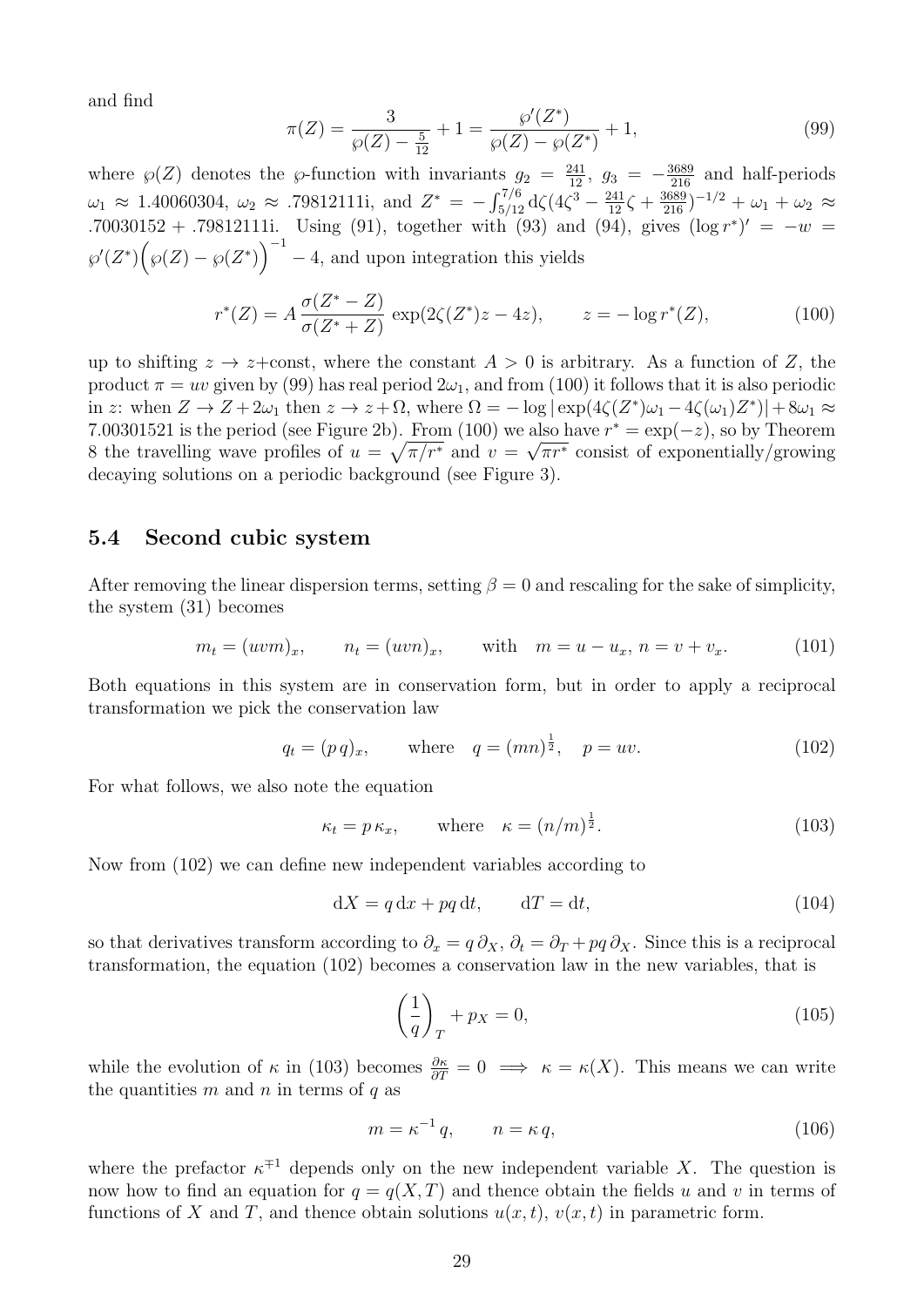To begin with note that, in view of (104) and (106), we can use  $u_x = u - m$ ,  $v_x = n - v$  and transform the derivatives to find

$$
u_X = q^{-1} u - \kappa^{-1}, \qquad v_X = \kappa - q^{-1} v. \tag{107}
$$

This means that from (105) we obtain  $\partial_T(q^{-1}) = -(u_Xv + uv_X) = -\kappa u + \kappa^{-1}v$ , and hence

$$
v = \kappa^2 u + \kappa (q^{-1})_T. \tag{108}
$$

The above expression for v can be substituted back into  $(105)$  to yield

$$
\left(\frac{1}{q}\right)_T = -\frac{\partial}{\partial X} \left( u \left( \kappa \left( q^{-1} \right)_T - \kappa^2 u \right) \right). \tag{109}
$$

In order to get a single equation involving only  $\kappa$  and q, it is necessary to write u in terms of  $\kappa$ , q and their derivatives, and this is achieved by substituting (108) into the second equation in (107), so that the latter becomes a linear system for u and  $u<sub>X</sub>$ , which is readily solved. However, it turns out that it is most convenient to introduce a new function  $\vartheta(X,T)$ , which is defined by

$$
\frac{1}{q} = 2\vartheta - \frac{d}{dX} \log \kappa(X). \tag{110}
$$

In terms of  $\vartheta$  and  $\kappa$ , u and v are then given by

$$
u = \kappa^{-1} \frac{\left(1 - \vartheta_{XT} - 2\vartheta \vartheta_{T}\right)}{2\vartheta}, \quad v = \kappa \frac{\left(1 - \vartheta_{XT} + 2\vartheta \vartheta_{T}\right)}{2\vartheta},\tag{111}
$$

so that the product  $p = uv$  is independent of  $\kappa$ , and so (105), or equivalently (109), becomes an autonomous partial differential equation for  $\vartheta$  alone, namely

$$
\vartheta_T = \frac{1}{2} \frac{\partial}{\partial X} \left( \vartheta_T^2 - \frac{(\vartheta_{XT} - 1)^2}{4\vartheta^2} \right). \tag{112}
$$

Upon introducing a potential  $f(X,T)$  such that  $\vartheta = f_X$ , this equation can be integrated with respect to X, and an arbitrary function of T that appears can be absorbed into f without loss of generality, so that an equation of third order for f results, that is

$$
(f_{XXT} - 1)^2 - 4f_X^2 f_{XT}^2 + 8f_X^2 f_T = 0.
$$
\n(113)

**Theorem 9.** Let  $f = f(X,T)$  be a solution of (113), let  $\kappa = \kappa(X)$  be an arbitrary function, and let  $\vartheta(X,T) = f_X(X,T)$ . Then setting  $x = 2f(X,t) - \log \kappa(X)$  together with (111) gives a solution  $(u(x, t), v(x, t))$  of the system (101) in parametric form.

**Proof:** Comparison of (113) with (111) shows that  $p = uv = -2f_T$ . Then taking the differential of x above gives  $dx = (2f_X(X,t) - \partial_X \log \kappa) dX + 2f_T(X,t) dt = q^{-1}dX - p dT$ , in accordance with the inverse of the reciprocal transformation (104). By reversing the reciprocal transformation, the equations (102) and (103) result, and together these imply the system (101) for  $u$  and  $v$ .  $\Box$ 

In order to find solutions of the equation (113), it is instructive to consider the behaviour near singularities. The equation has two types of expansions near a movable singularity manifold  $\varphi(X,T) = 0$ , with leading order behaviour  $f \sim \pm \log \varphi$ , corresponding to simple poles in the solution of (112). This suggests that one can apply the two-singular-manifold method introduced in [6], leading to the following result.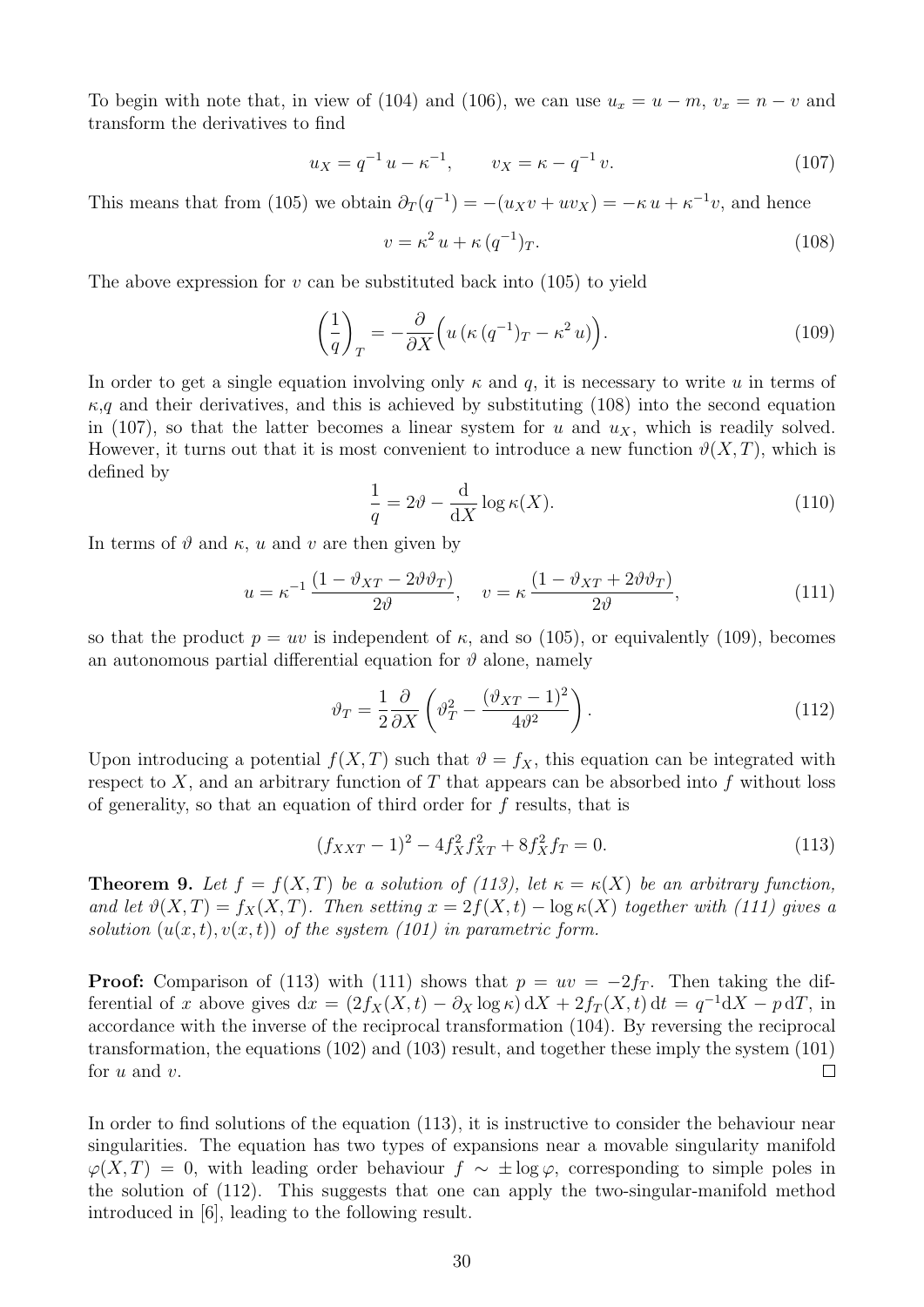**Proposition 9.** The equation (113) has an auto-Bäcklund transformation which relates two solutions f, f according to the transformation  $f = \log Y + f$ , where Y satisfies

$$
Y_X = \lambda - 2f_X Y + Y^2,
$$
  
\n
$$
Y_T = \left(\frac{f_{XT}}{2} + \frac{(1 - f_{XXT})}{4f_X}\right) - \frac{1}{2\lambda}Y + \left(-\frac{f_{XT}}{2} + \frac{(1 - f_{XXT})}{4f_X}\right)Y^2
$$
\n(114)

with an arbitrary parameter  $\lambda$ . The above Riccati system for Y is linearized via the transformation  $Y = \lambda \left(\frac{\psi_X}{\psi} + \vartheta\right)^{-1}$ , to yield a scalar Lax pair for (112), given by

$$
\psi_{XX} + (\vartheta_X - \vartheta^2 + \lambda)\psi = 0,
$$
  

$$
\psi_T = \lambda^{-1}(\mathcal{U}\psi_X - \frac{1}{2}\mathcal{U}_X\psi), \qquad \mathcal{U} = \frac{\vartheta_T}{2} + \frac{(1 - \vartheta_{XT})}{4\vartheta_X}.
$$
 (115)

Corollary 9. The system (101) has the scalar Lax pair

$$
\begin{aligned} \phi_{xx} + (q^2 \lambda + r) \phi &= 0, \\ \phi_t &= (p + w\lambda^{-1}) \phi_x - \frac{1}{2} (p_x + w_x \lambda^{-1}) \phi, \end{aligned} \tag{116}
$$

where

$$
r = -\frac{w_{xx}}{2w} + \frac{w_x^2}{4w} - \frac{1}{16w^2}, \quad w = \frac{1}{4q} \left( \frac{\left( (p_x q^{-1})_x + 2q \right)}{\left( 1 + (\log \kappa)_x \right)} - \frac{p_x}{q} \right),\tag{117}
$$

with  $p = uv, q =$ √  $\overline{mn}$ ,  $\kappa = \sqrt{n/m}$  as above.

**Proof of Corollary:** The Lax pair follows from (115) by setting  $\psi = \sqrt{q} \phi$  and applying the inverse of the reciprocal transformation (104). The compatibility conditions for this linear system consist of (102) together with

$$
r_t = \frac{1}{2}p_{xxx} + 2p_x r + pr_x + 2q^2 w_x + 2qq_x w \text{ and } w_{xxx} + 4rw_x + 2r_x w = 0,
$$

where the last one is a consequence of the definition of  $r$  in (117). These conditions are best checked with computer algebra.  $\Box$ 

The form of the Lax pair (115) reveals that  $\vartheta$  corresponds to the dependent variable for the modified KdV equation, and the standard Miura map  $\mathcal{V} = \vartheta_X - \vartheta^2$  relates (112) to the first negative flow of the KdV hierarchy, as considered in [12] (see also [14]), which takes the form

$$
\mathcal{V}_T = 2\mathcal{U}_X, \qquad \mathcal{U}\mathcal{U}_{XX} - \frac{1}{2}\mathcal{U}_X^2 + 2\mathcal{V}\mathcal{U}^2 + \frac{1}{8} = 0
$$

in terms of the variables  $\mathcal{U}, \mathcal{V}$ . If r and w were constants, then (116) would reduce to the Lax pair for the Camassa-Holm equation, as presented in [3].

Example: periodic solutions and their deformations. To obtain simple solutions of the system (101), we consider solutions of (113) which, apart from a shift by a linear function of  $T$ , depend only on the travelling wave variable  $Z = X - \mu T$ . Upon setting  $f(X,T) = \tilde{f}(Z) - \nu T$ . we find that  $W(Z) = \tilde{f}'(Z)$  satisfies the following ordinary differential equation of second order and second degree:

$$
(\mu W'' + 1)^2 - 4\mu^2 W^2 (W')^2 - 8(\mu W + \nu)W^2 = 0.
$$
\n(118)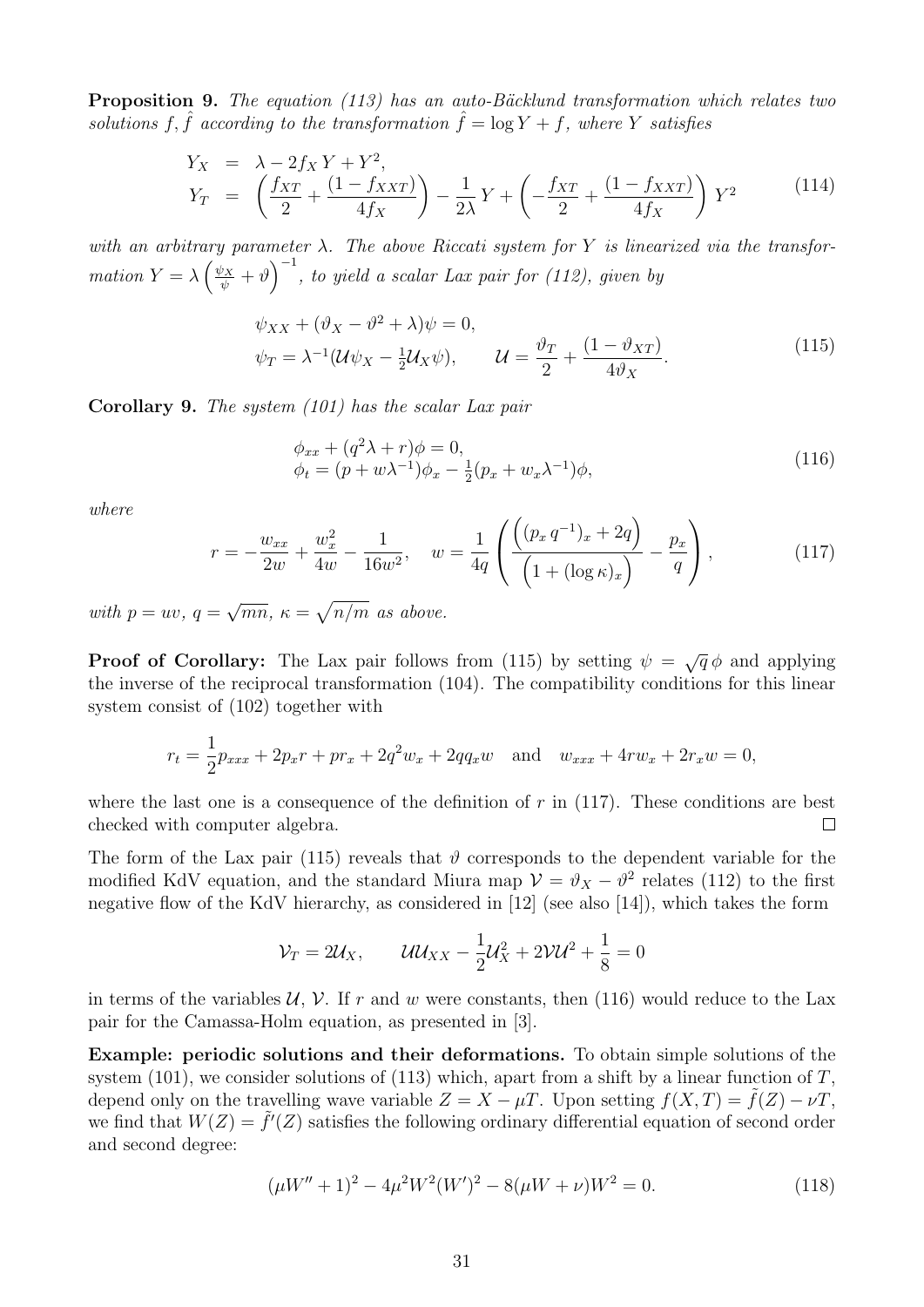

(a) Plots of u and v at  $t = 0$  with  $\kappa = 1$ . (b) Plots of u and v at  $t = 0$  with  $\kappa = \exp(\sin X)$ . Figure 4: Parametric plots of u (blue) and v (red) against x for different choices of  $\kappa(X)$ .

The latter equation is solved in elliptic functions: for any value of the constant  $c_2$ , W is a solution of (118) whenever it satisfies

$$
(W')^{2} = W^{4} + c_{2}W^{2} - 2\mu^{-1}W + c_{0}, \qquad c_{0} = \frac{c_{2}^{2}}{4} - \frac{2\nu}{\mu^{2}}.
$$
 (119)

For such a solution, Theorem 9 gives

$$
x = \log\left(\frac{\rho(X - \mu t)^2}{\kappa(X)}\right) - \nu t, \quad \text{with} \quad \rho(Z) = \exp\int W(Z) \,dZ,\tag{120}
$$

while (111) becomes

$$
u = \kappa^{-1} \frac{(1 + \mu W'' + 2\mu WW')}{2W}, \quad v = \kappa \frac{(1 + \mu W'' - 2\mu WW')}{2W}, \tag{121}
$$

so in order to avoid singularities in u and v, we require that W should be a bounded, positive periodic function of  $Z$ ; this is achieved by choosing the quartic on the right-hand side of (119) to have three positive real roots,  $0 < w_1 < w_2 < w_3$ , whence the fourth root is  $w_0 =$  $-(w_1 + w_2 + w_3) < 0$ . Using a Möbius transformation  $W = \alpha(\wp - \beta)^{-1} + w_1$  to send the first positive root to infinity leads to the solution in terms of Weierstrass functions, similarly to the previous example for the system (76).

For illustration, we pick the quartic  $(W + 9)(W - 2)(W - 3)(W - 4)$  in (119), so that  $c_2$  $-55$ ,  $c_0 = -216$ ,  $\mu = -1/105$ ,  $\nu = 3889/88200$ , and then

$$
W(Z) = \frac{11}{2\wp(Z) + \frac{31}{6}} + 2 = \frac{\wp'(Z^*)}{\wp(Z) - \wp(Z^*)} + 2,\tag{122}
$$

where the  $\wp$  function is associated with the cubic  $(\wp')^2 = 4\wp^3 - \frac{433}{12}\wp + \frac{1295}{216}$  with half-periods  $\omega_1 \approx 0.77203133$ ,  $\omega_2 \approx .74313318$ i, and  $Z^* = -\int_{-31/12}^{1/6} d\zeta (4\zeta^3 - \frac{433}{12}\zeta + \frac{1295}{216})^{-1/2} + \omega_1 + \omega_2 \approx$ .16697654 + .74313318i. For the function  $\rho$  in (120) we find  $\rho(Z) = \frac{\sigma(Z^*-Z)}{\sigma(Z^*+Z)} \exp(2\zeta(Z^*)Z + 2Z)$ . The behaviour of the solutions  $u(x, t)$ ,  $v(x, t)$  obtained in this way depends crucially on the choice of function  $\kappa(X)$ . In order to have singled-valued solutions it is necessary that the derivative  $\partial x/\partial X$  should never vanish, which requires that the logarithmic derivative  $\kappa'/\kappa$  should be suitably bounded. In particular, if  $\kappa$  = constant then this is so, and in that case travelling wave solutions of  $(101)$  result, and both u and v are periodic functions. More generally, taking  $\kappa = \exp k(X)$  in (121), where both the function k and its first derivative are bounded, gives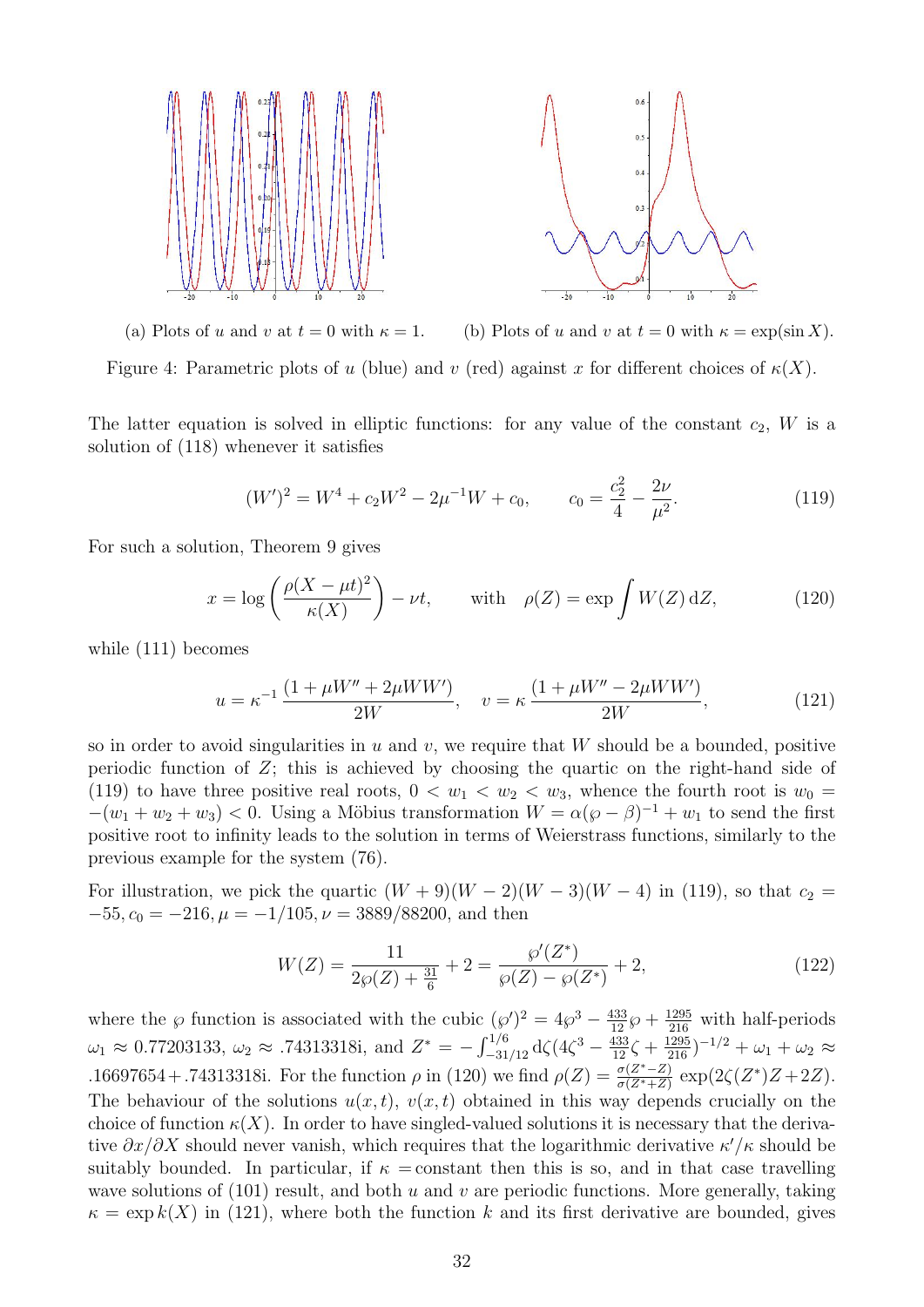bounded deformations of these periodic solutions - see Figure 4 for the comparison between the cases  $\kappa = 1$  and  $\kappa = \exp \sin X$ . However, if  $\kappa = \exp k(X)$  with  $k(X)$  being a linear function of  $X$ , then unbounded solutions result, exhibiting similar profiles to the solutions of  $(76)$  with exponential growth/decay on a periodic background, as illustrated in Figure 3.

# 6 Conclusions

The perturbative symmetry approach has yielded a classification of integrable two-component systems of the form (3), producing two systems with quadratic nonlinearities (Theorem 2), two systems with cubic nonlinearities (Theorem 3), and two mixed quadratic/cubic systems (Theorem 4); the systems with mixed nonlinear terms include the others as limiting cases, by sending suitable parameters to zero. At the same time, an alternative approach via compatible Hamiltonian operators has provided a different set of two-component systems, and has allowed us to find bi-Hamiltonian structures for all of the systems obtained from the symmetry approach.<sup>1</sup> We have also found Lax pairs for all of the systems in Theorems 2 and 3, at least in the absence of linear dispersion terms, as well as reciprocal transformations linking them to known integrable hierarchies, and this has allowed us to construct some simple solutions explicitly. Reciprocal transformations are only suitable for obtaining smooth (strong) solutions, but an interesting open question is whether these systems admit families of weak solutions analogous to the peakons in the Camassa-Holm equation.

As far as we know, integrable systems of the form (3) have not been considered in detail before, apart from Falqui's system (6). However, while we were completing this work we learned of a three-component system in which two of the equations involve nonlocal terms of this type; the system was constructed as a dispersive version of the WDVV associativity equations [25]. There are several issues still to be resolved regarding the systems introduced here. In particular, for the systems (29), (30) and (31), as well as the systems in Theorem 4, we have not presented Lax pairs that include the linear dispersion terms. Also, the system  $(43)$ , or equivalently  $(44)$ , is worthy of further analysis, since it is outside the class (3).

In the near future, we intend to classify two-component systems with the nonlocal terms  $(1 D_x^2$ ,  $u_t$ ,  $(1 - D_x^2)v_t$  on the left-hand side, such as (47) (which can be decoupled). Recently, various different systems of this kind have been proposed [26, 33], which deserve further study.

Acknowledgments: ANWH is supported by Fellowship EP/M004333/1 from the Engineering and Physical Sciences Research Council (EPSRC). JPW and VN were partially supported by Research in Pairs grant no. 41418 from the London Mathematical Society; VN also thanks the University of Kent for the hospitality received during his visit in June 2015, funded by the grant. In addition, JPW was supported by the EPSRC grant EP/1038659/1. We are grateful to the referees for their detailed comments which helped to improve the paper.

# References

- [1] C. Bai and D. Meng, J. Phys. A 34 (2001) 1581–1594.
- [2] A.A. Balinskii and S.P. Novikov, Soviet. Math. Dokl. 32 91985) 228–231.

<sup>1</sup>After we completed this paper, we learned of the recent classification results for bi-Hamiltonian structures of KdV type in [16], which include Hamiltonian operators of third order with non-constant coefficients.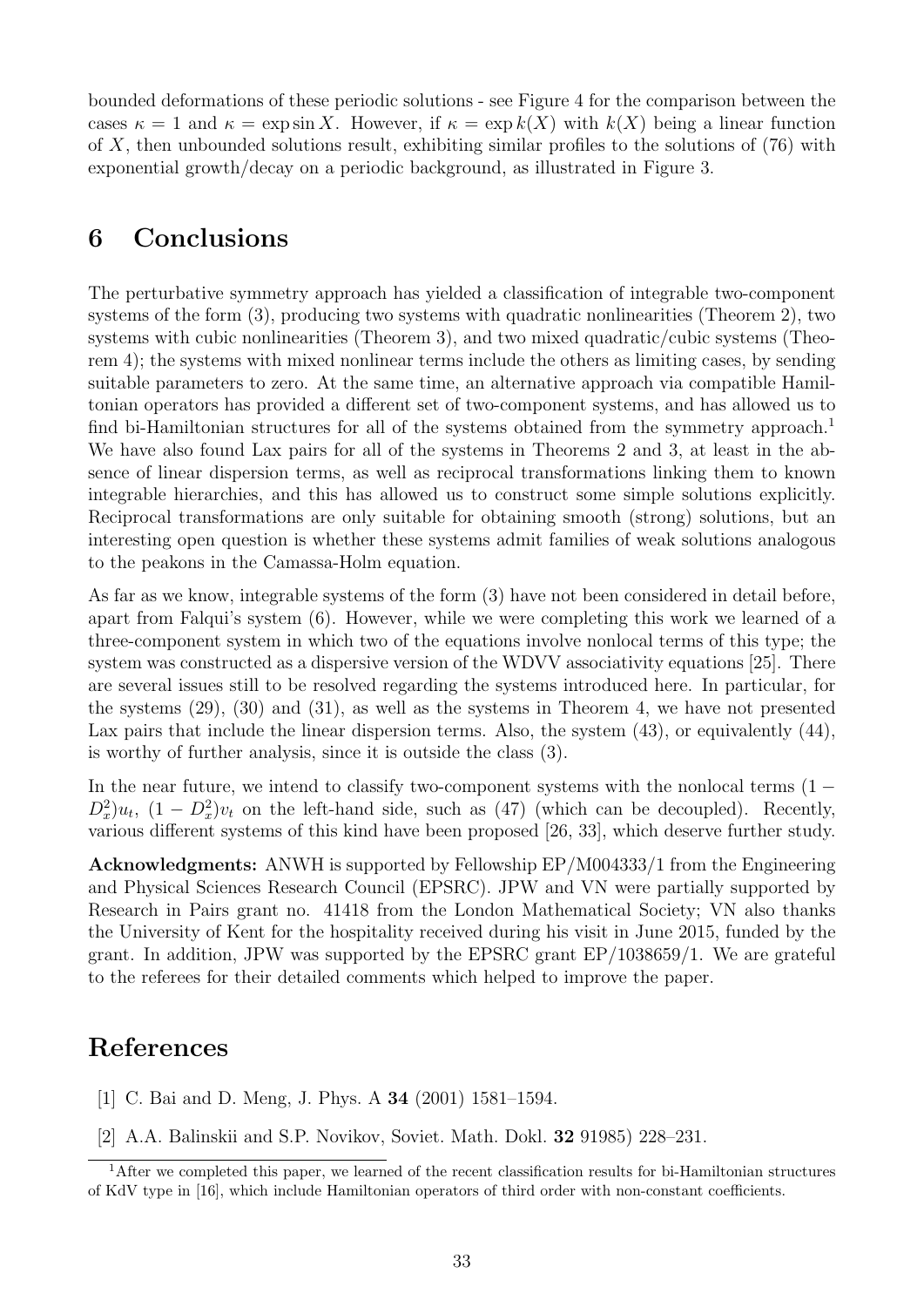- [3] R. Camassa and D.D. Holm, Phys. Rev. Lett. 71 (1993) 1661–1664; R. Camassa, D.D. Holm and J.M. Hyman, Adv. Appl. Mech. 31 (1994) 1–33.
- [4] M. Chen, Lee, S. Liu, *Phys. Scr.* **20** (1979) 490.
- [5] M. Chen, S. Liu and Y. Zhang, Letters in Mathematical Physics 75 (2006) 1–15.
- [6] R. Conte and M. Musette, J. Phys. A: Math. Gen. 27 (1994) 3895–3913.
- [7] A. Degasperis and M. Procesi, Asymptotic integrability, in Symmetry and Perturbation Theory ed A Degasperis and G Gaeta, Singapore: World Scientific, pp 23–37, 1999.
- [8] A. Degasperis, D.D. Holm and A.N.W. Hone, Theoretical and Mathematical Physics 133 (2002) 1461–1472.
- [9] G. Falqui, J. Phys. A: Math. Gen. 39 (2006) 327–342.
- [10] A.S. Fokas and B. Fuchssteiner, Physica D 4 (1981) 47–66.
- [11] A.S. Fokas, *Physica D* **87** (1995) 145–150.
- [12] B. Fuchssteiner, *Physica D* **95** (1996) 229–243.
- [13] D. D. Holm and R. I. Ivanov, J. Phys. A: Math. Theor. 43 (2010) 492001.
- [14] A.N.W. Hone and J.P. Wang, Inverse Problems 19 (2003) 129–145.
- [15] A.N.W. Hone and J.P. Wang, Journal of Physics A: Mathematical and Theoretical 41 (2008) 372002.
- [16] P. Lorenzoni, A. Savoldi and R. Vitolo arxiv:1607.0702v2 (2016).
- [17] H. P. McKean, Asian J. Math. 2 (1998) 867–874.
- [18] A.V. Mikhailov and R.I. Yamilov, Journal of Physics A: Math. Gen. 31 (1998) 6707–6715.
- [19] A.V. Mikhailov, V.V. Sokolov and A.B. Shabat, The Symmetry Approach to Classification of Integrable Equations, in What is Integrability, Springer, pp 115–184, 1991.
- [20] A.V. Mikhailov and V.S. Novikov, Journal of Physics A: Math. Gen. 35 (2002) 4775–4790.
- [21] A.V. Mikhailov, V.S. Novikov, J.P. Wang, Symbolic representation and classification of integrable systems, in Algebraic theory of differential equations, ed M. MacCallum, A. Mikhailov, Cambridge University Press, pp 156–216, 2009.
- [22] V. Novikov and J. P. Wang, Studies in Applied Mathematics, 119, 4 (2007), 393–428.
- [23] V. Novikov, *Journal of Physics A: Mathematical and Theoretical* **42** (2009) 342002 (14pp).
- [24] P. J. Olver, Applications of Lie groups to differential equations, 2nd ed. (Springer-Verlag, New York, 1993).
- [25] M. V. Pavlov and N. M. Stoilov, arXiv:1504.05664v1
- [26] J. Song, C. Qu, and Z. Qiao, J. Math. Phys. 52 (2011) 013503.
- [27] I. A. B. Strachan and D. Zuo, arxiv:1403.0021v2 (2015).